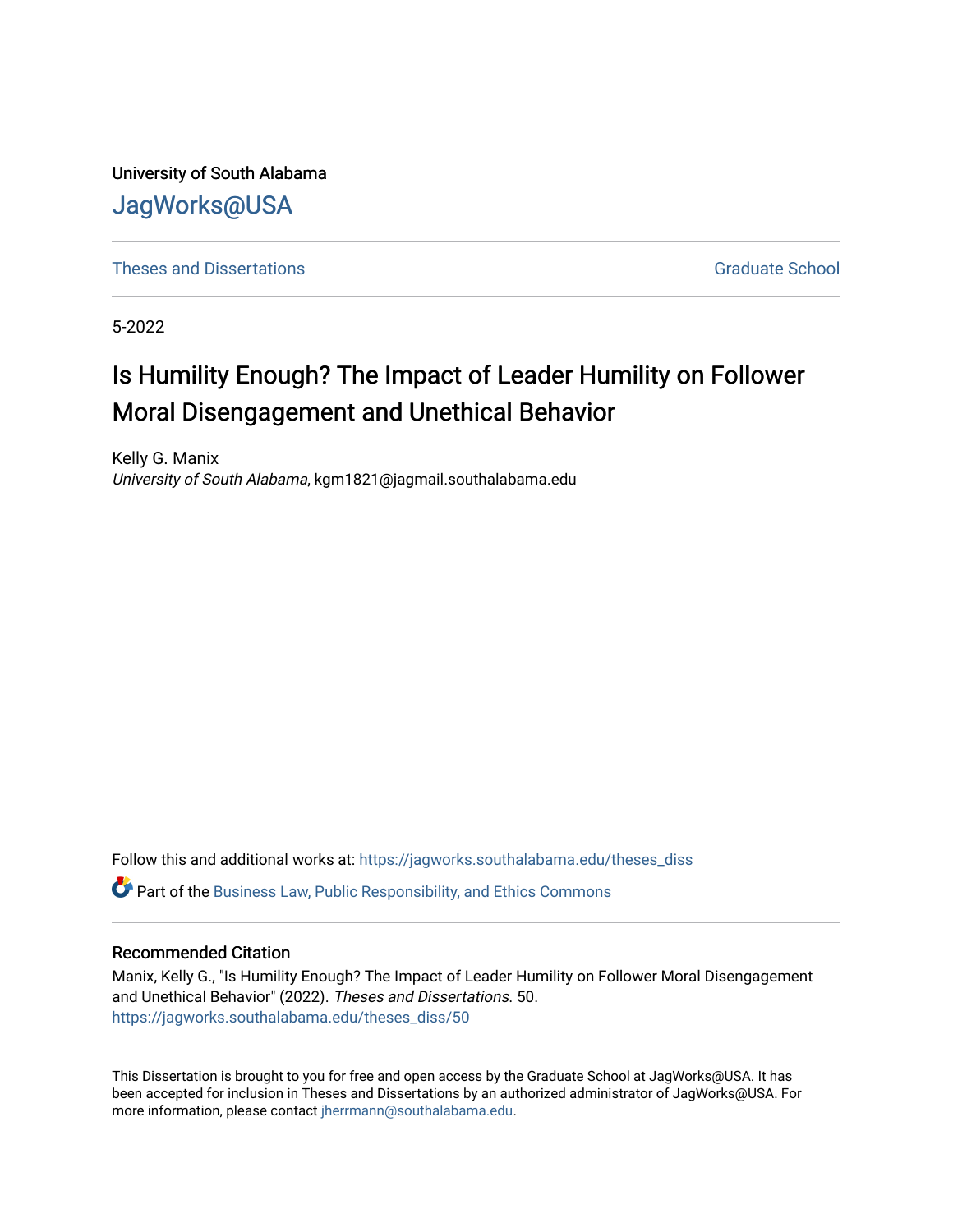## THE UNIVERSITY OF SOUTH ALABAMA MITCHELL COLLEGE OF BUSINESS

## IS HUMILITY ENOUGH? THE IMPACT OF LEADER HUMILITY ON FOLLOWER MORAL DISENGAGEMENT AND UNETHICAL BEHAVIOR

A Dissertation

Submitted to the Graduate Faculty of the University of South Alabama in partial fulfillment of the requirements for the degree of

Doctor of Philosophy in Business Administration

in

Management

by Kelly G. Manix B.S., Middle Tennessee State University, 2007 M.B.A., Middle Tennessee State University, 2015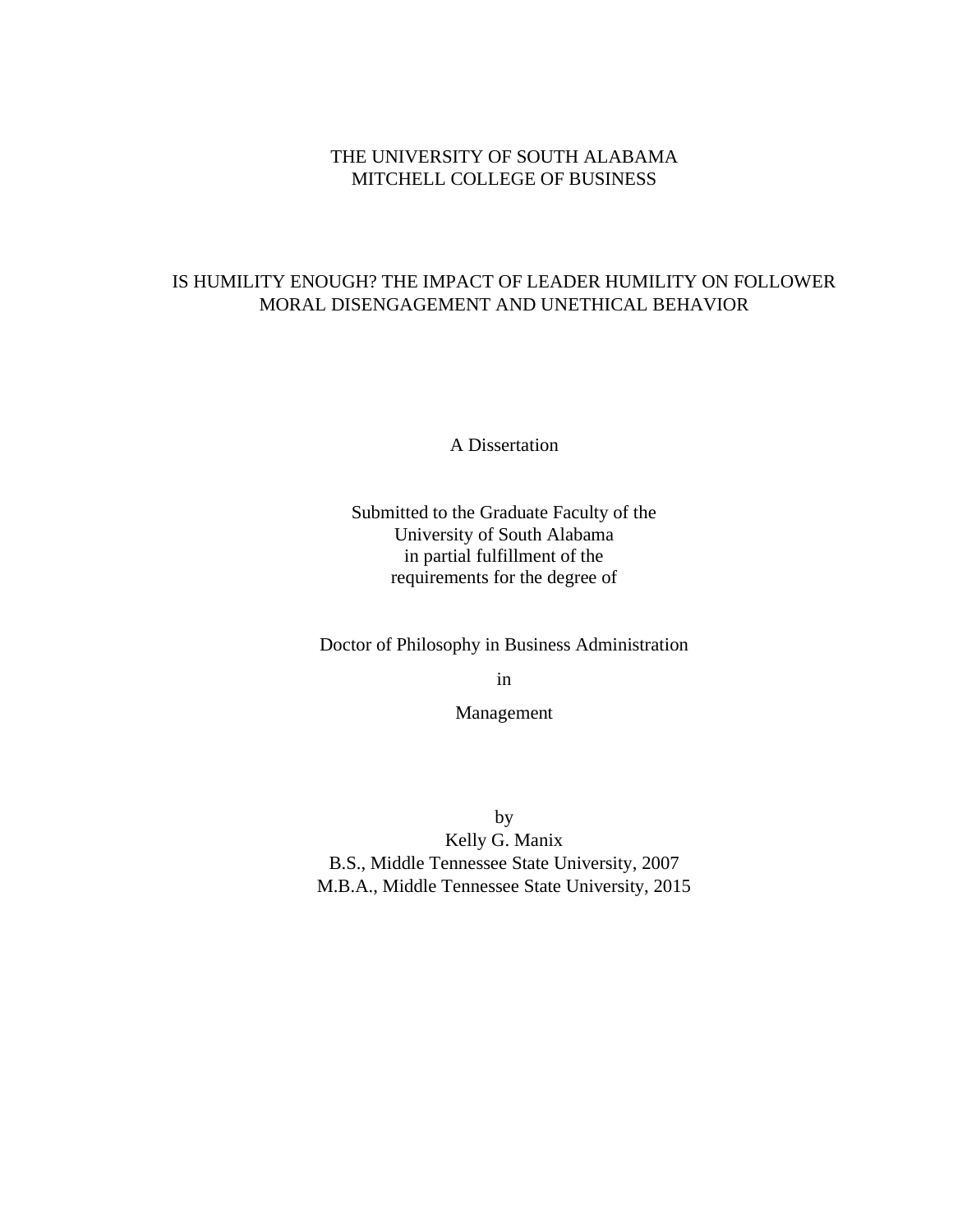### **ACKNOWLEDGEMENTS**

Although dissertations are written by a single individual, it is clear to me now that they are the product of many minds and hearts pulling together to support human achievement and expand knowledge. I could not have accomplished this on my own. In that spirit I would like to thank my committee – Dr. Mickey Smith, Dr. Joe Hair, Dr. Matt Howard, and Dr. Kristie Abston. Thank you to my chair, Dr. Mickey Smith, for always telling me the truth, setting standards high, and not allowing me to settle for work that is less than my best. Dr. Joe Hair, you are one of a kind. Thank you for supporting me along this journey and answering all those emails! Your expertise and kindness are unmatched. To Dr. Matt Howard, being your student for a year straight was a delight. I love your candor, your unique approach to research, and your work ethic is an inspiration. To Dr. Kristie Abston, who has become like family to me, I could not have done this without your guidance and encouragement. Thank you for all the times you allowed me to cry, and vent, and cry some more when I didn't think I could keep going. I'd also like to thank Dr. Micki Kacmar. Your ethics seminar helped me grasp the entire research process from beginning to end and further validated my interest in ethics. Thank you all.

Thank you to my colleagues at Middle Tennessee State University and my chair, Dr. Jill Austin, for all the encouragement and advice over the years. Thank you all for believing in me and telling me to go for it!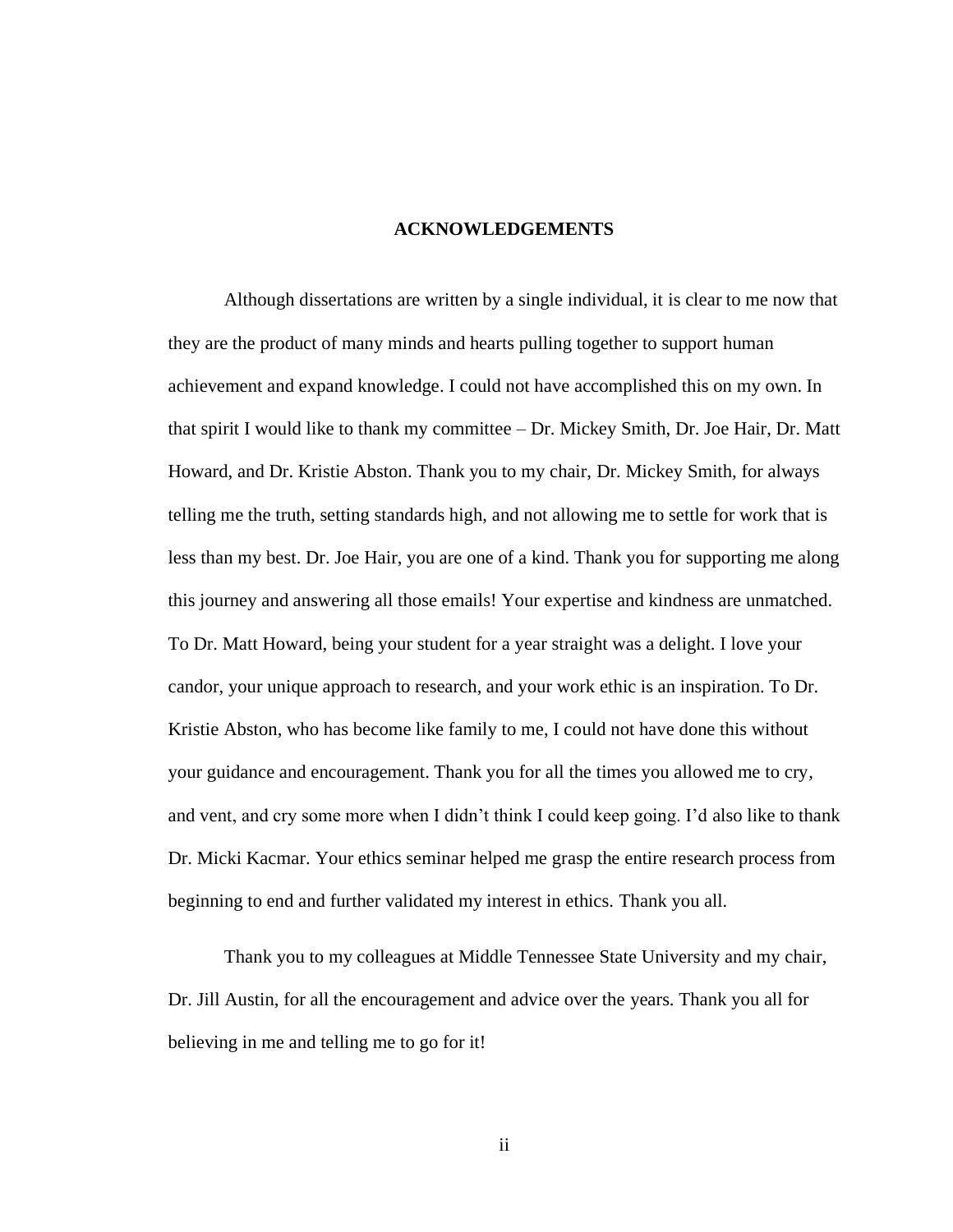To my best friend and husband, Matt Manix, there are just no words to describe what you mean to me. You make everything better and life more fun. This is our accomplishment. Without your support and belief in me, I would not be here. To my daughter, Luci, you give me purpose and bring so much joy to my life. Thank you for teaching me how important it is to laugh and have fun in between all the hard work. To my sister, Kaci Jacobellis, thanks for getting excited when I'd call to tell you about my progress and never really being that surprised at my accomplishments. I treasure your consistent faith in me. To my dad, Jay Glover, who has modeled steadfastness and the most solid work ethic I've ever seen, thank you for your sacrifices as I grew up and for always cheering me on toward realizing my fullest potential. To my mom, Susan Glover, who won't be able to see me cross the finish line but whose love and prayers continue to carry me forward, I will always be grateful to you and cannot wait to see you again. I know you are planning a party somewhere to celebrate. I love you all.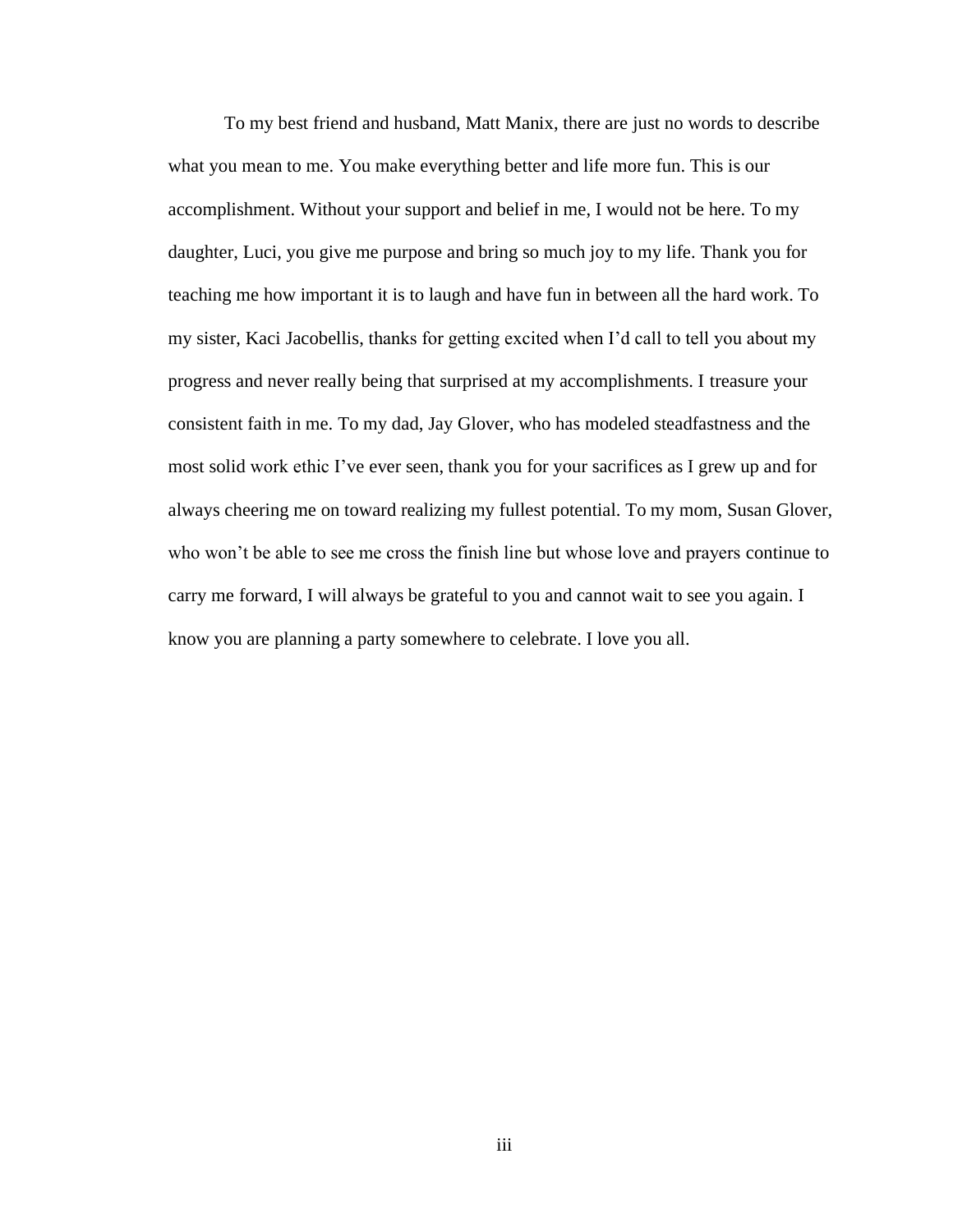## **TABLE OF CONTENTS**

| 4.4.3 Indirect Relationships - Moderation and Moderated Mediation36 |
|---------------------------------------------------------------------|
|                                                                     |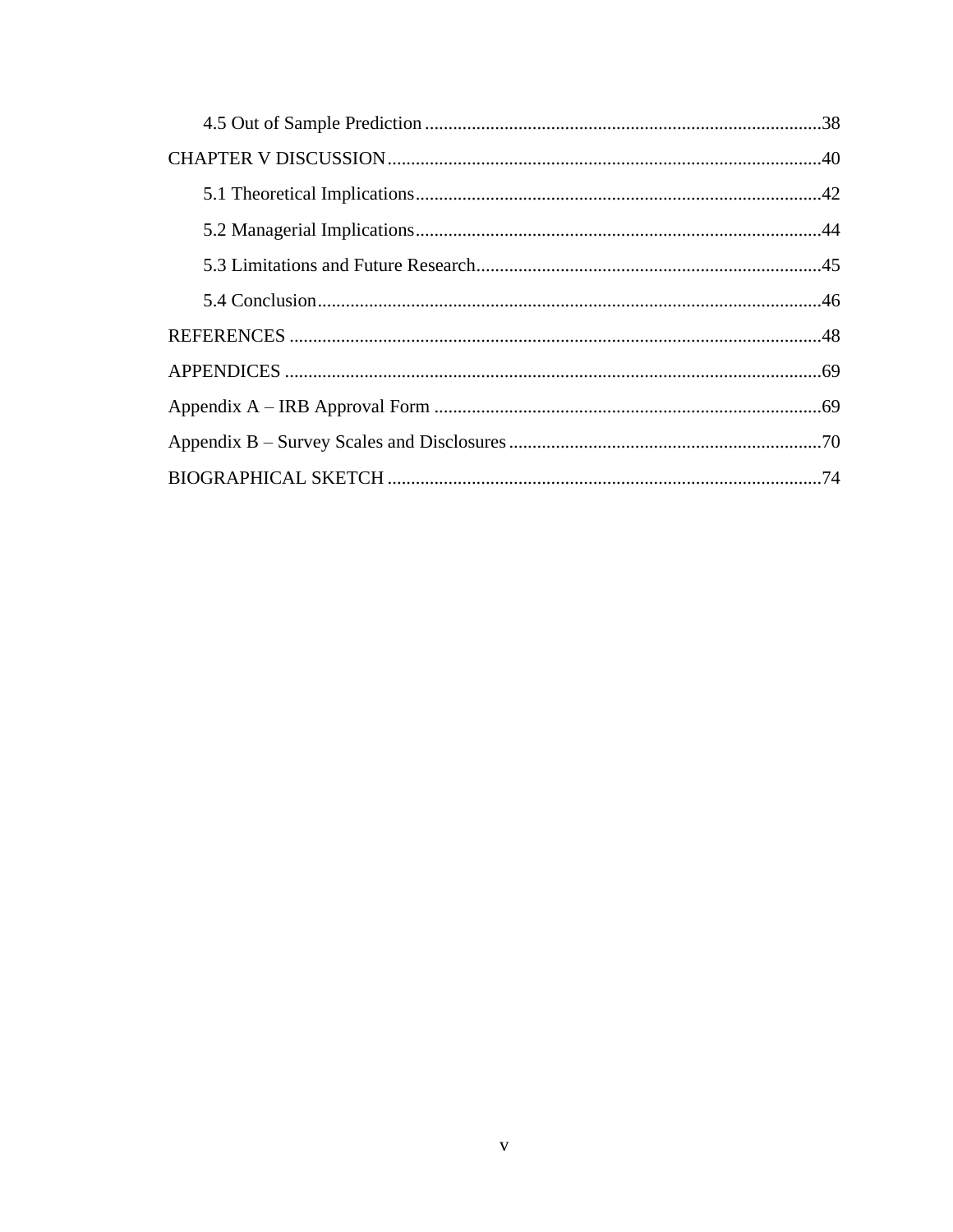## **LIST OF TABLES**

| Table                                                                    | Page |
|--------------------------------------------------------------------------|------|
| 1. Means, Standard Deviations, and Correlations of Model Variables28     |      |
| 2. PLS-SEM Results: Construct Items and Corresponding Indicator Loadings |      |
| 3. PLS-SEM Results: Reliability, Validity, and AVEs of Model Variables31 |      |
|                                                                          |      |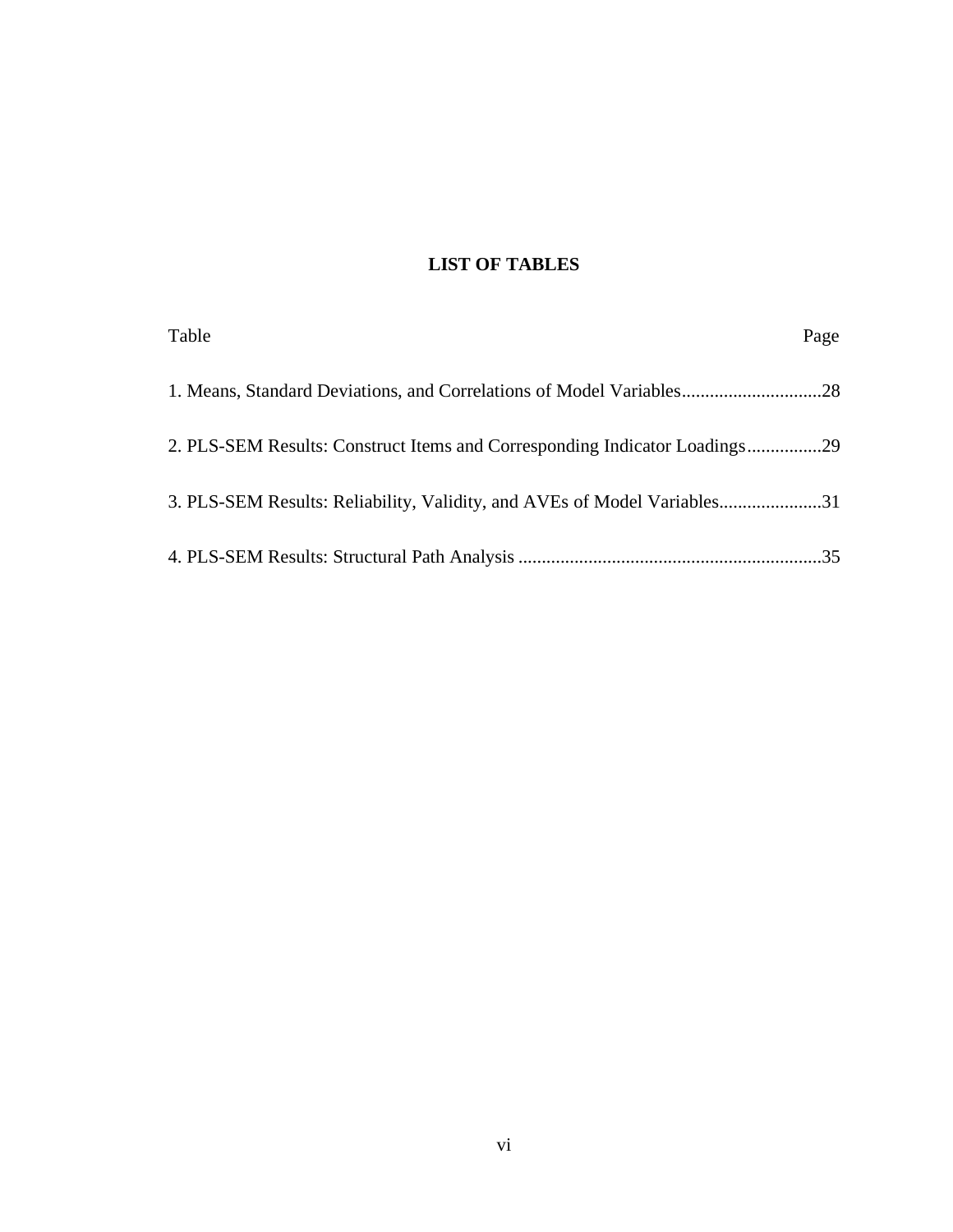## **LIST OF FIGURES**

| Figure                                                                                 | Page |
|----------------------------------------------------------------------------------------|------|
|                                                                                        |      |
| 2. PLS-SEM Results: Structural Model of Hypothesized Variable Relationships34          |      |
| 3. Simple Slope Analysis: Significant Moderating Impact of Ingratiation between Leader |      |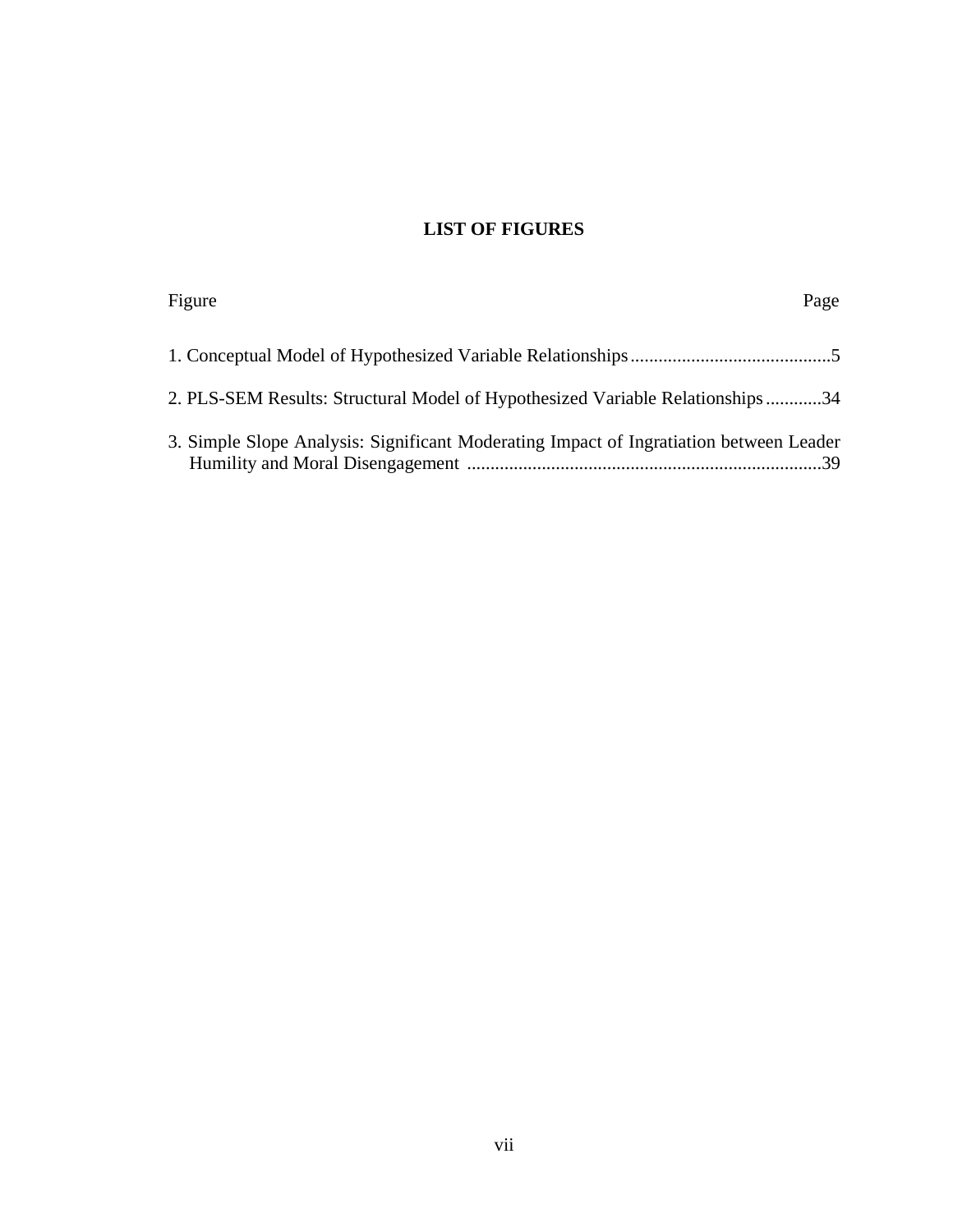## **LIST OF ABBREVIATIONS**

| <b>AVE</b>  | <b>Average Variance Extracted</b>                    |
|-------------|------------------------------------------------------|
| CB-SEM      | <b>Covariance Based Structural Equation Modeling</b> |
| <b>CCA</b>  | <b>Confirmatory Composite Analysis</b>               |
| <b>CFA</b>  | <b>Confirmatory Factor Analysis</b>                  |
| <b>CMV</b>  | <b>Common Method Variance</b>                        |
| <b>CR</b>   | <b>Composite Reliability</b>                         |
| <b>HTMT</b> | <b>Heterotrait-Monotrait Ratio of Correlations</b>   |
| <b>IRB</b>  | <b>Institutional Review Board</b>                    |
| N           | <b>Total Sample Size</b>                             |
| PLS-SEM     | Partial Least Squares Structural Equation Modeling   |
| <b>RMSE</b> | Root Mean Square Error                               |
| <b>SD</b>   | <b>Standard Deviation</b>                            |
| <b>SRMR</b> | <b>Standardized Root Mean Squared Residual</b>       |
| <b>USA</b>  | University of South Alabama                          |
| <b>VIF</b>  | <b>Variance Inflation Factor</b>                     |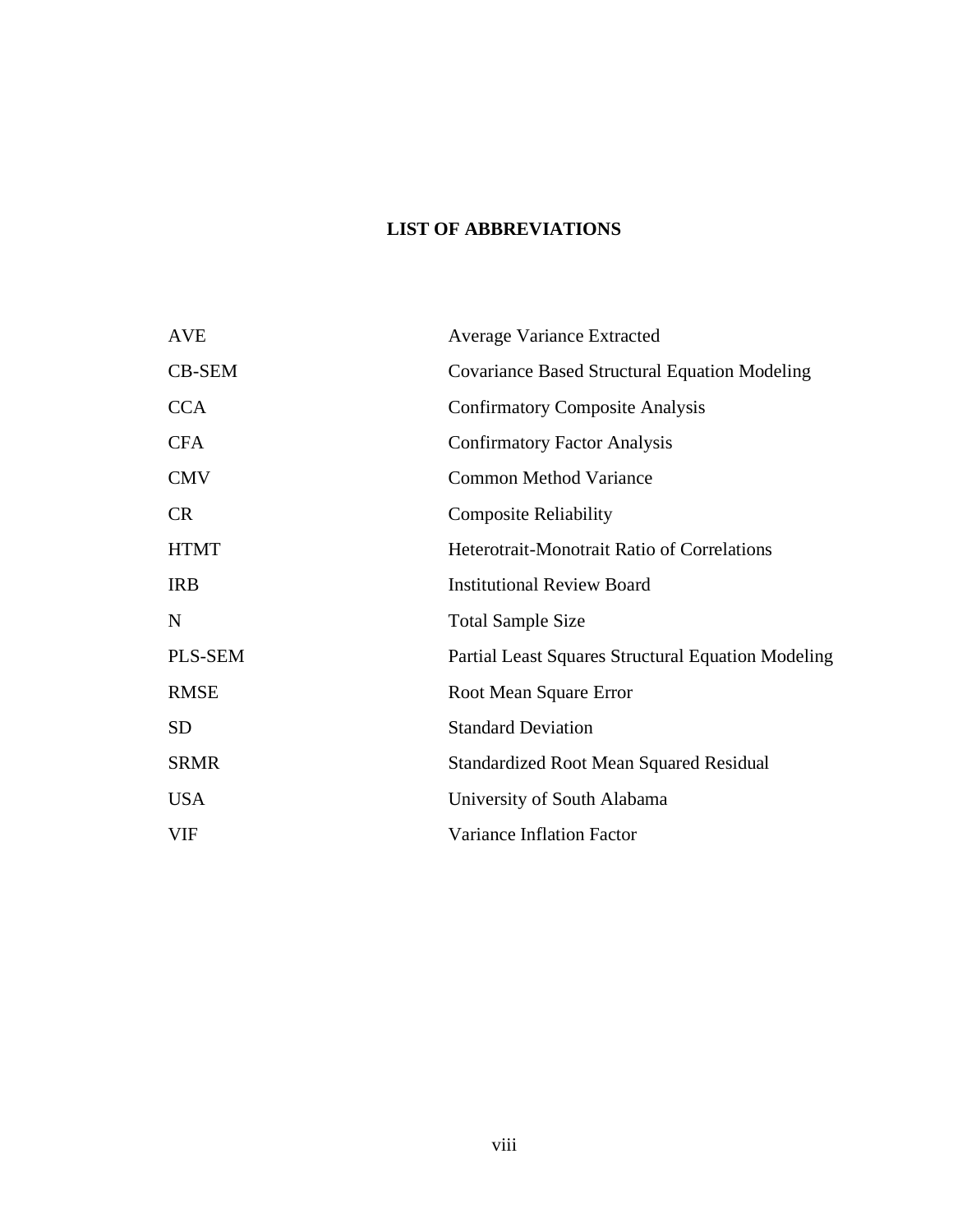## **ABSTRACT**

Manix, Kelly G Ph.D., University of South Alabama, May 2022. Is Humility Enough? The Impact of Leader Humility on Follower Moral Disengagement and Unethical Behavior. Chair of Committee: Mickey Smith, Ph.D.

The study examines the impact of leader humility on follower moral disengagement, workplace deviance, and leader-targeted knowledge hiding and explores attributions of ingratiation as a potential boundary condition from a social exchange theory perspective. Using a cross-sectional survey design  $(N=130)$ , the study finds that leader humility is negatively related to moral disengagement, workplace deviance, and leader-targeted knowledge hiding. The results also suggest follower attributions of ingratiation moderates the negative relationship between leader humility and moral disengagement such that the relationship is weakened. However, the mediating role of moral disengagement was not significant in each relationship. Broadly, the results suggest that leader humility may serve as a deterrent to follower moral disengagement and unethical behaviors, but the presence of leader humility alone may not be enough. If followers also perceive ingratiation from their leaders, the impact of leader humility on follower moral disengagement can diminish. Additionally, there may be other underlying mechanisms beyond moral disengagement that facilitate the negative relationship between leader humility and follower unethical behaviors. Implications of the findings and directions for future research are provided.

ix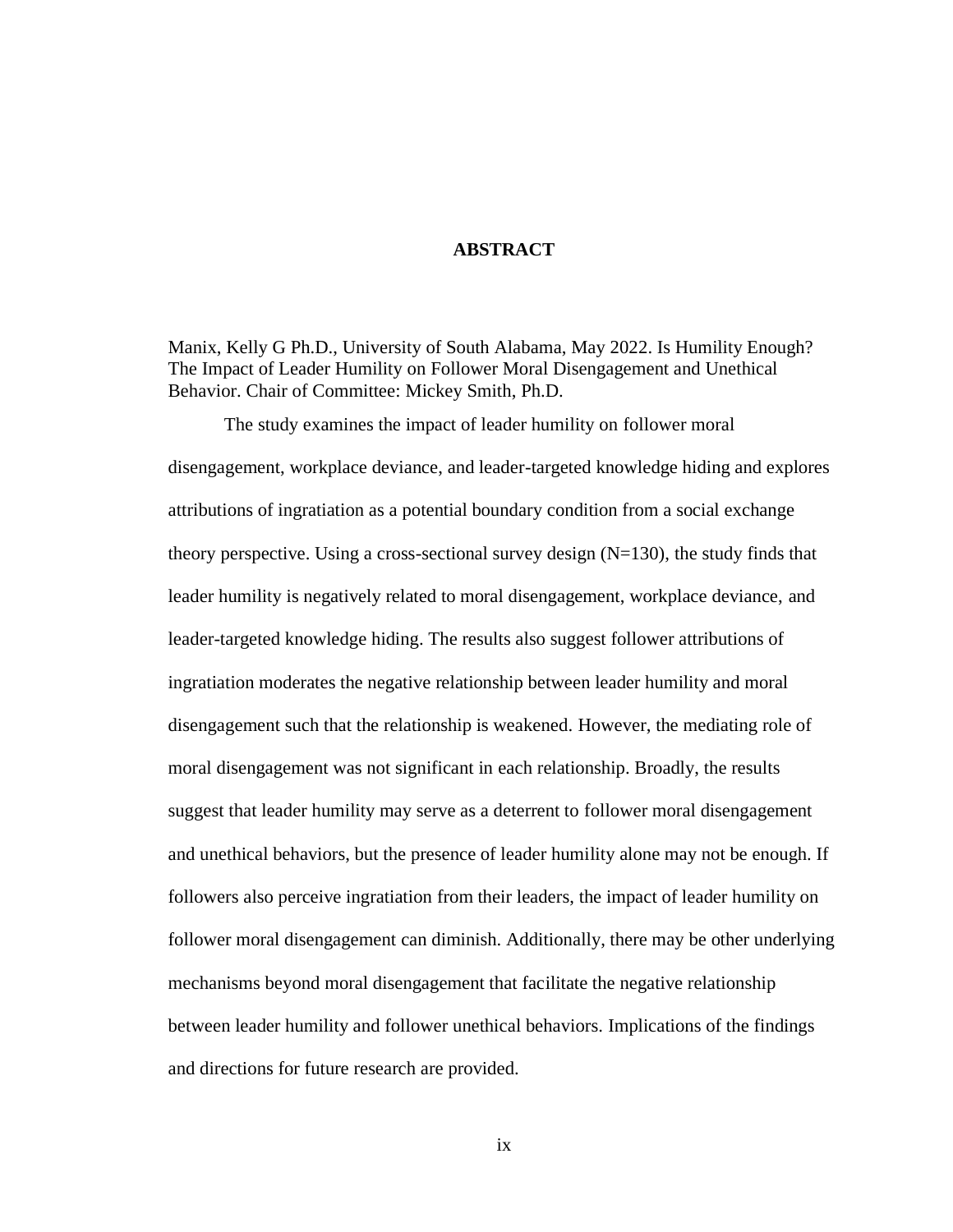## **CHAPTER 1**

### **INTRODUCTION**

For the past two decades, Americans have consistently ranked business executives, salespeople, and members of Congress as having the lowest ethical standards of any profession (Gallup, Inc. & Saad, 2021). Consequently, the field of business ethics research has blossomed in the last 30 years (for reviews see Holland & Albrecht, 2013; Liu et al., 2019; Petrick et al., 2011). Great interest has been paid toward understanding the process of leading and influencing others toward normative behavior, greater ethical awareness, and improved ethical decision-making (Bedi et al., 2016; Brown et al., 2005; Mayer et al., 2012). At the same time, there has been burgeoning interest in leader humility and its effects on followers and organizations. Scholars postulate the increased interest in humility may be due to the growing complexity of societal problems and the tendency for humble individuals to be others-oriented, display a strong learning orientation, and be willing to listen to and incorporate the ideas of others (Nielsen  $\&$ Marrone, 2018); all qualities which may be crucial to leading others through complex and ambiguous situations.

Within business ethics research, humility has often been considered a vital trait for virtuous leadership (Argandona, 2015; Frostenson, 2016; Qin et al., 2021). *Leader humility* is characterized by accurately assessing and accepting personal limitations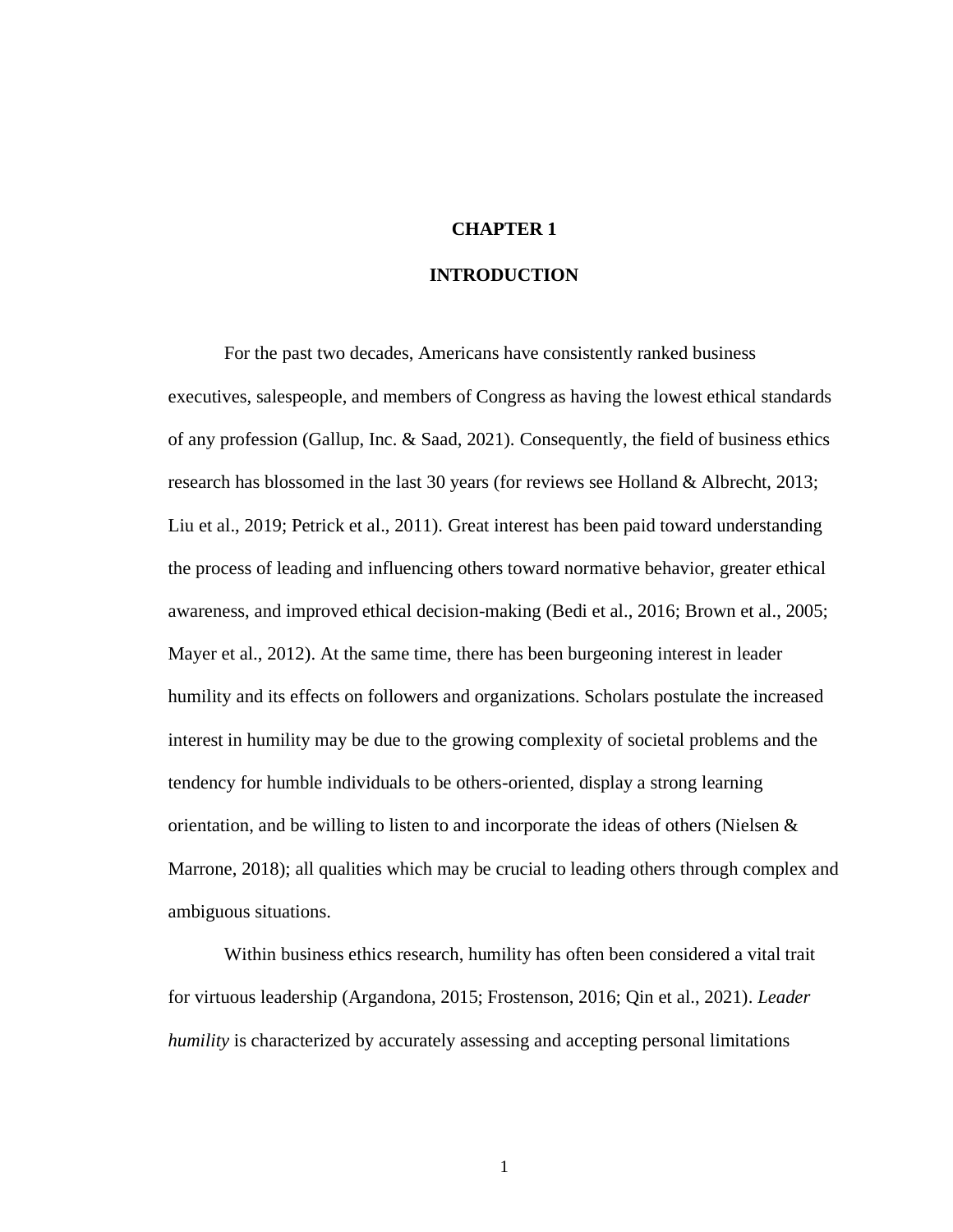(Davis et al., 2011; Nielsen & Marrone, 2018; Owens & Hekman, 2012), being open to feedback and feeling less threatened by the strengths of others (Nielsen & Marrone, 2018; Owens & Hekman, 2012; Owens et al., 2013), and maintaining a self-transcendent view of one's place in the world (Morris et al., 2005; Nielsen & Marrone, 2018; Ou et al., 2014). Humble leaders are more self-aware and conscious of the impact their behaviors have on others (Tervalon & Murray-Garcia, 1998), support the development of an othersfocused climate (Wang et al., 2020), and display more prosocial behaviors (Jankowski et al., 2013; Owens et al., 2013; Tangney, 2009). Research has found that higher levels of humility is often associated with greater integrity and improved ethical outcomes (De Vries et al., 2017; Lee et al., 2008; Lee et al., 2005; Marcus et al., 2007; Nguyen et al., 2020; Ou et al., 2014; Ścigała et al., 2020; Zhao et al., 2019), yet less is known about the impact of leader humility on follower ethics (Naseer et al., 2020; Owens et al., 2019).

*Workplace deviance*, a common term for unethical employee behavior can have heavy consequences for organizations. Defined as "voluntary behavior that violates significant organizational norms and in so doing threatens the well-being of an organization, its members, or both" (Robinson & Bennett, 1995, p. 556), it is estimated that 95% of all organizations have reported some form of deviant behavior (Henle et al., 2005) costing billions in lost revenue (Bennett & Robinson, 2003; Bennett et al., 2019). Similarly, *knowledge hiding* is thought to cost Fortune 500 companies billions in revenue per year (Babcock, 2004; Pan et al., 2018). Defined as "an intentional attempt by an individual to withhold or conceal knowledge that has been requested by another person" (Connelly et al., 2012, p. 65), knowledge hiding can reduce knowledge sharing and transfer which can also undermine organizational objectives and productivity (He et al.,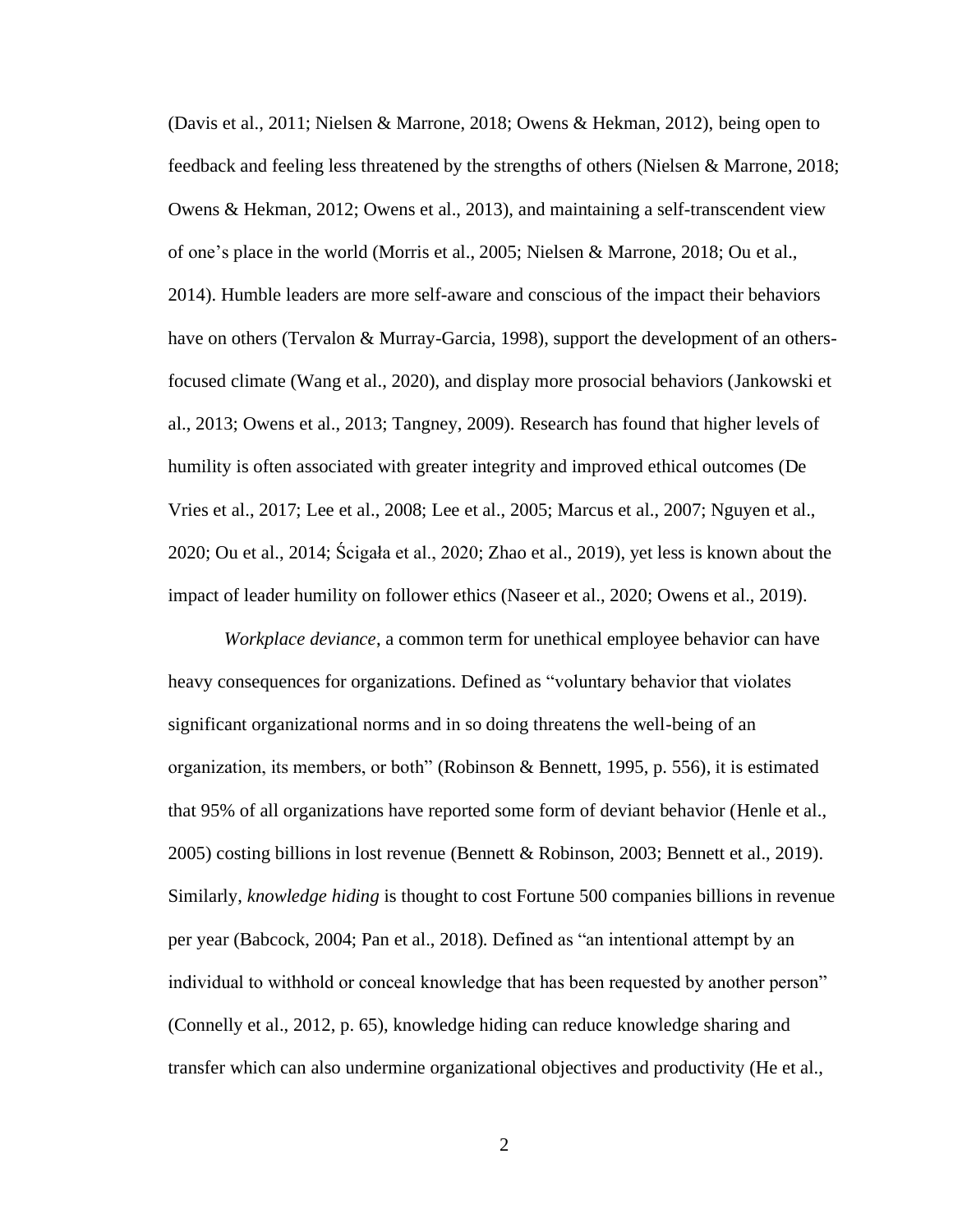2019; Martinsons et al., 2017). The two phenomena can have a complementary and reinforcing relationship (Singh, 2019). Employees may engage in deviant behavior while also hiding knowledge about such behavior (their own or others), or employees may engage in deviant behavior because they have been the target of knowledge hiding. The high-profile scandals at World Com and Wells Fargo are just two examples of the magnitude of damage that can occur when both behaviors are rampant within an organization (Kuhn & Sutton, 2006; Tayan, 2019). Due to their pervasiveness and overwhelmingly negative impact on organizations, research on possible mitigating variables is imperative (Hussain et al., 2014). In the present research, I investigate leader humility as an antecedent of both workplace deviance and knowledge hiding that may reduce such behaviors among employees (Sychns et al., 2019).

Several scholars have noted there is a need to identify additional mediators that help explain the process of leader humility on followers (Lin et al., 2019; Naseer et al., 2020; Wang et al., 2017). The current research presents *moral disengagement* as one such variable and examines if leader humility has a positive impact on a typically negative process. Moral disengagement is a set of cognitive processes individuals engage in to psychologically alter and justify unethical behaviors to avoid feelings of guilt (Bandura, 1991). Conceptualized by Bandura (1990; 1991), moral disengagement describes why and how individuals disregard shared norms and violate ethical boundaries in varying situations. Drawing from social exchange theory (Blau, 1964; Cropanzano & Mitchell, 2005), I investigate how leader humility may trigger perceptions of social obligation and expectations of reciprocity and thereby diminish follower moral disengagement tendencies.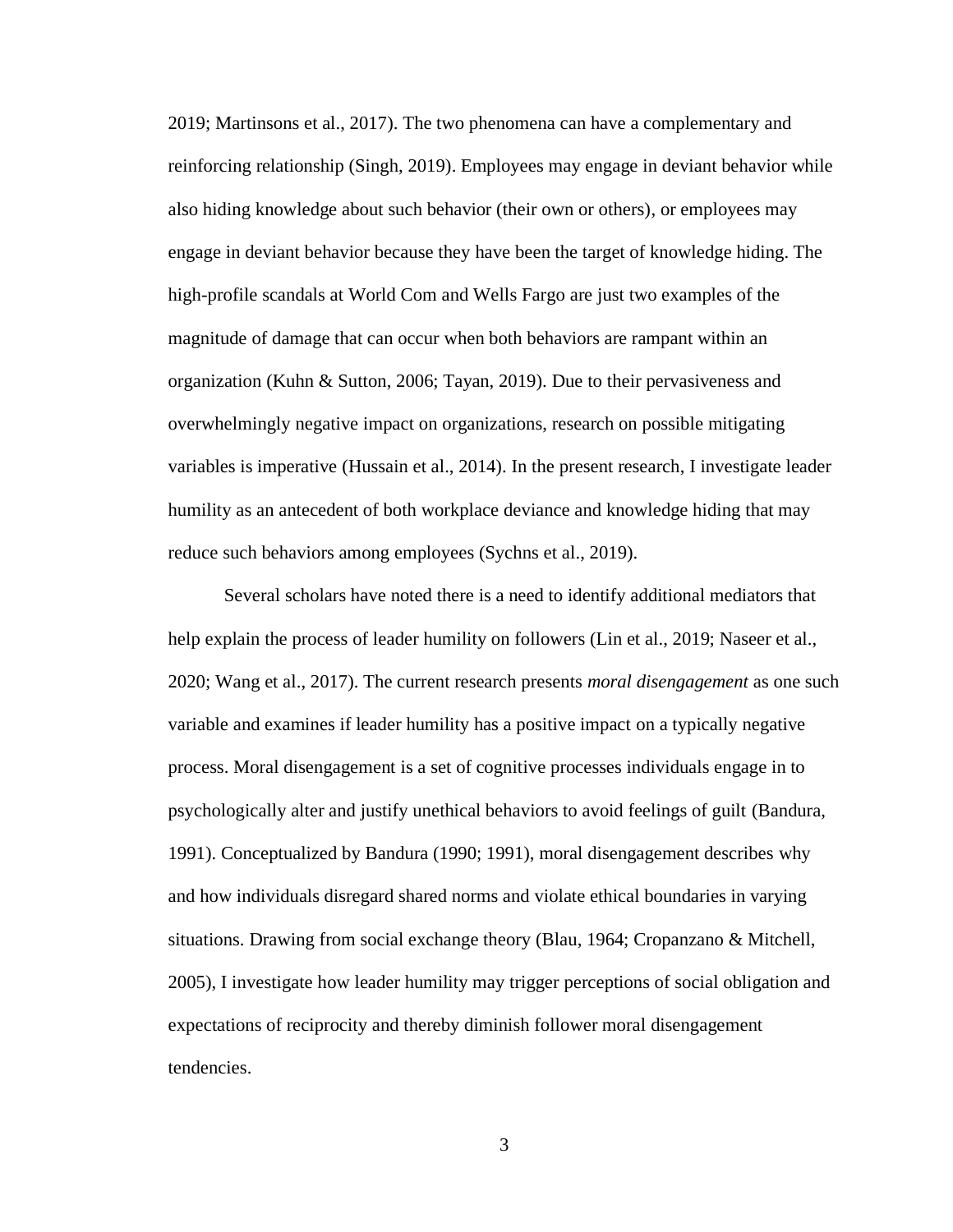Additionally, humility scholars have suggested that leader humility is most effective when it is authentic and not utilized or perceived as a form of *impression management* (Bharanitharan et al., 2021; Owens, 2009: Owens et al., 2013). Impression management is the process in which individuals only present self-related information that aligns with how they want to be viewed by others (Rosenfeld et al., 1995). Leader humility, because of its self-transcendent nature and deference toward others, could easily be interpreted as *ingratiation,* an impression management tactic that entails solely presenting information about oneself that reflects likeability (Jones & Pittman, 1982). Since research has suggested that strategically manipulating follower impressions of leader humility undermines its effectiveness, I consider follower attributions of ingratiation as a contextual moderator that may lessen the impact of leader humility on workplace deviance and knowledge hiding through moral disengagement.

Thus, grounded in social exchange theory, the current research looks at how the interaction of leader humility and follower attributions of ingratiation affects follower moral disengagement and subsequent follower workplace deviance and knowledge hiding. Employing a moderated mediation model, I propose that attributions of ingratiation will reduce the main effect of leader humility on moral disengagement as well as the indirect effect of leader humility on workplace deviance and knowledge hiding through moral disengagement (see Figure 1).

While leader humility is often considered a universally good thing, research has begun to emerge that suggests how it is perceived by followers is crucial to its effectiveness (Bharanitharan et al., 2021; Owens, 2009; Owens et al., 2013). Thus, the research contributes to the ethics and leader humility literatures in three ways: First, it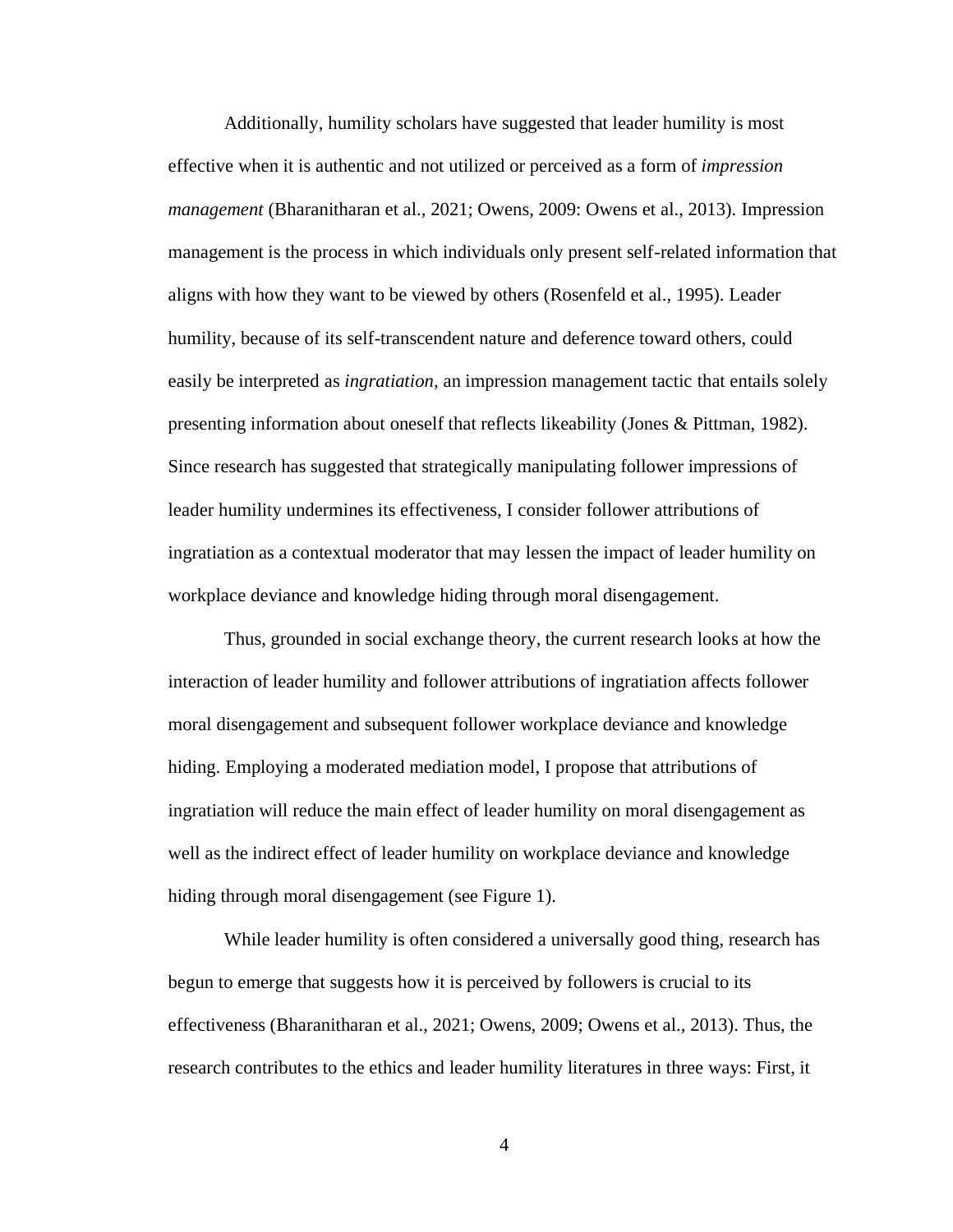presents leader humility as a variable that may discourage workplace deviance and knowledge hiding within organizations. Second, moral disengagement is tested as a mediator that may help explain the effects of leader humility on follower workplace deviance and knowledge hiding. Third, follower attributions of ingratiation is investigated as a contextual variable that may moderate the impact of leader humility on moral disengagement. In whole, the research questions if leader humility may only be effective at buffering follower moral disengagement and unethical behaviors when followers believe leader humility to be sincere.



*Figure 1. Conceptual Model of Hypothesized Variable Relationships.*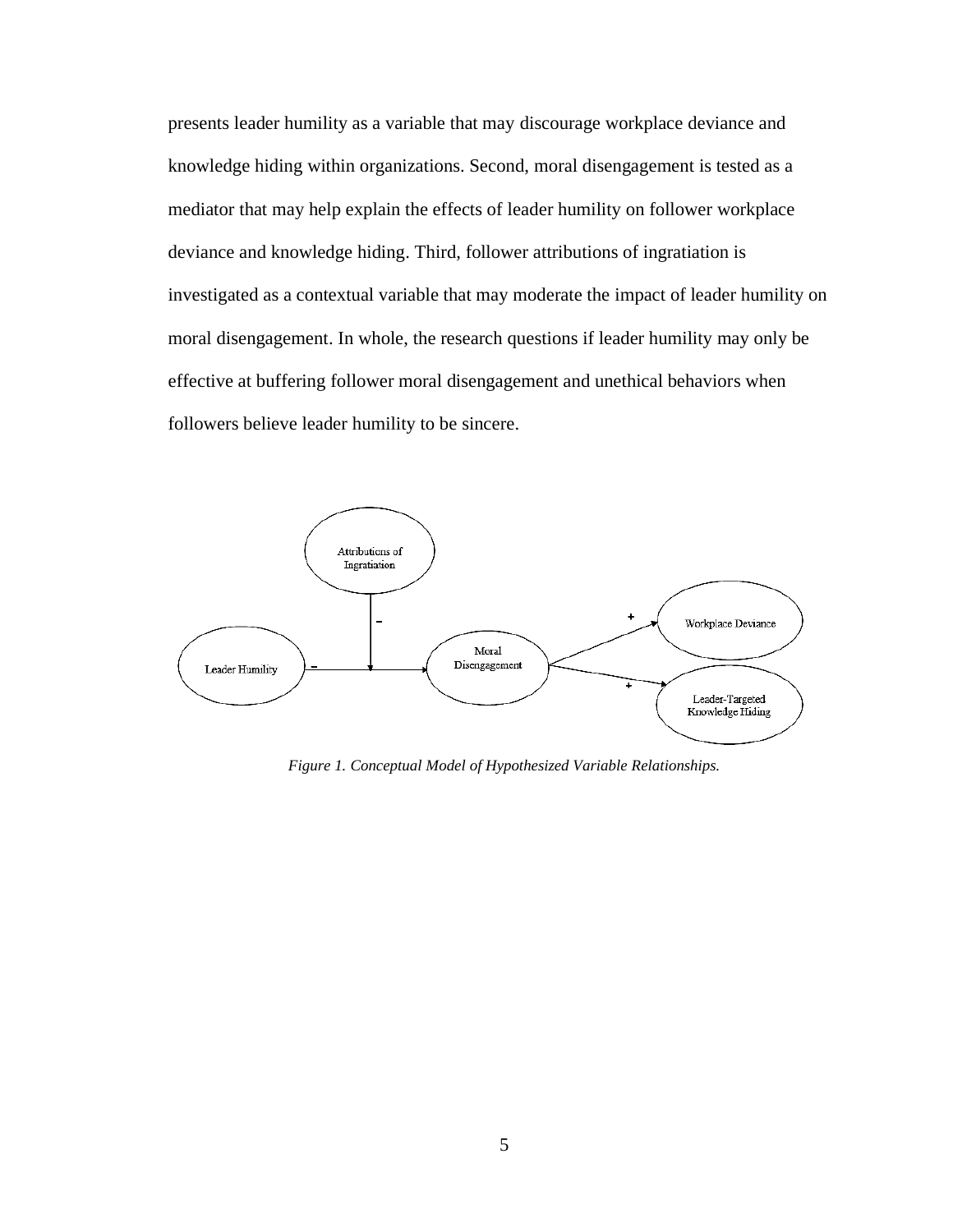## **CHAPTER II**

## **LITERATURE REVIEW AND HYPOTHESES**

## **2.1 Moral Disengagement**

According to social cognitive theory (Bandura, 1990; 1991), moral disengagement is a set of cognitive processes that individuals engage in to mentally alter and justify unethical behaviors to avoid feelings of guilt. The cognitive variable helps explain why individuals disregard shared norms and violate ethical boundaries in varying situations. Moral disengagement involves eight social-cognitive mechanisms that enable individuals to perceive unethical actions as less harmful. These mechanisms include 1) the diffusion of responsibility, 2) the displacement of responsibility, 3) attribution of blame, 4) distorting or minimizing consequences, 5) advantageous comparison, 6) euphemistic labeling, 7) dehumanizing victims, and 8) moral justification (Bandura, 1991). Diffusing responsibility entails justifying behaviors by assuming that most people engage in some form of unethical behavior at some point. The displacement of responsibility mechanism justifies unethical behavior because an individual has seen others engage in the same act. Attribution of blame places culpability for an unethical action on the receiving target because according to the actor, the target deserves it. Distortion of consequences includes minimizing the outcome of unethical behavior thus helping actors believe they are less wrong if the consequences are minimal.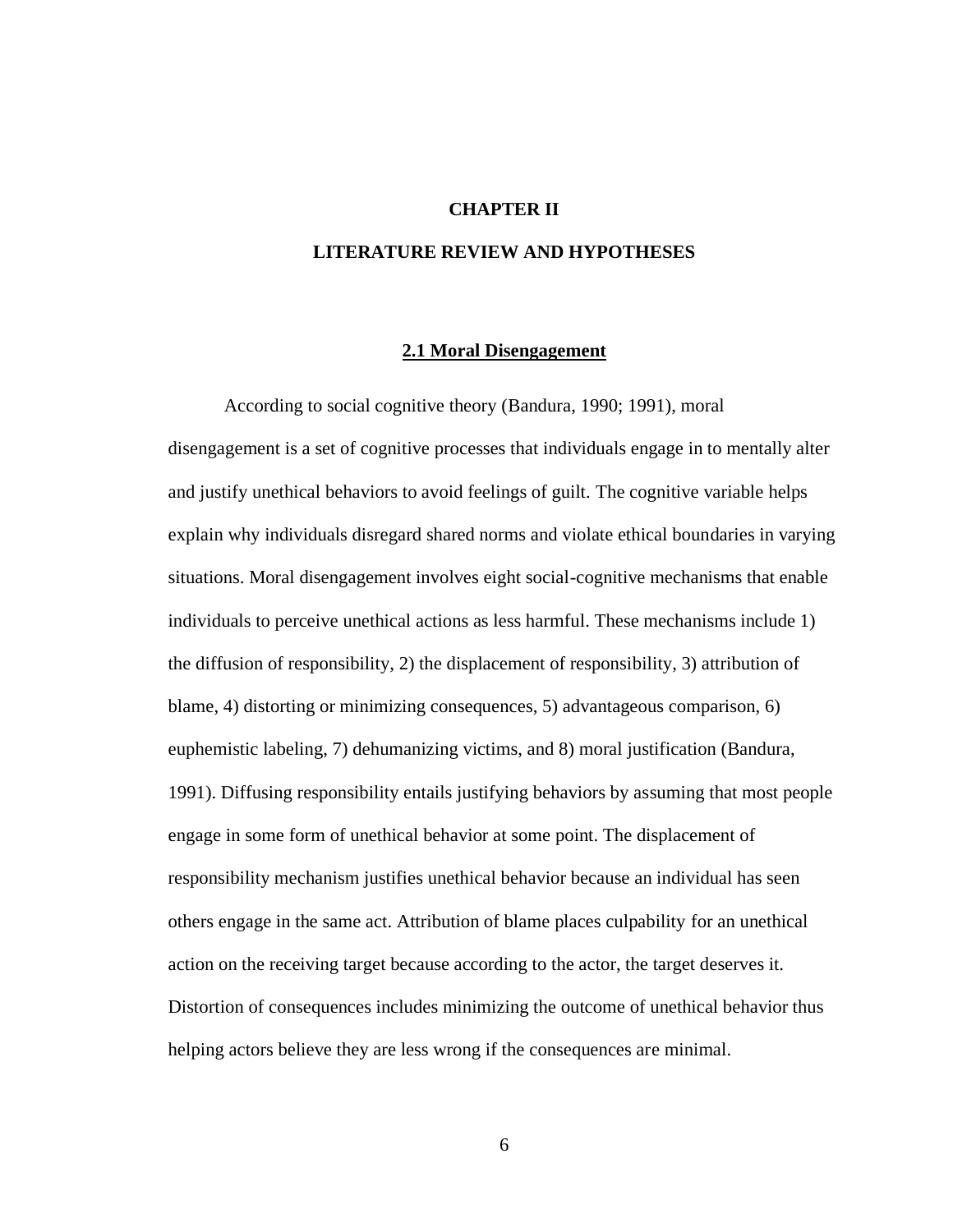Advantageous comparison entails comparing others' unethical behaviors to a current ethical dilemma and rationalizing an unethical choice because it seems less wrong than what others have done. Euphemistic labeling is mentally altering the way an action is labeled to make it more palatable to an individual (e.g., replacing 'stealing' with 'borrowing'). Dehumanizing victims defends unethical behavior by suggesting that victims cannot really be harmed because they are subhuman. Lastly, moral justification defends an unethical action by suggesting it will have utilitarian outcomes and benefit the greater good.

The eight moral disengagement mechanisms enable unethical behaviors because they permit individuals to bend and distort reality and view their behavior as acceptable (Bandura et al., 1996). Research has repeatedly documented the link between moral disengagement and deviant behavior across many contexts (Moore, 2015; Newman et al., 2020). Specifically, connections between moral disengagement and unethical decisionmaking (Baron et al., 2015; Chugh et al., 2014; Ogunfowora et al., 2013) and moral disengagement and unethical behaviors (Keem et al., 2018; Knoll et al., 2016; Tasa & Bell, 2017; Welsh et al., 2015) are well recognized.

It has been demonstrated that individual humility is negatively related to moral disengagement (Guo et al., 2021; Ogunfowora & Bourdage, 2014; Zhao et al., 2019), yet after an exhaustive literature search on these topics, nothing was found on the effect of leader humility on follower moral disengagement. The impact of leader humility on follower moral disengagement is important to study as it has been suggested that leader humility has the potential to mitigate deviant or unethical behavior (Schyns et al., 2019). In the current research, I employ moral disengagement as a cognitive process variable to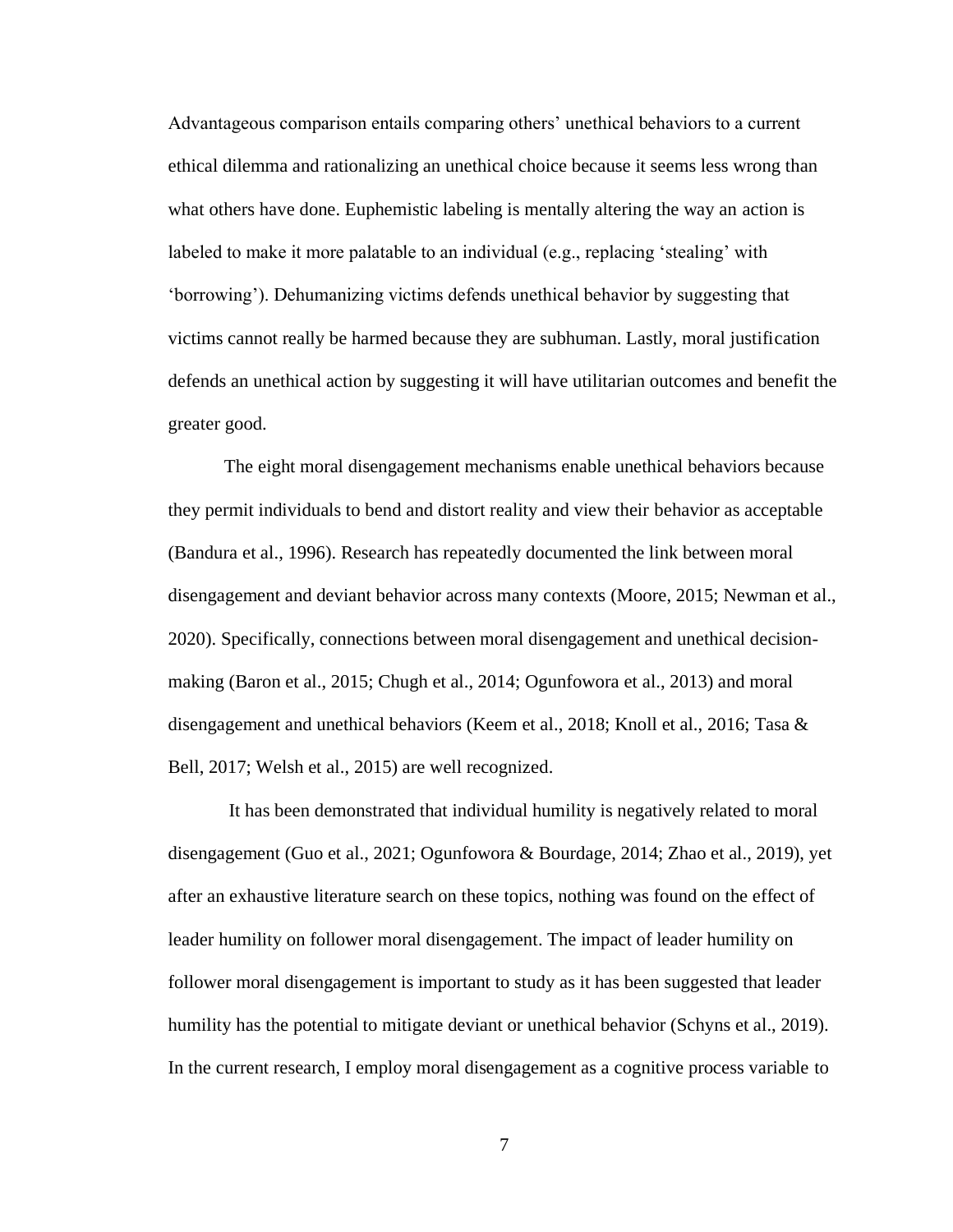test if leader humility impacts subordinates' mental justification and/or minimization of deviant behaviors (Valle et al., 2019)

## **2.2 Leader Humility**

Leader humility is conceptualized with three facets: 1) the ability to assess strengths and weaknesses accurately and accept personal limitations (Davis et al., 2011; Nielsen & Marrone, 2018; Owens & Hekman, 2012), 2) being open to feedback and feeling unthreatened by the strengths of others (Nielsen & Marrone, 2018; Owens & Hekman, 2012; Owens et al., 2013), and 3) maintaining a self-transcendent view of one's place in the world (Morris et al., 2005; Nielsen & Marrone, 2018; Ou et al., 2014). It has been proposed that humble individuals are more self-aware and conscious of the impact their behaviors have on others (Davis et al., 2011; Tervalon & Murray-Garcia, 1998) and have a greater ability to regulate self-centered emotions (Davis et al., 2010). Thus, they are less likely to engage in opportunistic behaviors and take advantage of others (Hilbig & Zettler, 2009).

Wright et al. (2018) argues that humility is a dual-dimension construct of both low self-focus and high other-focus and found humility to be positively associated with other-focused ethical orientations such as civic responsibility and humanitarianegalitarian ideals. Appropriately, leader humility is associated with greater helpfulness (LaBouff et al., 2012), increased pro-social behavior (Jankowski et al., 2013; Owens et al., 2013; Tangney, 2009), the development of an others-focused climate (Wang et al.,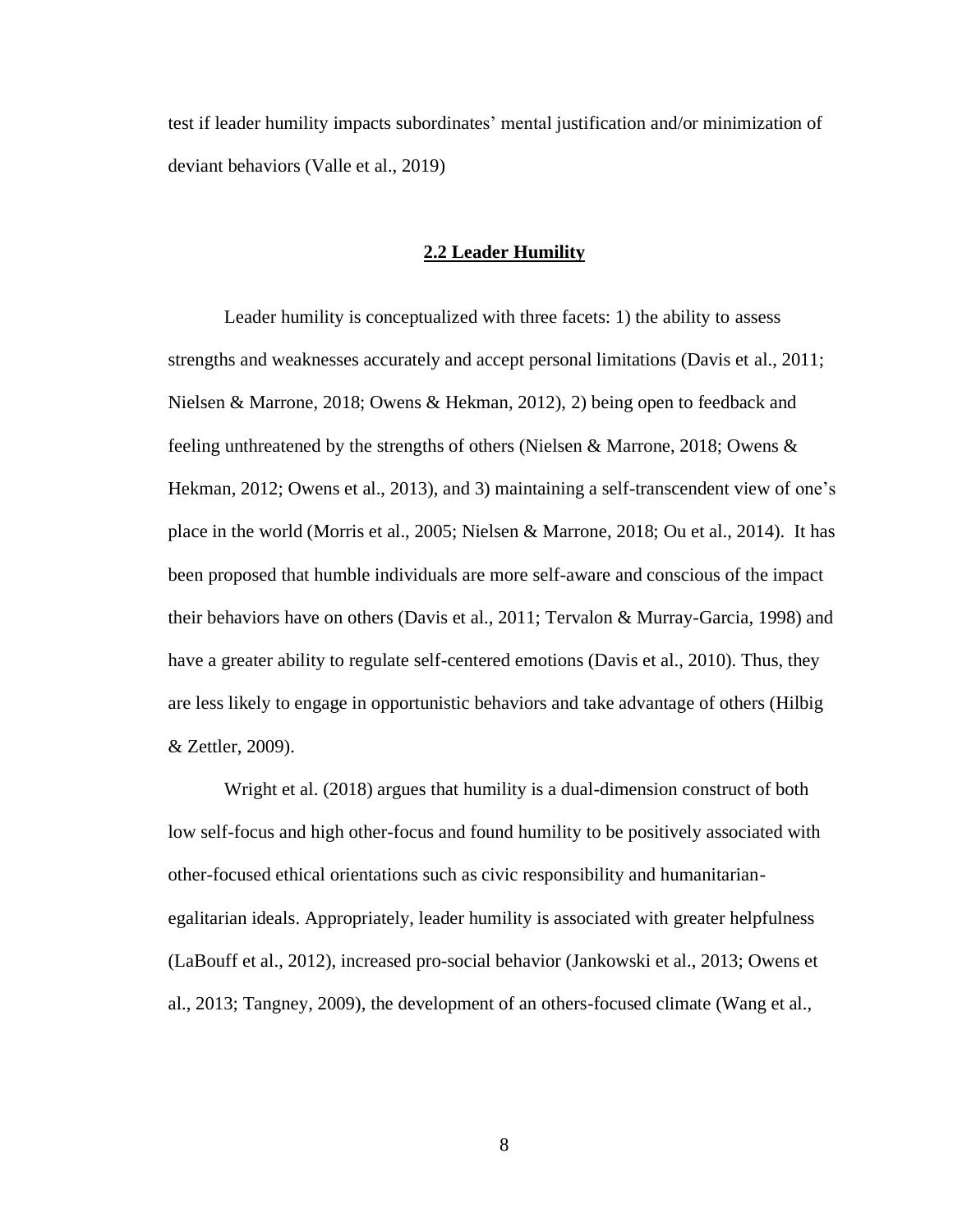2020), and higher quality social exchanges (Carnevale et al., 2019; Nguyen et al., 2020; Qin et al., 2020).

Social exchange theory (Blau, 1964) is a psycho-sociological theory that helps explain the behaviors of two parties in social interactions (Cropanzano & Mitchell, 2005). Core components of the theory include the interdependence of social exchanges and the self-interested pursuits of both actors who attempt to maximize their own outcomes (Blau, 1964). These outcomes consist of both risks and rewards which influence relationship satisfaction and dependence (Blau, 1964; Cropanzano & Mitchell, 2005). Dependent relationships entail a continued series of exchanges that can generate obligations (Emerson, 1976) and in some circumstances lead to high quality relationships (Cropanzano & Mitchell, 2005). As these relationships develop, norms and rules of behavior can emerge that influence subsequent interactions (Emerson, 1976).

One such norm summarized by Gouldner (1960), the *reciprocity norm*, states that a bestowed reward should be returned by the receiver and the giver should not be hurt. A key aspect of the reciprocity norm is that fairness and equality are actively maintained in social exchanges (Gouldner, 1960; Uhl-Bien & Maslyn, 2003). That is, if one party receives something positive or negative from the other party, they will adjust their actions (Ashforth, 1997) and respond similarly to preserve exchange equilibrium (Valle et al., 2019). This idea has also been elevated to a broader cultural belief that implies people "get what they deserve" (Cropanzano & Mitchell, 2005, p. 876).

Individuals can develop quality social exchanges with a variety of environmental actors including a supervisor or leader at work (Cropanzano & Mitchell, 2005; Liden et al., 1997). In the context of a leader and subordinate relationship, social exchanges are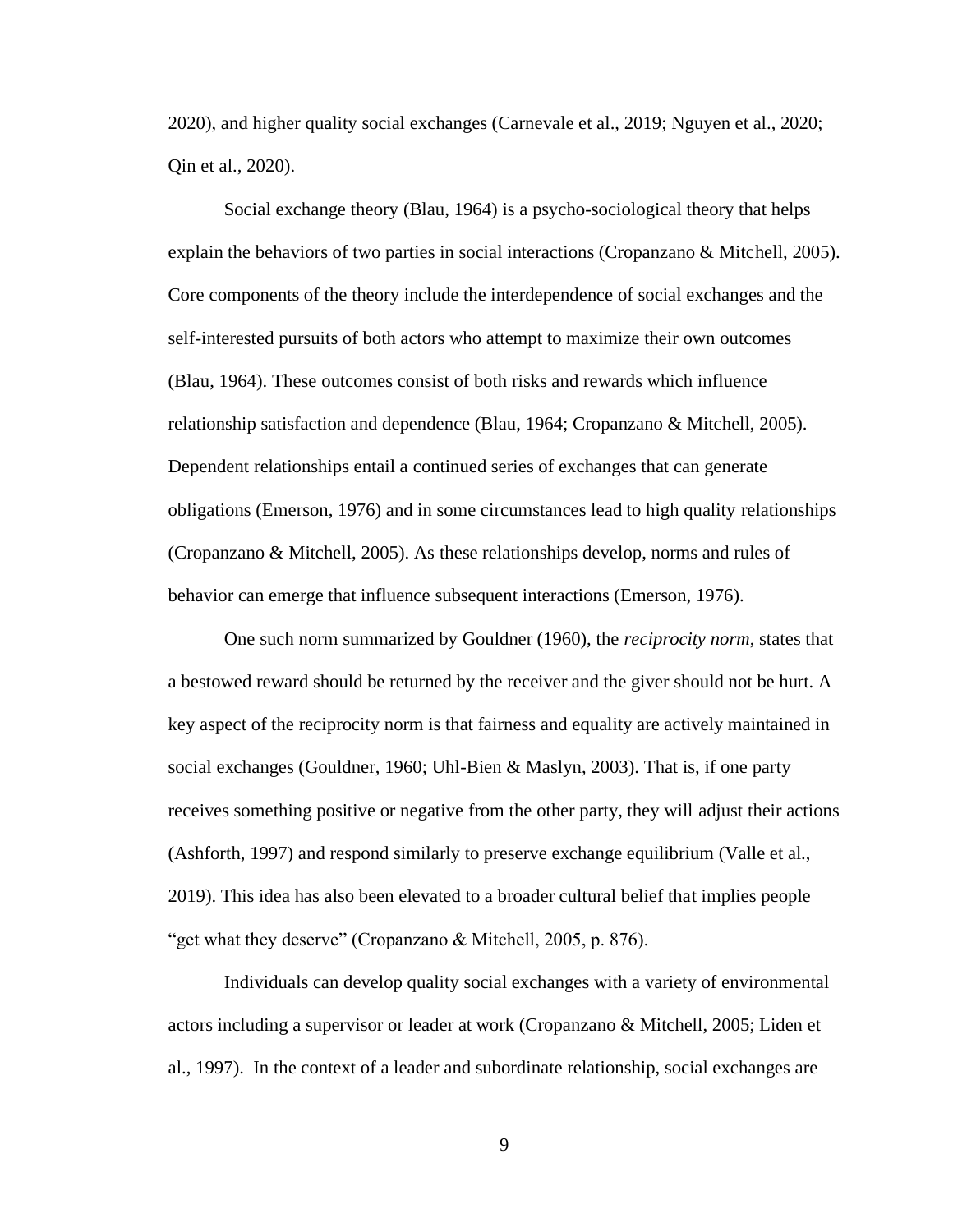influenced by power differentials that can produce inequalities and alter the nature of their interdependence (Zafirovski, 2005). Yet, if subordinates are met with general goodwill and helpfulness by their leaders, they will generally respond in kind to leaders they have established social exchange relationships with (Cropanzano & Mitchell, 2005; Masterson et al., 2000). Workplace relationships based on quality social exchanges engender commitment, trust, loyalty, and reciprocity (Cropanzano & Mitchell, 2005; Uhl-Bien & Maslyn, 2003) and can increase affective attachment between leaders and followers (Dulebohn et al., 2012; Ferris et al., 2009).

Based upon social exchange theory, as humble leaders approach varying situations with low self-focus and high others-focus (Wright et al., 2018), followers will respond to these positive and prosocial behaviors with their own positive and prosocial behaviors (Ashforth, 1997; Uhl-Bien & Maslyn, 2003; Valle et al., 2019). As humble leaders develop quality social exchange relationships with their subordinates (Carnevale et al., 2019; Nguyen et al., 2020; Qin et al., 2020), they will engender greater commitment, trust, loyalty, and reciprocity from subordinates (Cropanzano & Mitchell, 2005; Uhl-Bien & Maslyn, 2003). The reciprocity norm dictates that subordinates will feel obligated to reward their leader's positive behaviors with similarly beneficial behaviors (Gouldner, 1960; Uhl-Bien & Maslyn, 2003). I contend this exchange will serve as a buffer against the justification of selfish and unethical behavior among subordinates.

*Hypothesis 1: Leader humility is negatively related to follower moral disengagement.*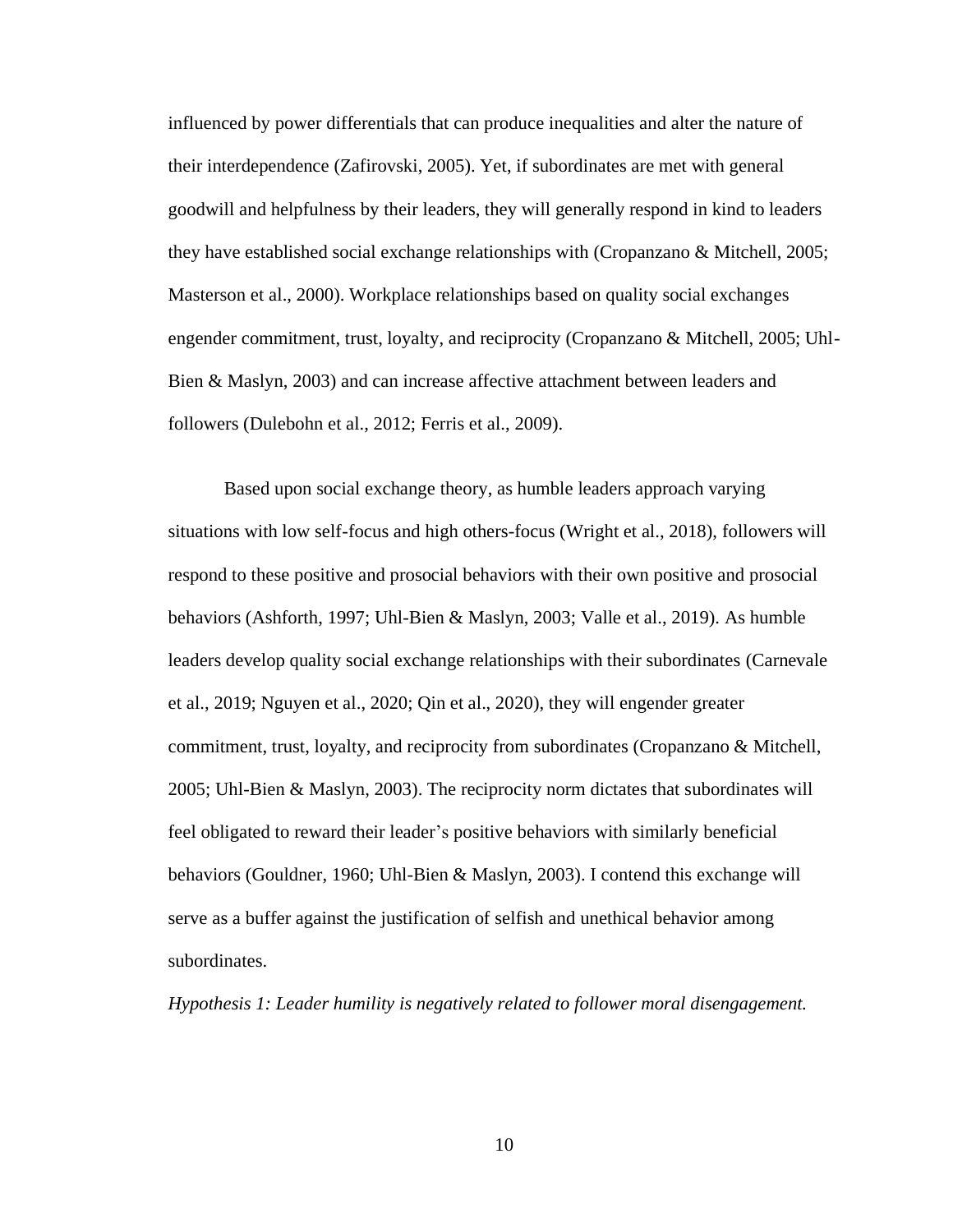#### **2.3 The Moderating Role of Attributions of Ingratiation**

While authentic leader humility is believed to be largely prosocial (Nielsen  $\&$ Marrone, 2018; Wright et al., 2018), researchers have suggested that engaging in humble behaviors for selfish reasons or to impress others can lead to perceptions of inauthenticity (Bharanitharan et al., 2021; Owens, 2009; Owens et al., 2013). A recent study revealed that the interaction of leader humility and attributions of impression management is positively associated with perceptions of hypocrisy (Bharanitharan et al., 2021). In other words, some followers did not believe that their leader's expressions of humility were due to their leader's actual values. Instead, they believed their leader was engaging in impression management and strategically behaving humbly to be well-liked (Bharanitharan et al., 2021).

The impression management process occurs when individuals only present selfrelated information that aligns with how they want others to view them (Rosenfeld et al., 1995). Jones and Pittman (1982) developed a taxonomy that includes five forms of impression management tactics that individuals may utilize to encourage others to view them in a certain way: 1) self-promotion to appear competent, 2) ingratiation with the aim to be liked, 3) exemplification to appear like a model employee, 4) intimidation to appear dangerous, and 5) supplication to appear needy and helpless.

In the short term, the aim of ingratiation is to alter a target's perceptions of the actor to something more favorable. In the long term, the actor's goal is to change the balance of power between the target and the actor (Jones, 1964). Ingratiation is comprised of three specific behaviors: 1) other-enhancement, 2) conformity of opinion, judgement, and behavior, and 3) self-presentation (Jones, 1964; Jones & Wortman,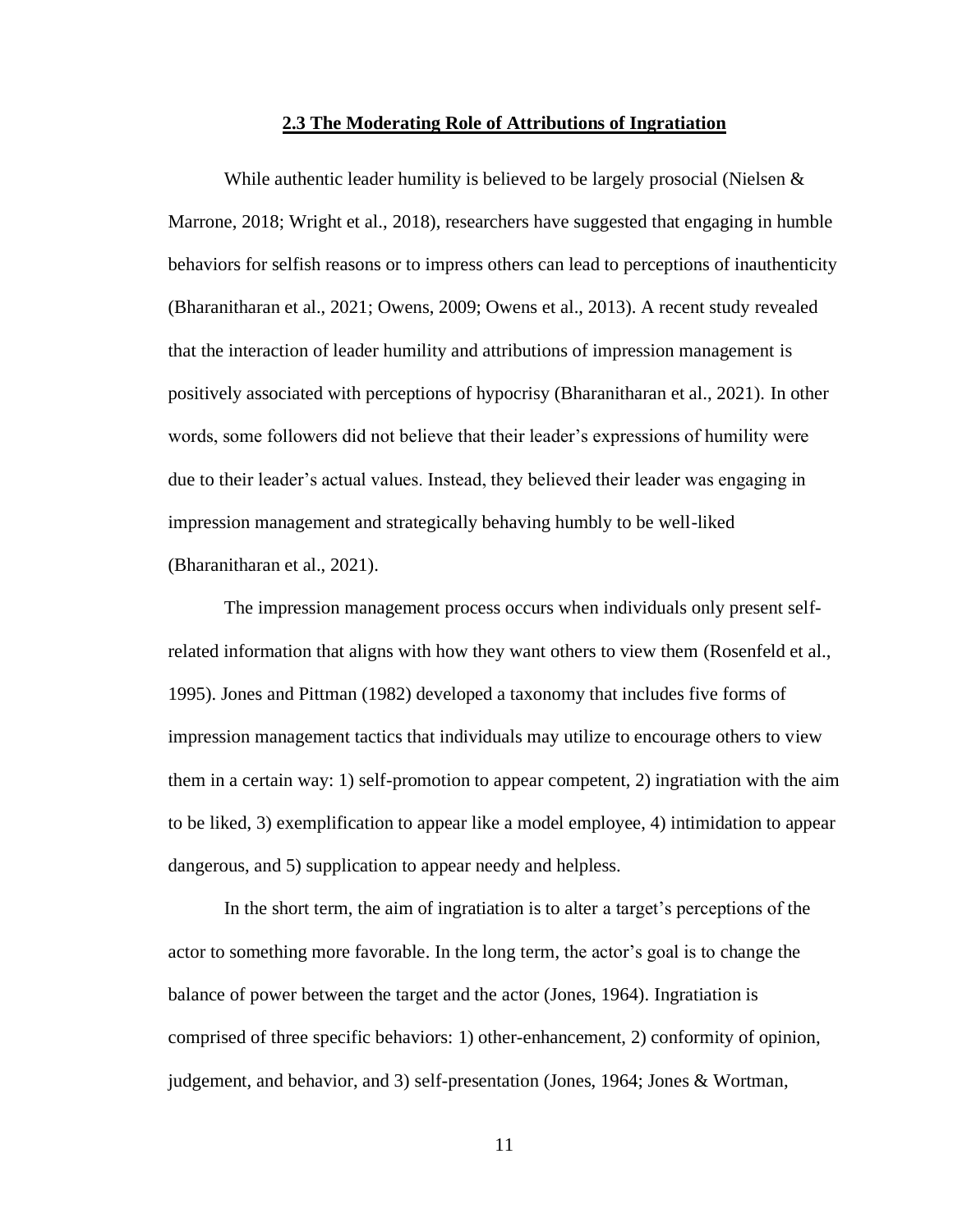1973). Other-enhancement, also known as flattery, is the expression of positive judgements about the target's characteristics. Conformity in behavior, opinion, and judgement makes the target feel as though they have more in common with the actor and increases their attractiveness (Byrne, 1971). There are two ways to engage in selfpresentation according to Jones (1964): 1) the actor communicates their own strengths and positive qualities, and 2) the actor presents themselves in a way that enhances the strengths of the target.

Ingratiation aligns well with humility as a form of impression management because of its specific behaviors and aim. While humble expressions seem to be othersfocused for the sake of increasing learning, competence, and improving relationships (Li et al., 2019; Nielsen & Marrone, 2018; Owens et al., 2013; Wang et al., 2018), these behaviors could easily be interpreted as ingratiation. Humble leaders are more apt to notice, appreciate, and compliment others for their strengths which could be considered flattery and attributed to leaders simply wanting to be well-liked (Bourdage et al., 2020). Humble leaders are more apt to ask followers for feedback, ideas, and advice which could be misinterpreted as the leader having similar views, opinions, and judgements. Asking for help (Jecker & Landy, 1969) and asking questions in general (Huang et al., 2017) have both been documented as strategies to enhance an individual's likability. Humble individuals are more aware of both their strengths and weaknesses and are more apt to frankly acknowledge both their weaknesses and their abilities in front of their followers (Owens & Hekman, 2012). Some followers may misconstrue this as strategic selfpresentation.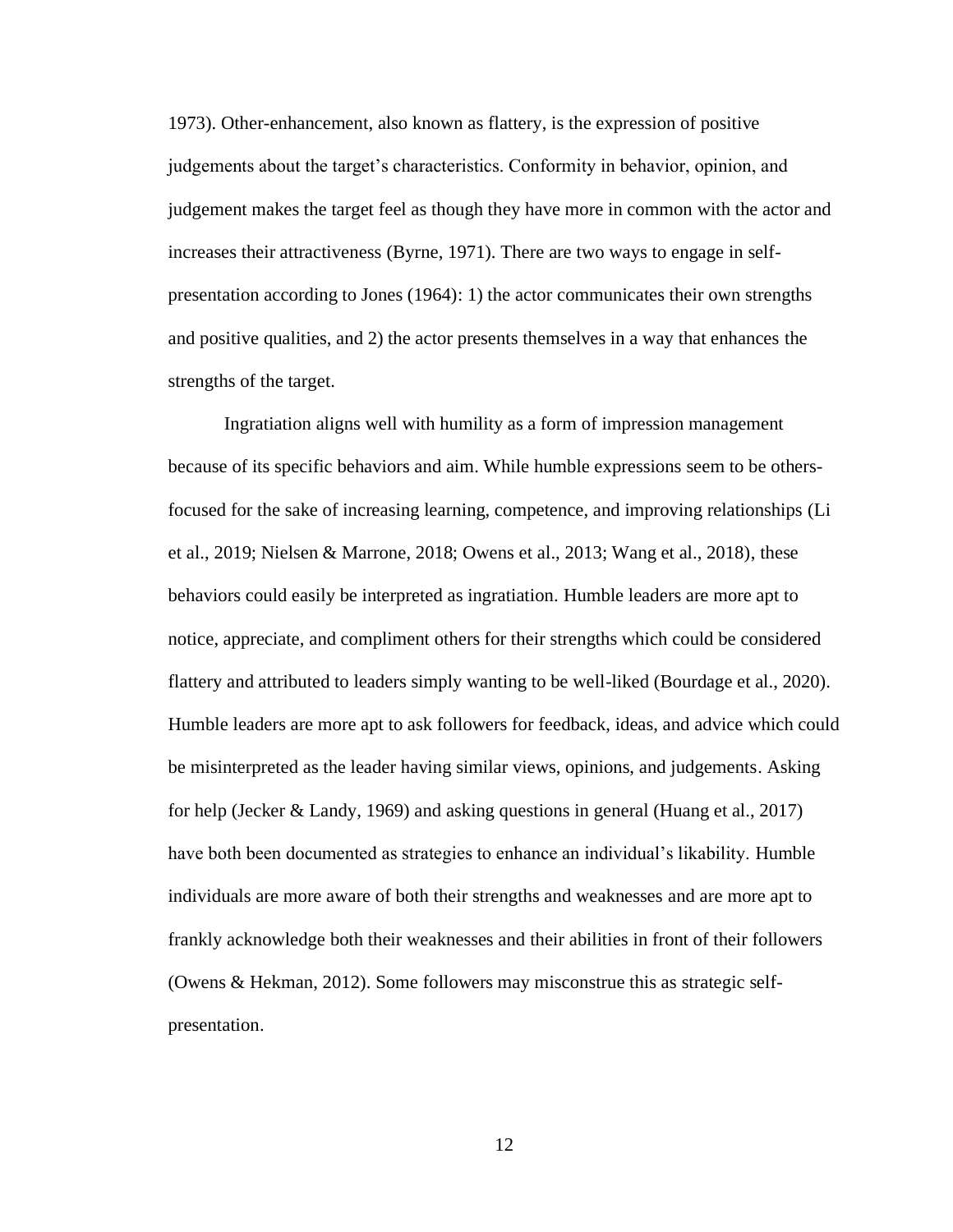Ingratiation becomes problematic for social exchange relationships when followers attribute a leader's behavior to a manipulative motive instead of the expression of a genuinely held virtue or value (Bharanitharan et al., 2021; Owens, 2009; Owens et al., 2013). Research has shown that some individuals are predisposed to engaging in this type of manipulative behavior (Hyde & Grieve, 2018) and some employees do perceive that this form of manipulation regularly occurs in their workplace (Berkovich & Eyal, 2017). Followers who feel they have experienced manipulation report increased negative affect (Berkovich & Eyal, 2017) and perceptions of leader dishonesty (Hyde & Grieve, 2018).

A common characteristic of social exchange relationships is the uncertain and unspoken expectations of both parties to engage in fair and equal exchanges. (Rousseau, 1989). Although leader humility is strongly associated with trust in leader (Nguyen et al., 2020; Wang et al., 2019), if subordinates perceive their leader engaging in ingratiation, they may become unsure of their leader's true motivations (Li et al., 2017) and trust in leader can diminish (Yang et al., 2019). A breach of trust or exchange expectations may trigger a "'tit for tat' rationale" (Valle et al., 2019) in which one party returns a negative behavior (being fake) with another negative behavior to equalize the relationship. They may even attribute blame toward the target for their own negative behavior (Bandura, 1991).

In the context of the current study, I expect leader humility to have a weaker impact on follower moral disengagement when followers attribute humble expressions to ingratiation. This attribution may lead followers to believe that their leaders are not truly virtuous but deceptive and call into question the true moral nature of their leader and the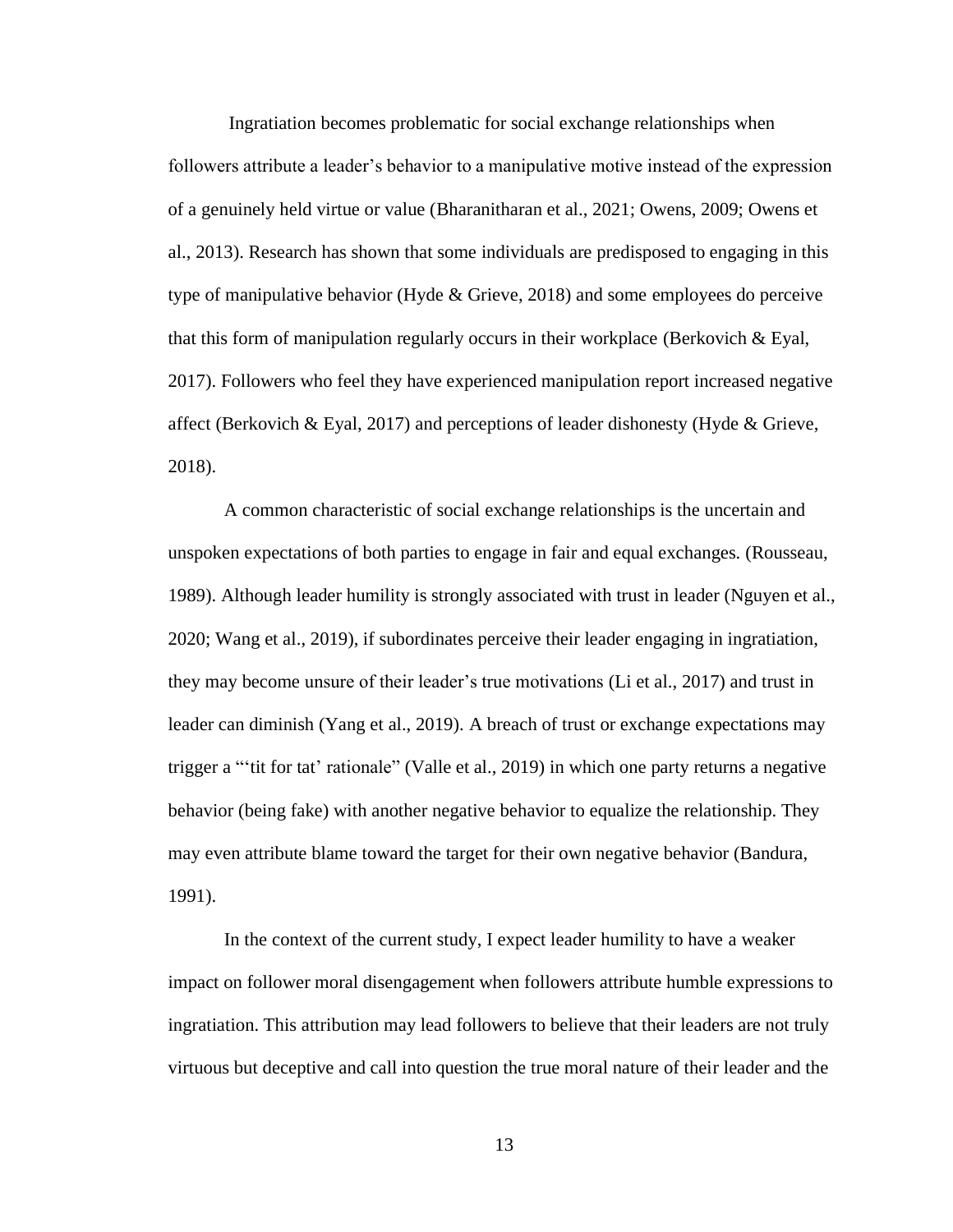sincerity of their humility. This breach in expectations may cause some followers to morally disengage and justify unethical behaviors because of their leader's perceived dishonesty.

*Hypothesis 2: Follower attributions of ingratiation moderates the negative relationship between leader humility and moral disengagement such that the relationship is weaker when attributions of ingratiation are higher.* 

## **2.4 Workplace Deviance**

Defined as voluntary behavior that violates organizational norms and threatens the wellbeing of the organization and its members (Robinson & Bennett, 1995), workplace deviance is considered a subcategory of counterproductive work behaviors (Fox et al., 2001; Mackey et al., 2021). It includes a range of behaviors such as theft of property, damaging property, time theft, and time fraud (Robinson & Bennett, 1995). The construct is divided into two types of workplace deviance: 1) behaviors aimed at individuals within organizations (*interpersonal deviance*) such as physical assault, verbal harassment or spreading gossip, and 2) behaviors aimed at the organization (*organizational deviance*) such as theft, damaging property, or misusing resources (Robinson & Bennett, 1995). Due to the ubiquitousness of workplace deviance and the enormous costs associated with it, it is important for research to pinpoint tactics for reducing such behaviors (Hussain et al., 2014).

One view of workplace deviance suggests that employees engage in such behavior to restore perceptions of equity and to seek retribution (Aquino et al., 1999).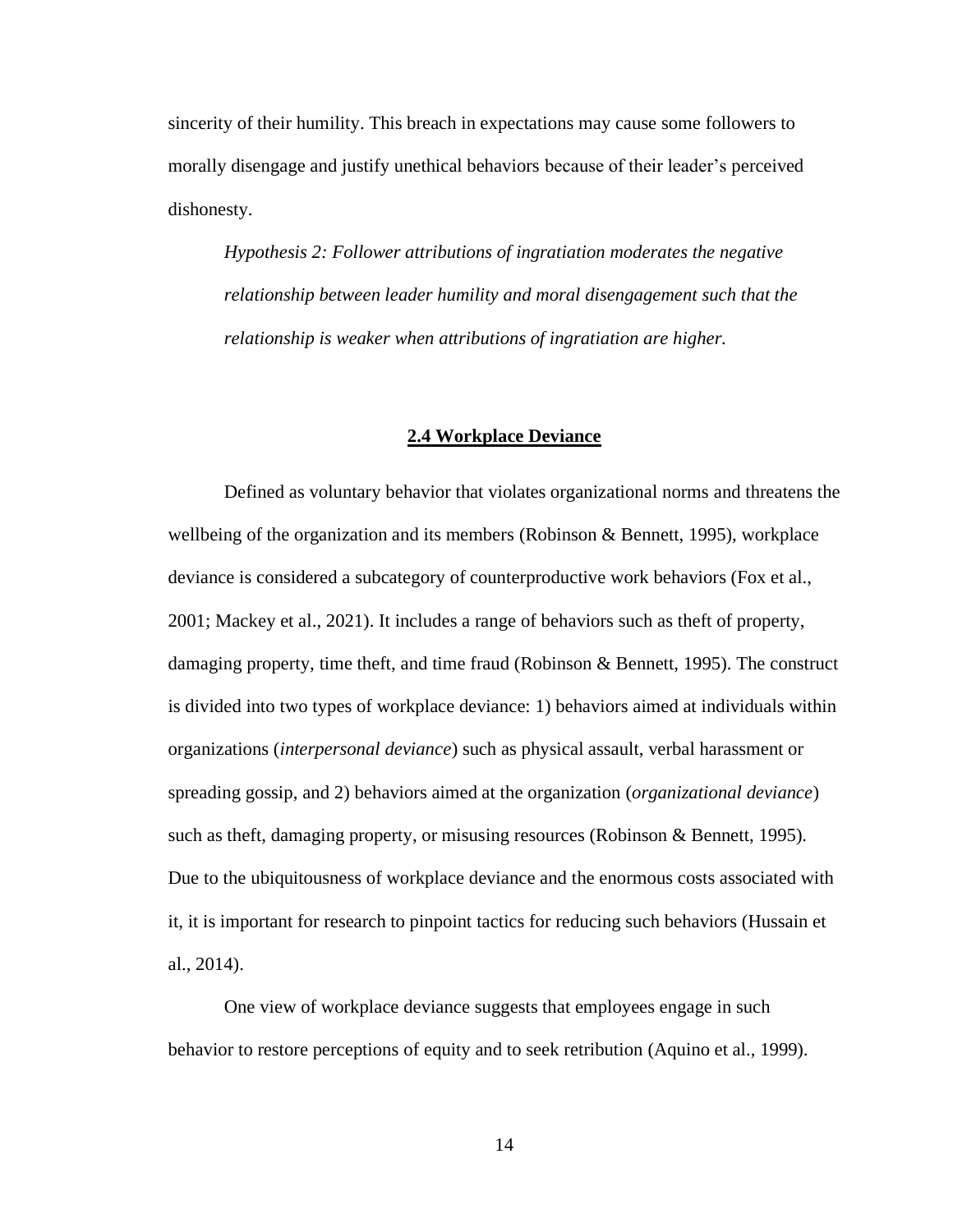From a purely social exchange view, workplace deviance is considered a reciprocation due to unpleasant treatment or unfair interactions (Liu et al., 2012). In both cases, a great deal of interest has been paid to the effects of leadership on the emergence of workplace deviance (Gok et al., 2017; Malik et al., 2019; Mo & Shi, 2017; Valle et al., 2019) as a means of retribution and/or equalizing the relationship between leader and follower.

Recently, leader humility has been put forward as one such variable that may mitigate follower workplace deviance (Qin et al., 2020; Qin et al., 2021; Qiuyun et al., 2020). It is recognized that leader humility has a positive effect on social exchange relationships (Carnevale et al., 2019; Nguyen et al., 2020; Qin et al., 2020) and previous research has indicated that individual perceptions of social exchange relationships help explain why some employees engage in workplace deviance (El Akremi et al., 2010; Guay et al., 2016; Mitchell & Ambrose, 2007; Singh, 2019). Supportive social exchange relationships engender supportive behaviors. Based on this logic of reciprocity (Fremeaux & Michelson, 2011), leader humility should trigger a felt obligation to reciprocate helpful behavior reducing the likelihood that subordinates will justify unethical behaviors. I contend leader humility will interrupt the moral disengagement process, a reliable predictor of workplace deviance (Moore, 2015), and thereby reduce unethical behaviors toward both individuals and the organization. Thus, I propose:

*Hypothesis 3a: Leader humility is negatively related to interpersonal deviance. Hypothesis 3b: Leader humility is negatively related to organizational deviance. Hypothesis 4a: Moral disengagement mediates the negative relationship between leader humility and interpersonal deviance.*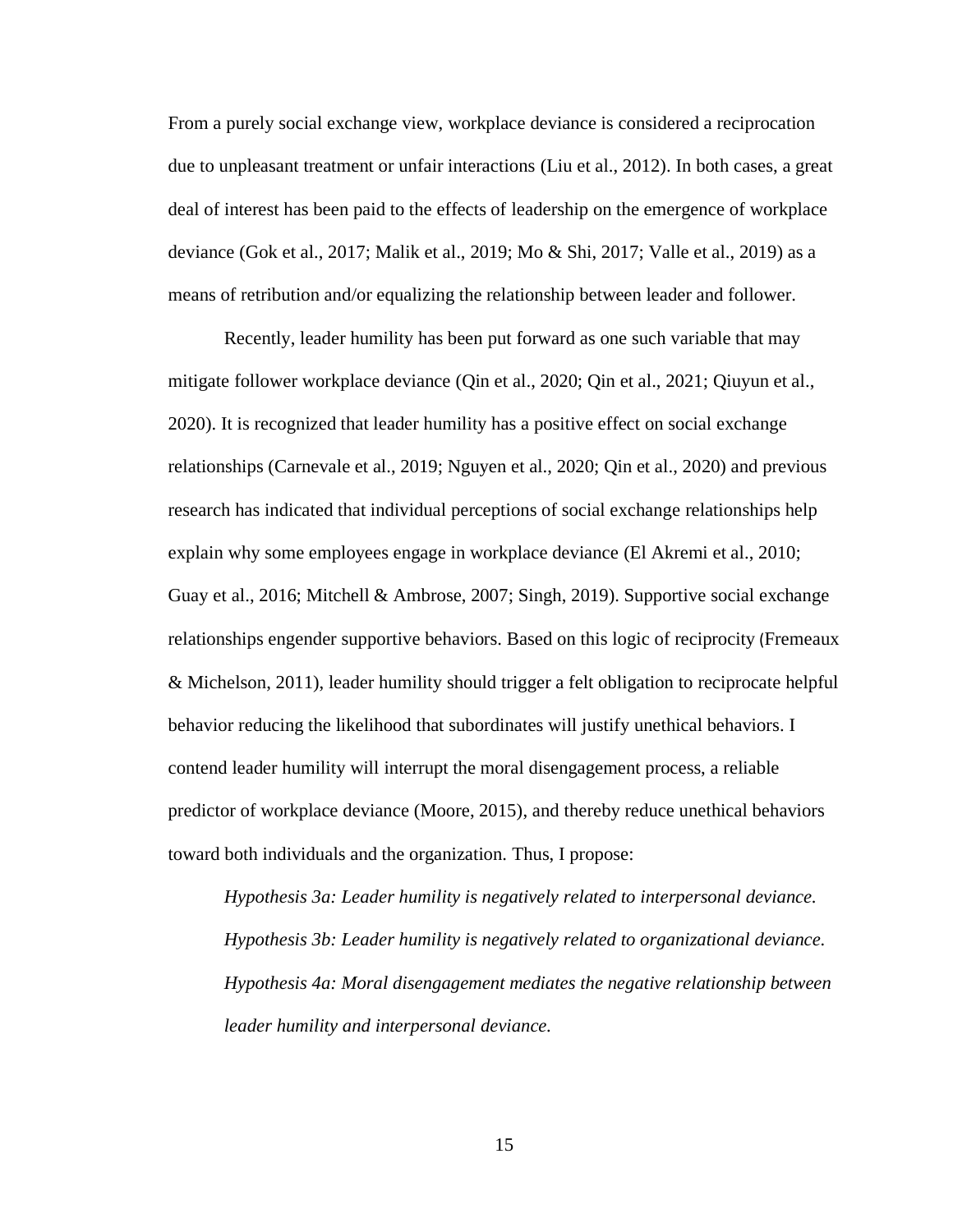*Hypothesis 4b: Moral disengagement mediates the negative relationship between leader humility and organizational deviance.*

While targets of ingratiation tend to react positively (Bolino et al., 2016; Dulebohn et al., 2017), observers of ingratiatory behaviors tend to perceive actors negatively (Kim, 2019; Vonk, 1998). Observers tend to attribute these behaviors to selfserving and political motives (Fein, 1996; Kim, 2019; Vonk, 1998) and several derogatory names have emerged for these individuals such as "suck up" or "brownnoser" (Parker & Parker, 2017). Within Western cultures especially, individuals expect greater authenticity of themselves and of others (Cross et al., 2003; Heppner et al., 2008). A follower may at first feel positively about ingratiatory behaviors directed at them, but observing their leader direct the same behaviors at others may increase perceptions of dishonesty and negative affect (Berkovich & Eyal, 2017; Hyde & Grieve, 2018; Yang et al., 2019). In one study, subordinates who observed their supervisors engaging in ingratiation developed less positive exchange relationships with that supervisor (Kim et al., 2018).

Poor social exchange and negative affect toward leaders are some of the primary causes of counterproductive work behaviors like interpersonal and organizational deviance (Lian et al. 2014; Liu et al., 2012; Mayer et al. 2012, Qin et al., 2021; Singh, 2019). When experiencing negative emotions, individuals will sometimes engage in deviant behavior to improve their mood (Tice & Bratslavsky, 2000; Tice et al., 2001). Followers who interpret their leader's behavior as ingratiation as opposed to genuine virtue are likely to experience less trust in their leader (Yang et al., 2019), greater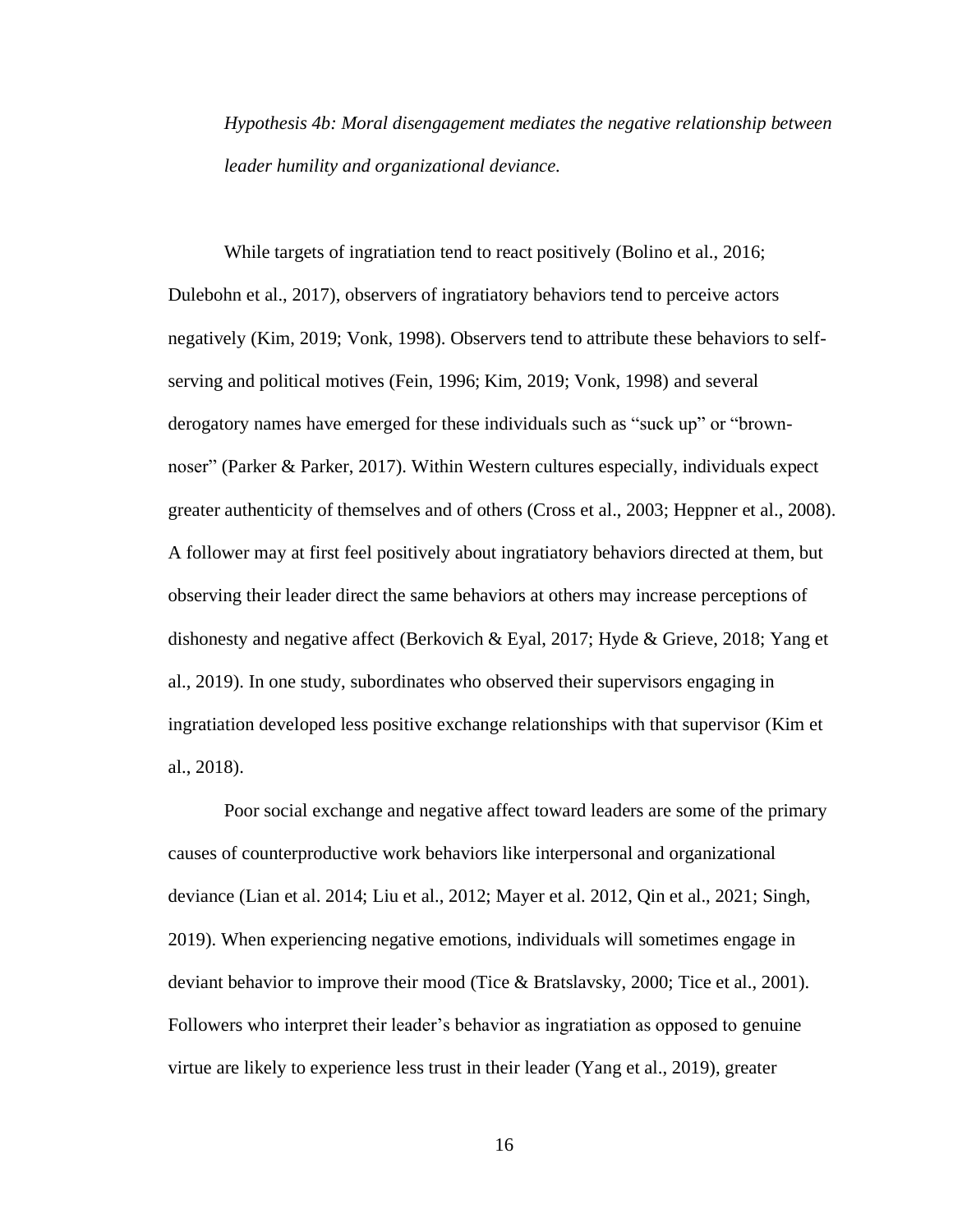negative affect (Berkovich & Eyal, 2017), and lower quality social exchange (Kim et al., 2018). Followers may then morally disengage and justify deviant behaviors to "settle the score" between themselves and their leader and then engage in either interpersonal or organizational deviance (Valle et al., 2019).

*Hypothesis 5a: Follower attributions of ingratiation moderates the negative indirect relationship between leader humility and interpersonal deviance through moral disengagement such that the relationship is weaker when attributions of ingratiation are high.*

*Hypothesis 5b: Follower attributions of ingratiation moderates the negative indirect relationship between leader humility and organizational deviance through moral disengagement such that the relationship is weaker when attributions of ingratiation are high.* 

## **2.5 Knowledge Hiding**

Knowledge hiding is defined as "an intentional attempt by an individual to withhold or conceal knowledge that has been requested by another person" (Connelly et al., 2012, p. 65). It is purely intentional and not just the absence of knowledge sharing (Connelly et al., 2012). There are three different forms of knowledge hiding: 1) playing dumb, 2) evasive hiding, and 3) rationalized hiding. Playing dumb entails feigning that one does not know the information requested. Evasive hiding involves misdirection by either providing different information than requested or offering to provide the information later (without really intending to do so). Rationalized hiding entails making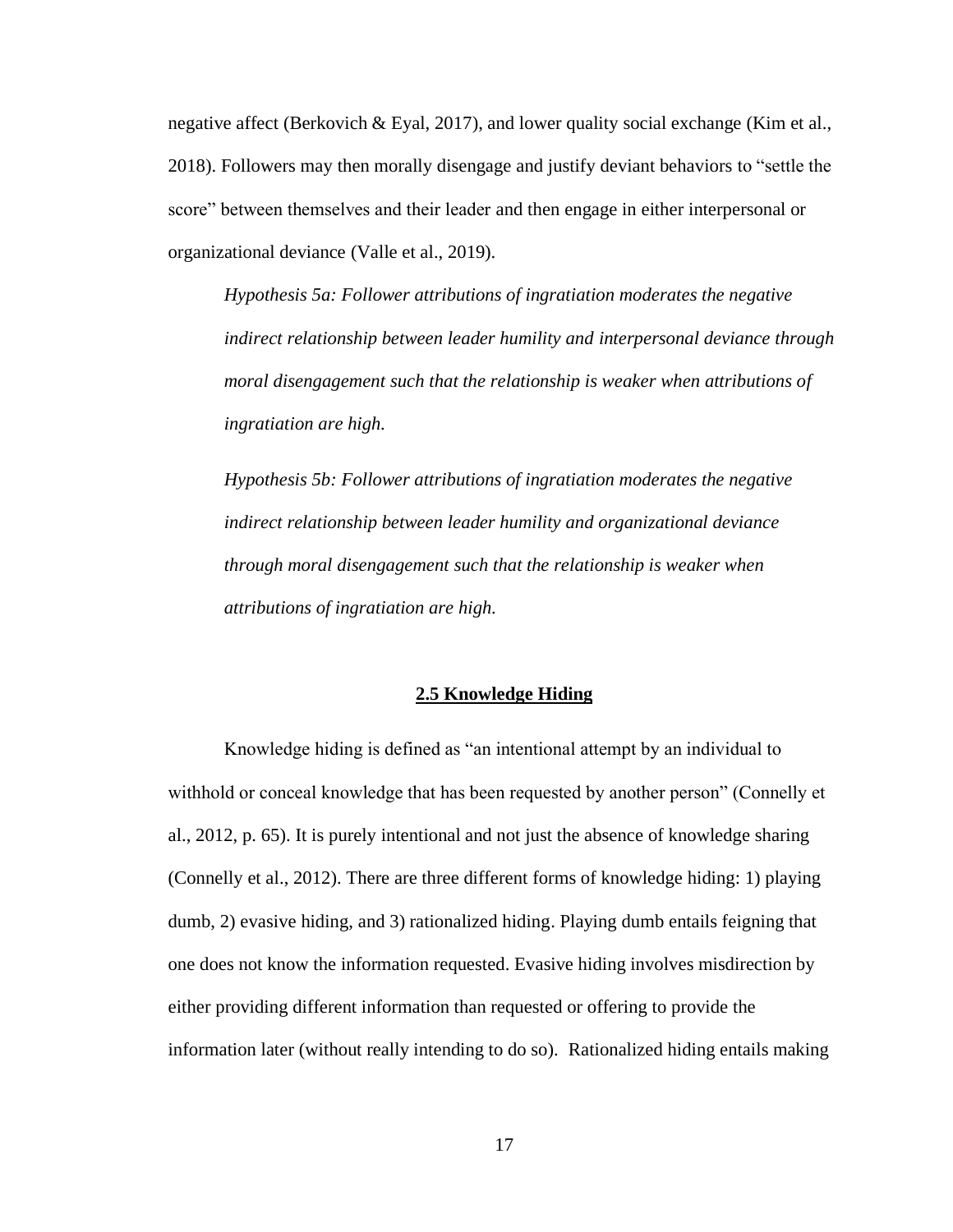excuses as to why the information cannot be given such as blaming a circumstance or another individual. While playing dumb and evasive hiding involve an element of deceit, rationalized hiding could sometimes be due to confidentiality concerns (Pan et al., 2018). It is conceptually similar to employee silence, or the intentional withholding of information and ideas that could potentially improve work and the organization (He et al., 2019; Tangirala & Ramanujam, 2008).

Scholars argue that unlike counterproductive work behaviors, knowledge hiding does not always emerge with an intention to cause harm but is simply a response to a given context (Connelly & Zweig, 2015). For example, Connelly et al. (2012) found that employees are more likely to hide knowledge when knowledge is complex, not task related, and when employees feel their organization does not have a sharing climate. Additionally, interpersonal issues can influence knowledge hiding (Černe et al., 2014; Connelly et al., 2012). Specifically, employees are more likely to hide knowledge from those they distrust, while the type of knowledge hiding they engage in is more influenced by context (Connelly et al., 2012; Ford, 2004). Despite the motivation behind it, knowledge hiding is extremely detrimental to organizational functioning and financial performance (Babcock, 2004; He et al., 2019; Pan et al., 2018) and thus an important behavior to minimize.

Reciprocal social exchange is one variable that has been found to reduce knowledge hiding (Černe et al., 2014) and, as previously mentioned, leader humility has a positive effect on social exchange relationships (Carnevale et al., 2019; Nguyen et al., 2020; Qin et al., 2020). In the current research, leader-targeted knowledge hiding was measured to tease out the effects of leader humility on moral disengagement and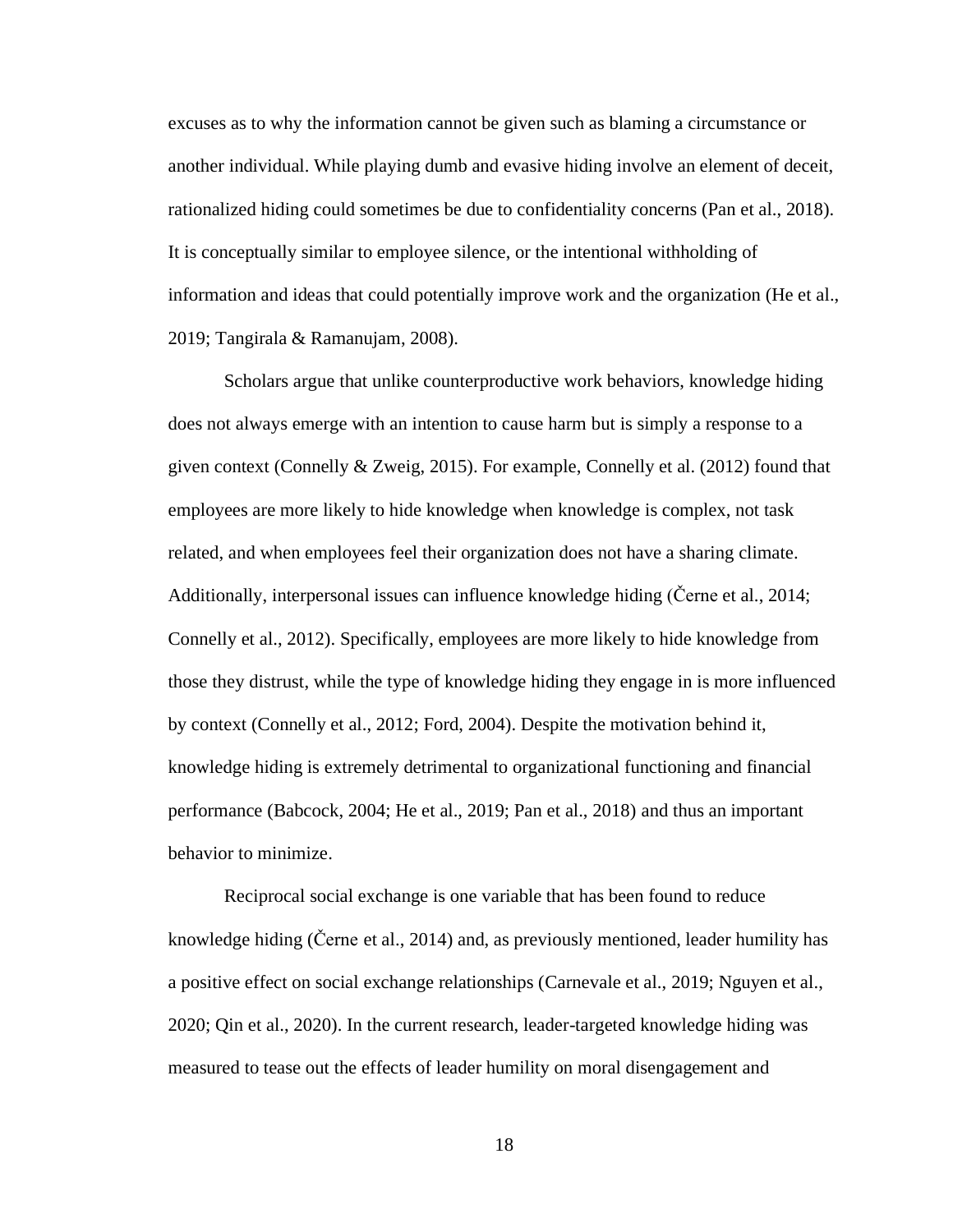knowledge hiding through the lens of social exchange theory. Leader humility should prompt the reciprocation of helpful behaviors reducing the likelihood that subordinates will justify selfish and potentially unethical behaviors like knowledge hiding. Recently, Zhong et al. (2021) found leader humility has a negative indirect relationship with knowledge hiding via follower moqi, the unspoken understanding of expectations between a leader and follower from the follower's perspective (Zheng et al., 2019). Similarly, I propose that leader humility will reduce knowledge hiding because of clearer behavioral expectations that emerge from positive social exchange (Emerson, 1976). Also, in line with previous research on knowledge hiding (Koay & Lim, 2021; Zhao & Xia, 2019), I expect moral disengagement to mediate the negative relationship between leader humility and leader-targeted knowledge hiding.

*Hypothesis 6: Leader humility is negatively related to leader-targeted knowledge hiding.* 

*Hypothesis 7: Moral disengagement mediates the negative relationship between leader humility and leader-targeted knowledge hiding.* 

As leader humility facilitates positive social exchange (Carnevale et al., 2019; Nguyen et al., 2020; Qin et al., 2020), followers should respond with similarly positive behaviors (Ashforth, 1997) thereby reducing the mental justification of selfish and unethical behaviors (Valle et al., 2019) such as knowledge hiding (Koay & Lim, 2021; Zhao & Xia, 2019). However, I expect the strength of the negative relationship between leader humility and moral disengagement to be weakened when followers attribute leader humility to attempts at ingratiation because it violates trust and psychological contract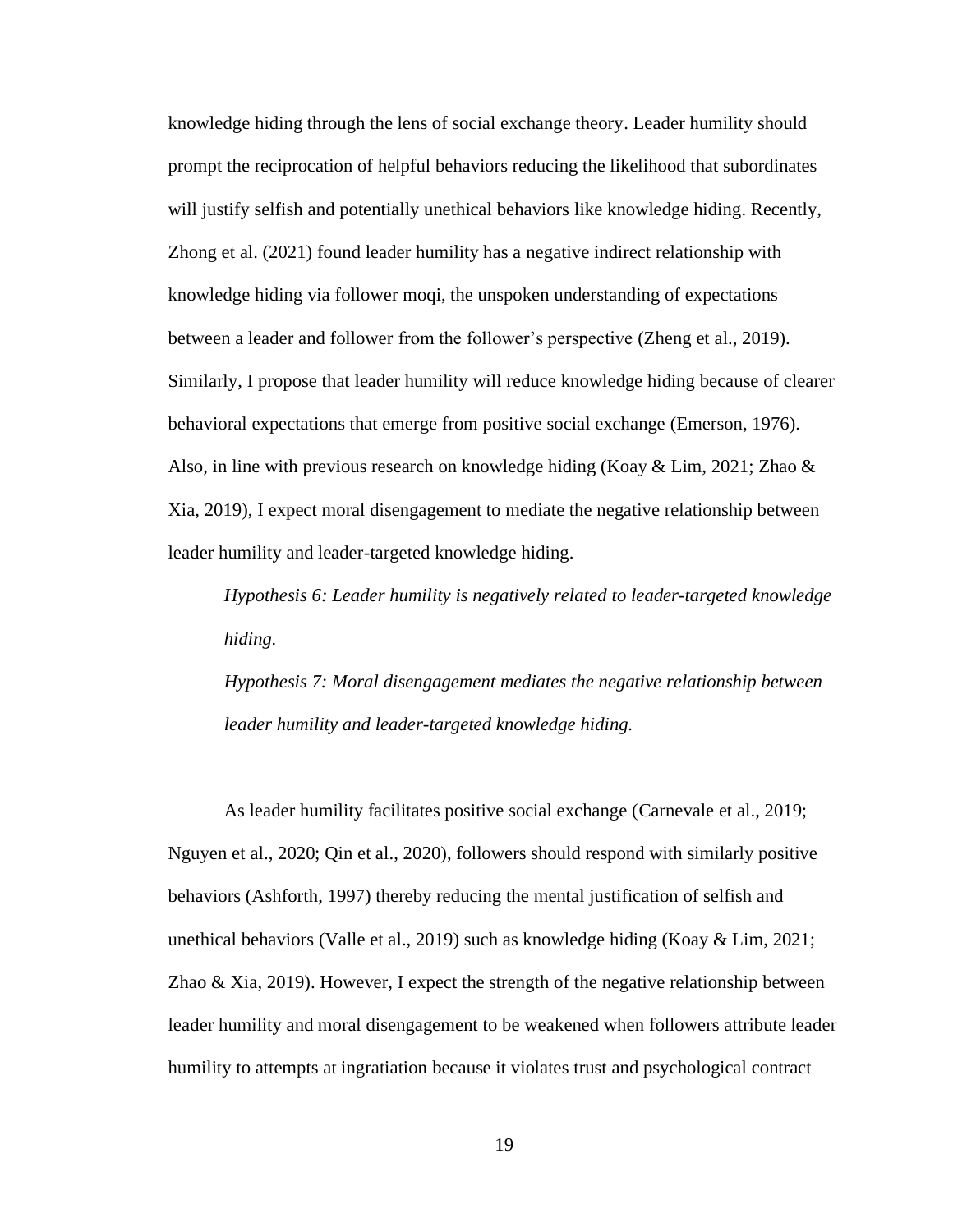expectations (Rousseau, 1989; Valle et al., 2019; Yang et al., 2019). Social exchange theory purports that such violations will reduce social exchange quality and potentially trigger the reciprocation of negative behavior (Gouldner, 1960; Uhl-Bien & Maslyn, 2003). Followers may utilize moral disengagement mechanisms such as the diffusion or displacement of responsibility to justify their own deviant thoughts because they believe their boss is dishonest (Bandura, 1986). They may reason, "Why should I behave honestly and pro-socially if my boss is behaving dishonestly and in the service of their own image?"

Social exchange theory suggests when followers distrust their leadership, they will go beyond mental justification of knowledge hiding and engage in knowledge hiding behaviors as a form of retaliation for their leader's perceived bad behavior (Gouldner, 1960; Uhl-Bien & Maslyn, 2003; Valle et al., 2019). Previous research demonstrates that increased interpersonal distrust (Connelly et al., 2012; Erkutlu & Chafra, 2021; Ford, 2004) and moral disengagement (Koay & Lim, 2021; Zhao & Xia, 2019) are both predictors of knowledge hiding behavior. Thus, followers are more likely to conceal information from individuals they distrust and when they can mentally craft a moral justification for doing so. Additionally, followers may also hide certain forms of knowledge from leaders to protect themselves because they perceive their leader to be untrustworthy (Connelly et al., 2012). There may be concerns that information will not remain confidential. Despite the type of knowledge that is hidden, followers will be more apt to hide knowledge from leaders they perceive to be ingratiating as it implies that leaders may be dishonest and therefore, untrustworthy.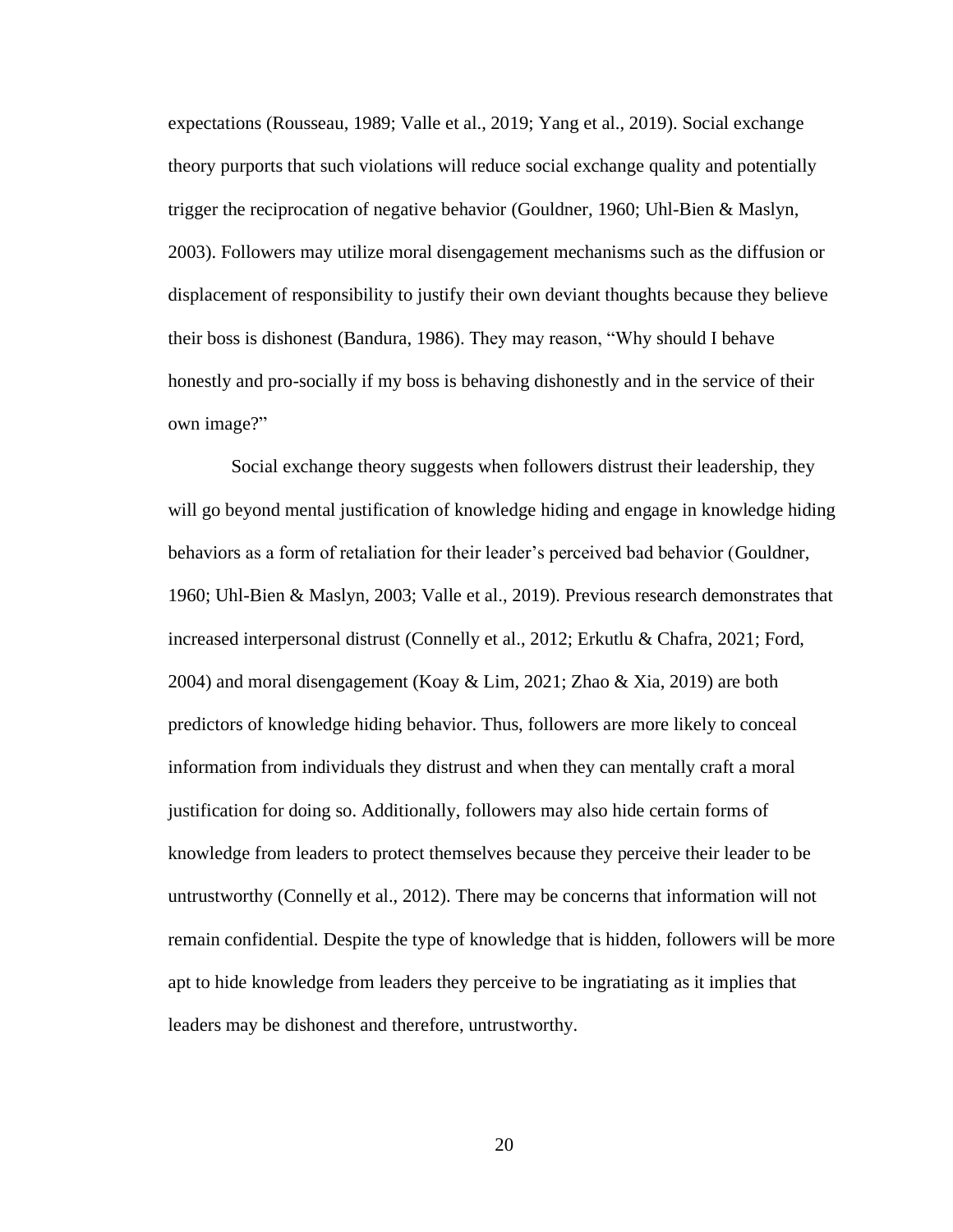*Hypothesis 8: Follower attributions of ingratiation moderates the negative indirect relationship between leader humility and leader-targeted knowledge hiding through moral disengagement such that the relationship is weaker when attributions of ingratiation are high.*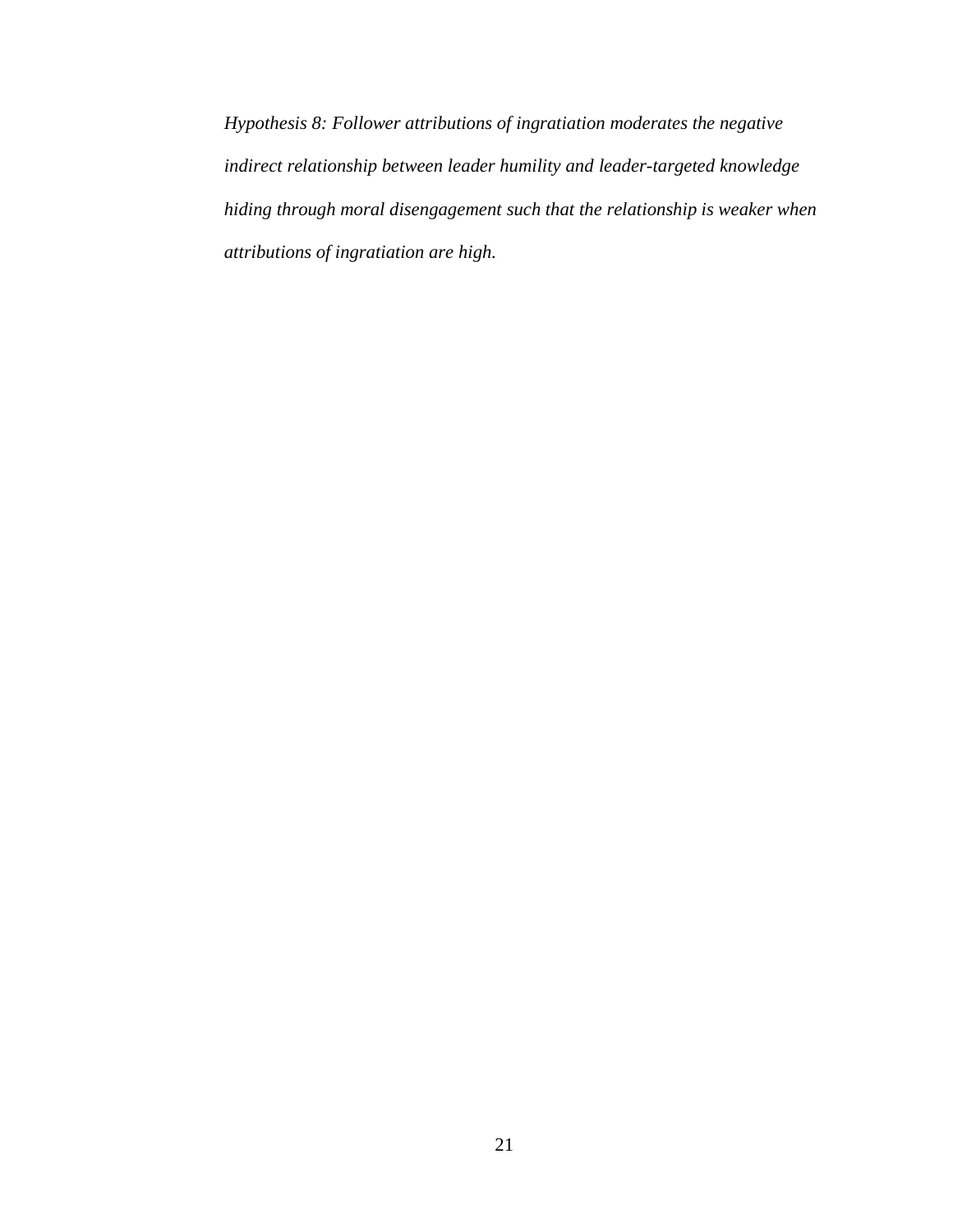## **CHAPTER III**

## **METHODS**

### **3.1 Participants and Sample**

Two hundred participants were recruited through Prolific, an online data collection platform that vets and compensates individuals for their participation in survey-based research. Individuals were pre-screened before selection and self-reported working at least 21 hours per week and having a direct supervisor to whom they report. After agreeing to participate, individuals were forwarded to a Qualtrics survey that began with an informed consent form. Surveys two and three also included an informed consent form and a qualifying question which asked participants if there had been a change in their supervisor in the last week. Individuals that answered "yes" were sent to the end of the survey and removed from the study. To match responses across time waves, individuals were asked to input their unique Prolific ID in each survey.

The wave one survey received 200 responses, wave two received 184 responses, and wave three received 176. Several quality checks were applied to ensure data integrity. The 36 respondents who did not complete all three surveys were removed from the sample. 28 individuals experienced a change in their supervisor over the course of the three weeks and were also removed from the sample. Additionally, participants were removed if they selected the same response for two-thirds or more of the questions and if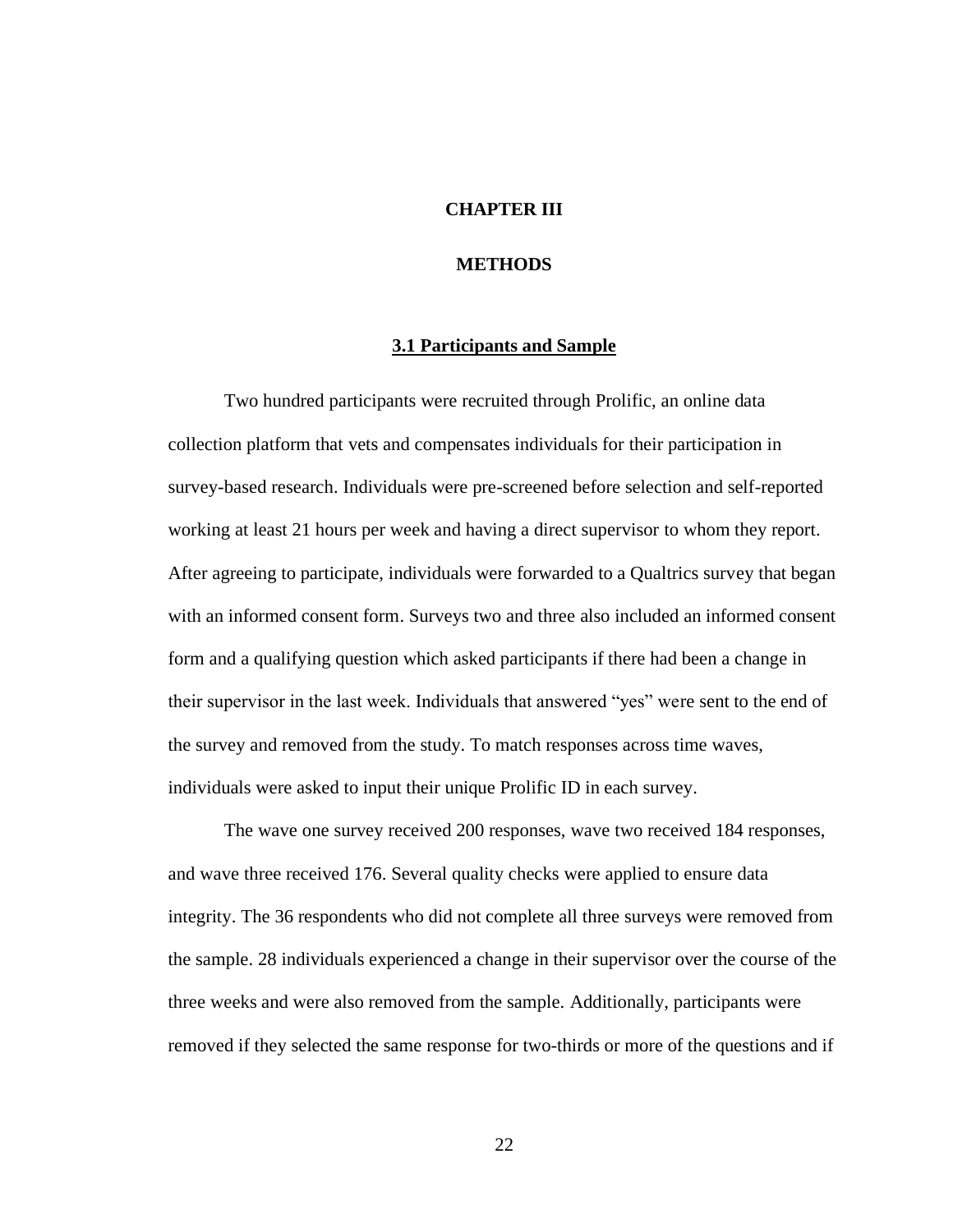they responded incorrectly to attention checks (e.g., "Please mark this item as strongly disagree."). Finally, when missing data for an observation exceeded 15% it was removed from the sample (Hair et al., 2017). The additional 13 missing values were treated with mean replacement as zero indicators were missing more than 5% of their values (Hair et al., 2017). This protocol resulted in a final sample of 130.

Participants were 53.8% female and had an average age of 29.08 years. Average organizational tenure was 3.14 years, average job tenure was 3 years, and average tenure under supervisor was 1.67 years.

## **3.2 Procedure**

Data was collected in three waves, each a week apart, to help diminish common method variance (CMV) (Podsakoff et al., 2012). At each data collection interval, a Qualtrics survey began with a notice that participation is voluntary and anonymous and included an informed consent form. Once this form was acknowledged, participants were directed to the main survey. To match responses across each wave of data collection, participants were instructed to input their unique Prolific ID. Participants were notified of a new survey link in the Prolific app at time waves two and three and were instructed to input the same unique identifier for both waves. Approval for this research has been applied for from the University of South Alabama (USA) Institutional Review Board (IRB) (See Appendix A).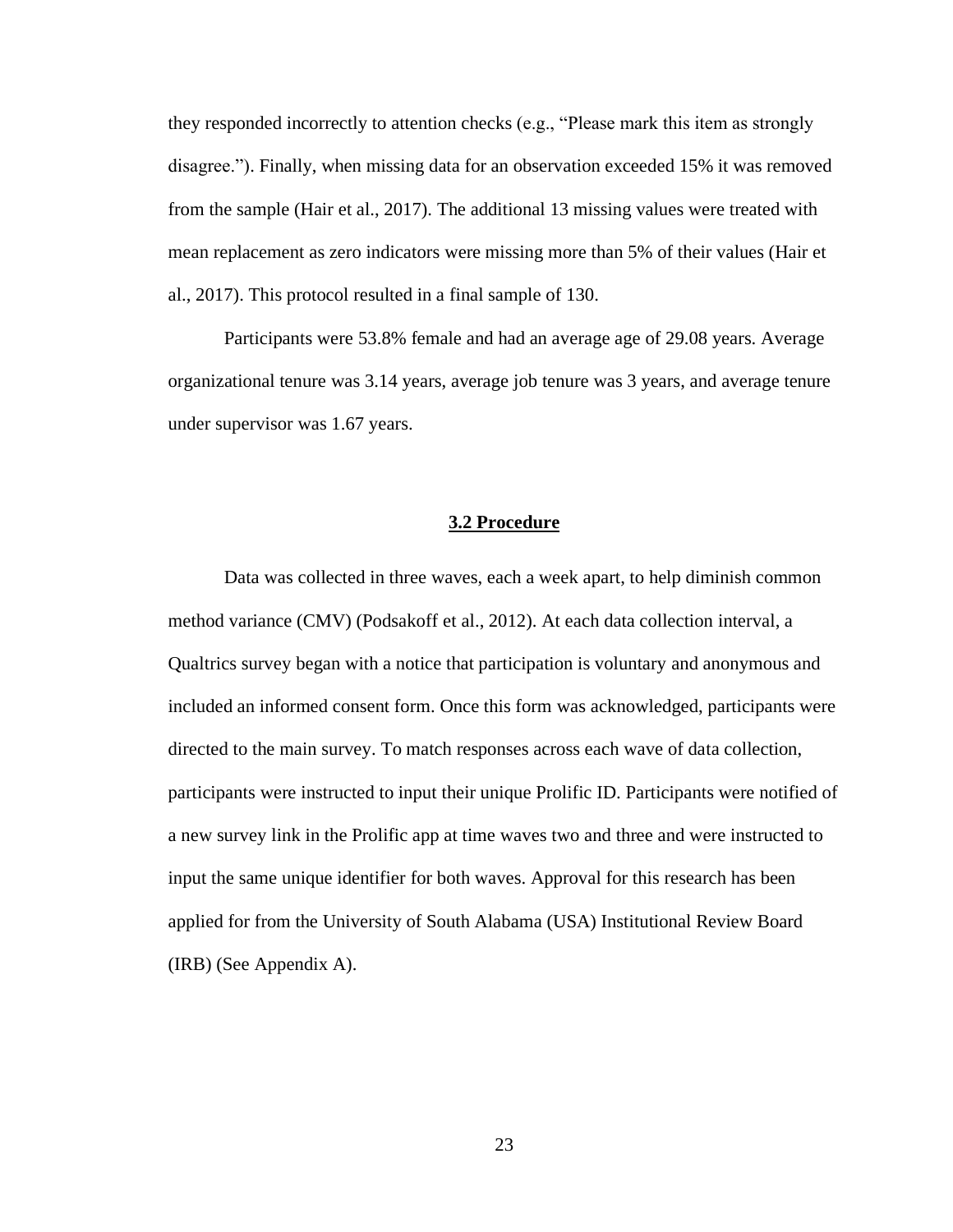#### **3.3 Measures**

Unless otherwise noted, all survey responses were measured on a seven-point Likert scale (*1=Strongly disagree to 7=Strongly agree*).

*Leader Humility.* Followers rated their leader's humility with a nine-item scale ( $\alpha$ )  $= .95$ ) from Owens et al. (2013). A sample item is "This person admits when they don't know how to do something."

*Attributions of Ingratiation.* Followers evaluated the impression management motives of their leader with a five-item scale ( $\alpha = .88$ ) adapted from Bolino and Turnley (1999). Items were rated with a seven-point Likert scale *(1 = never behaves this way to 7 = often behaves this way)*. A sample item is "My leader takes an interest in subordinates' personal lives to show that he/she is friendly".

*Moral Disengagement.* An eight-item scale ( $\alpha = .74$ ) developed and validated by Moore et al. (2012) was used to measure follower moral disengagement. A sample item is "Taking personal credit for ideas that were not your own is no big deal*."*

*Interpersonal Deviance.* A seven-item scale ( $\alpha$  = .72) from Bennett and Robinson (2000) was used to measure interpersonal deviance. Items were rated on a seven-point Likert scale ( $l = never$ ,  $4 = sometimes$ , and  $7 = daily$ ). A sample item is "Acted rudely" toward someone at work."

*Organizational Deviance.* A 12-item scale ( $\alpha$  = .75) from Bennett and Robinson (2000) was used to measure organizational deviance. Items were rated on a seven-point Likert scale  $(I = never, 4 = sometimes, and 7 = daily)$ . A sample item is "Taken an additional or longer break than is acceptable at your workplace."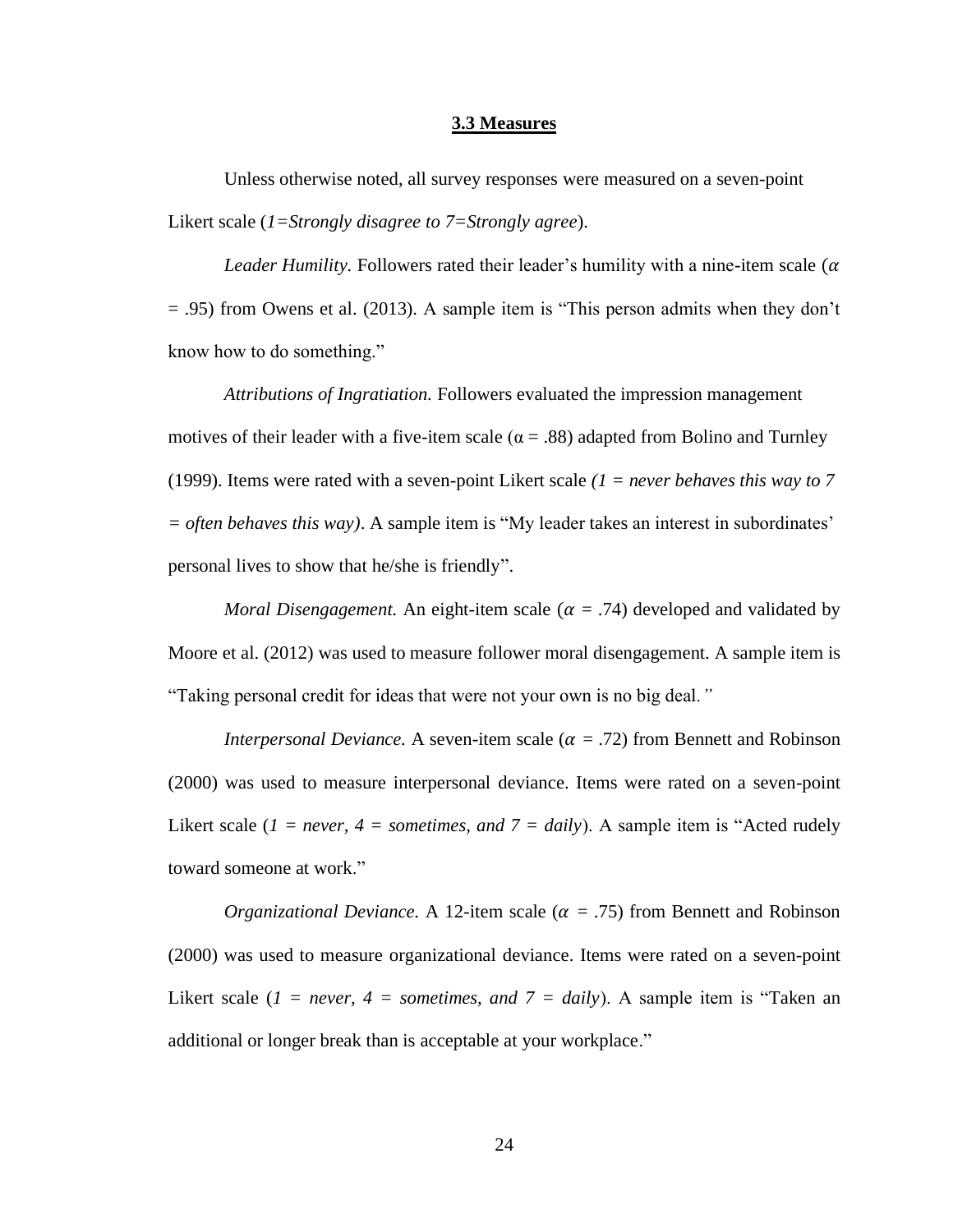*Leader-Targeted Knowledge Hiding.* A twelve-item scale ( $\alpha$  = .90) adapted from Connelly et al. (2012) was used to measure knowledge hiding. Items were rated using a seven-point Likert scale (*1 = not at all, 4 = somewhat, and 7 = yes, absolutely*). A sample item is "I say that I do not know, even though I do."

*Control Variables.* Age, gender, organizational tenure, job tenure, and tenure under leader were controlled based on previous findings in the literature (Anand et al., 2021; Mackey et al., 2021). Age was measured in years and organizational tenure, job tenure, and tenure under leader was measured in months. For gender, participants were asked "With what gender do you identify?" and given a multiple-choice option (Male, Female, Other).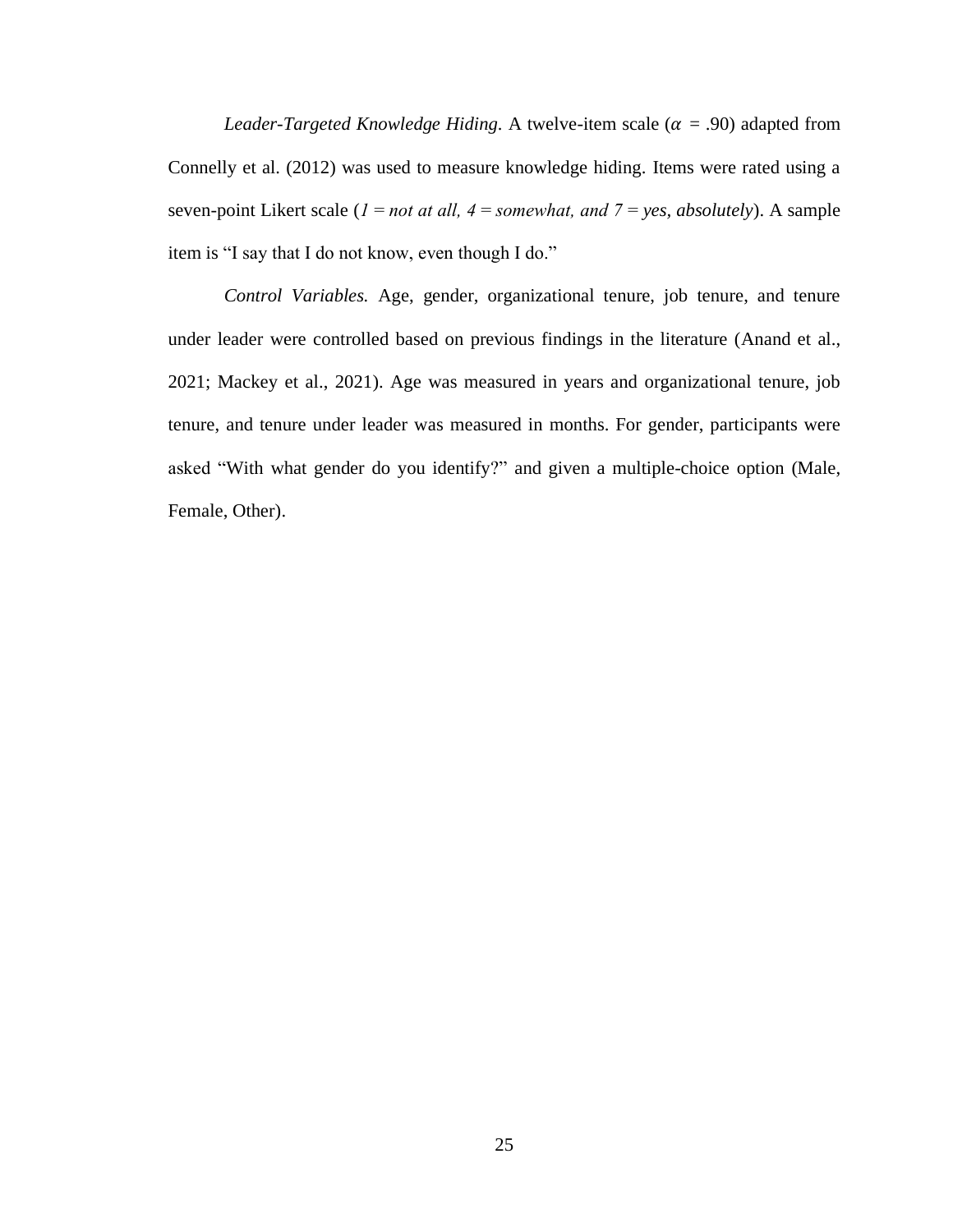## **CHAPTER IV**

## **RESULTS**

#### **4.1 Analysis**

SmartPLS 3.3.5 was used to run partial least squares structural equation modeling (PLS-SEM; Ringle et al., 2015) because it is effective at evaluating and predicting complex relationships (Hair, Risher et al., 2019). It is also an appropriate tool because the research attempts to make predictions based on a group of interdependent composite variables (Hair, Risher et al., 2019; Hair & Sarstedt, 2019). PLS-SEM analysis involves two steps: 1) assessment of the measurement model to determine how well variables reflect constructs, and 2) assessment of the structural model to determine how constructs are related to each other (Hair, Black et al., 2019). The theoretical model tested can be seen in Figure 1.

First, confirmatory composite analysis (CCA), similar to confirmatory factor analysis (CFA) in covariance-based structural equation modeling (CB-SEM), was applied to assess the measurement model. Item loadings  $(> .60)$ , composite reliability  $(> .70)$ , and average variance extracted  $(> 0.50)$ , were compared to generally accepted cutoffs (Hair et al., 2017). Discriminant validity was assessed using the Fornell-Larcker criterion (Fornell & Larcker, 1981) and by assessing heterotrait-monotrait ratios (< .85; Henseler et al., 2015). The structural model was evaluated by checking for multicollinearity using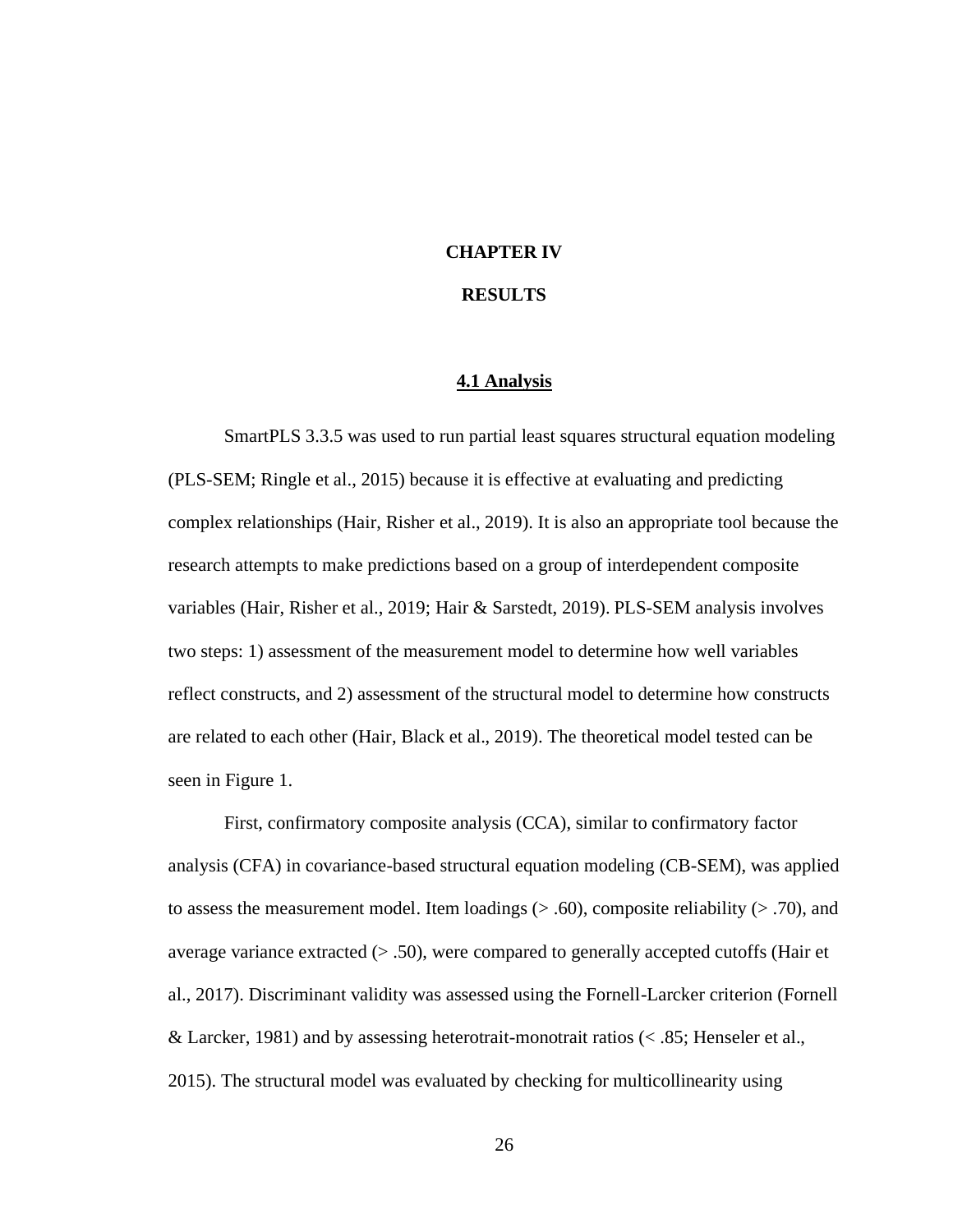variance inflation factor scores (< 3.0; Hair, Black et al., 2019). PLS bootstrapping was conducted to evaluate path coefficients and their significance using bias-corrected confidence intervals. Finally, total variance explained in endogenous constructs  $(R^2)$ , exogenous construct effect sizes  $(f^2)$ , in-sample predictive power  $(Q^2; > 0)$ , as well as out-of-sample prediction were assessed (Hair et al., 2020).

## **4.2 Descriptive Statistics**

Descriptive statistics and correlations can be found in Table 1. As expected, the correlations between moral disengagement and interpersonal deviance  $(r = 0.30, p <$ 0.01), moral disengagement and organizational deviance  $(r = 0.26, p < 0.01)$ , and moral disengagement and leader-targeted knowledge hiding ( $r = 0.36$ ,  $p < 0.001$ ) were positive and significant. Also, leader humility and attributions of ingratiation were positively and significantly correlated ( $r = 0.45$ ,  $p < 0.001$ ) reflecting similar findings in the literature and providing further support for the reliability and validity of the conceptual model. There were negative and significant correlations between leader humility and interpersonal deviance  $(r = -0.19, p < 0.05)$ , leader humility and organizational deviance  $(r = -0.28, p < 0.01)$ , leader humility and leader-targeted knowledge hiding  $(r = -0.19, p <$ 0.05), but the leader humility and follower moral disengagement correlation was not significant.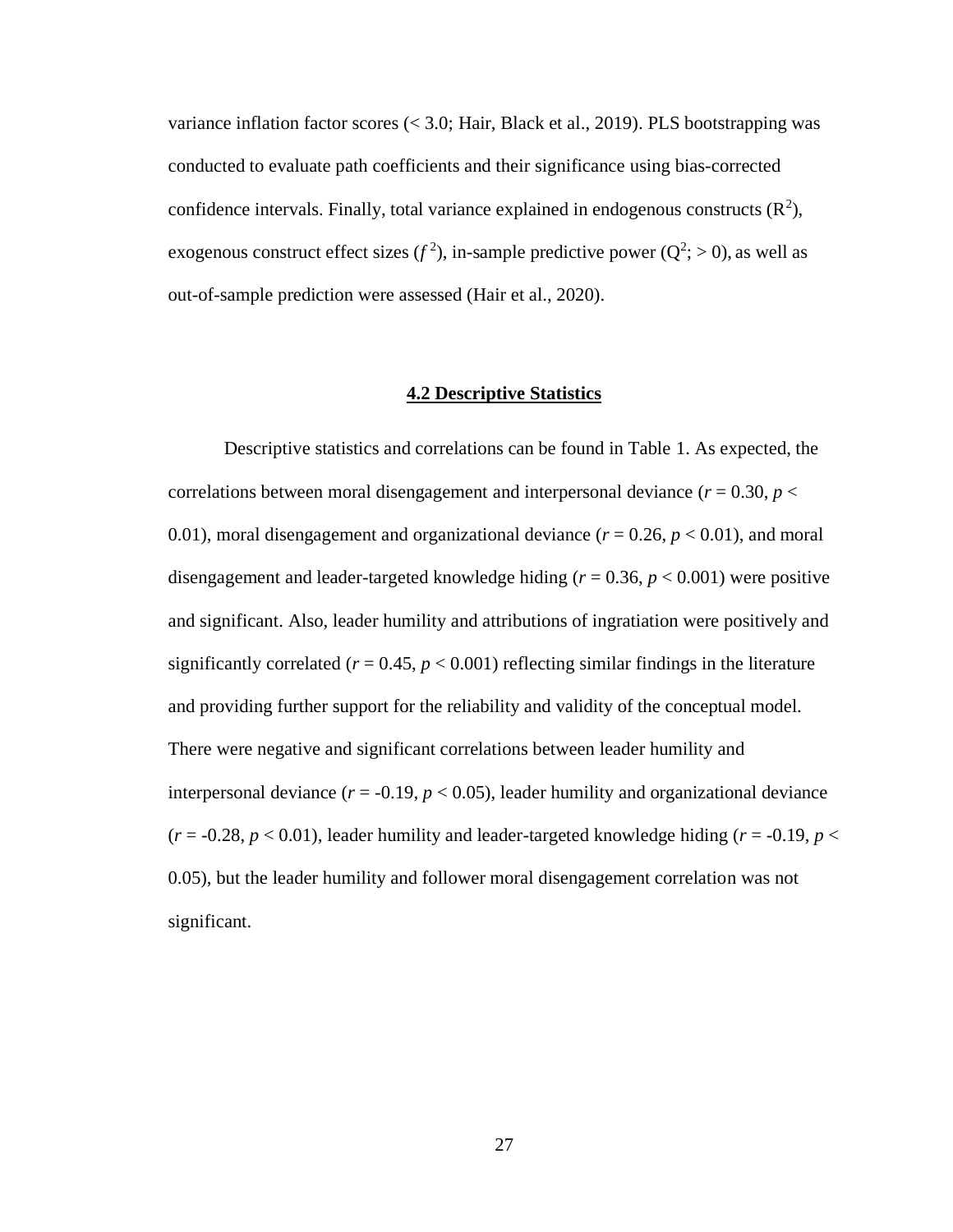| Variable                   | Mean  | <b>SD</b> |           | $\mathbf{2}$ | 3         | $\overline{4}$ | 5         | 6         | 7         | 8       | 9         | 10       |
|----------------------------|-------|-----------|-----------|--------------|-----------|----------------|-----------|-----------|-----------|---------|-----------|----------|
| 1. Leader Humility         | 4.68  | 1.60      |           |              |           |                |           |           |           |         |           |          |
| 2. Ingratiation            | 3.42  | 1.41      | $0.45***$ |              |           |                |           |           |           |         |           |          |
| 3. Moral Disengagement     | 2.35  | 0.86      | $-0.03$   | 0.14         |           |                |           |           |           |         |           |          |
| 4. Interpersonal Deviance  | 1.51  | 0.51      | $-0.19*$  | 0.03         | $0.30**$  |                |           |           |           |         |           |          |
| 5. Organizational Deviance | 1.83  | 0.54      | $-0.28**$ | 0.05         | $0.26**$  | $0.32***$      |           |           |           |         |           |          |
| 6. Knowledge Hiding        | 2.00  | 1.03      | $-0.19*$  | 0.16         | $0.36***$ | $0.27**$       | $0.39***$ |           |           |         |           |          |
| 7. Age                     | 29.08 | 10.12     | $-0.12$   | $-0.04$      | $-0.25**$ | 0.08           | $-0.04$   | $-0.24**$ |           |         |           |          |
| 8. Gender                  | 1.57  | 0.53      | 0.03      | 0.08         | $-0.12$   | $-0.15$        | $-0.12$   | $-0.19*$  | 0.11      |         |           |          |
| 9. Organization Tenure     | 37.75 | 52.37     | $-0.19*$  | 0.02         | $-0.09$   | 0.10           | 0.04      | $-0.12$   | $0.64***$ | $0.18*$ |           |          |
| 10. Supervisor Tenure      | 20.70 | 22.68     | $-0.24**$ | $-0.17$      | $-0.14$   | 0.12           | 0.00      | $-0.10$   | $0.41***$ | 0.06    | $0.63***$ |          |
| 11. Job Tenure             | 36.06 | 83.03     | $-0.23*$  | $-0.07$      | 0.02      | 0.11           | $-0.01$   | $-0.05$   | $0.41***$ | 0.15    | $0.58***$ | $0.27**$ |

**Table 1.** Standard Deviations, Means, and Correlations of Model Variables

Notes: N=130, \*p < .05, \*\*p < .01, \*\*\*p < .001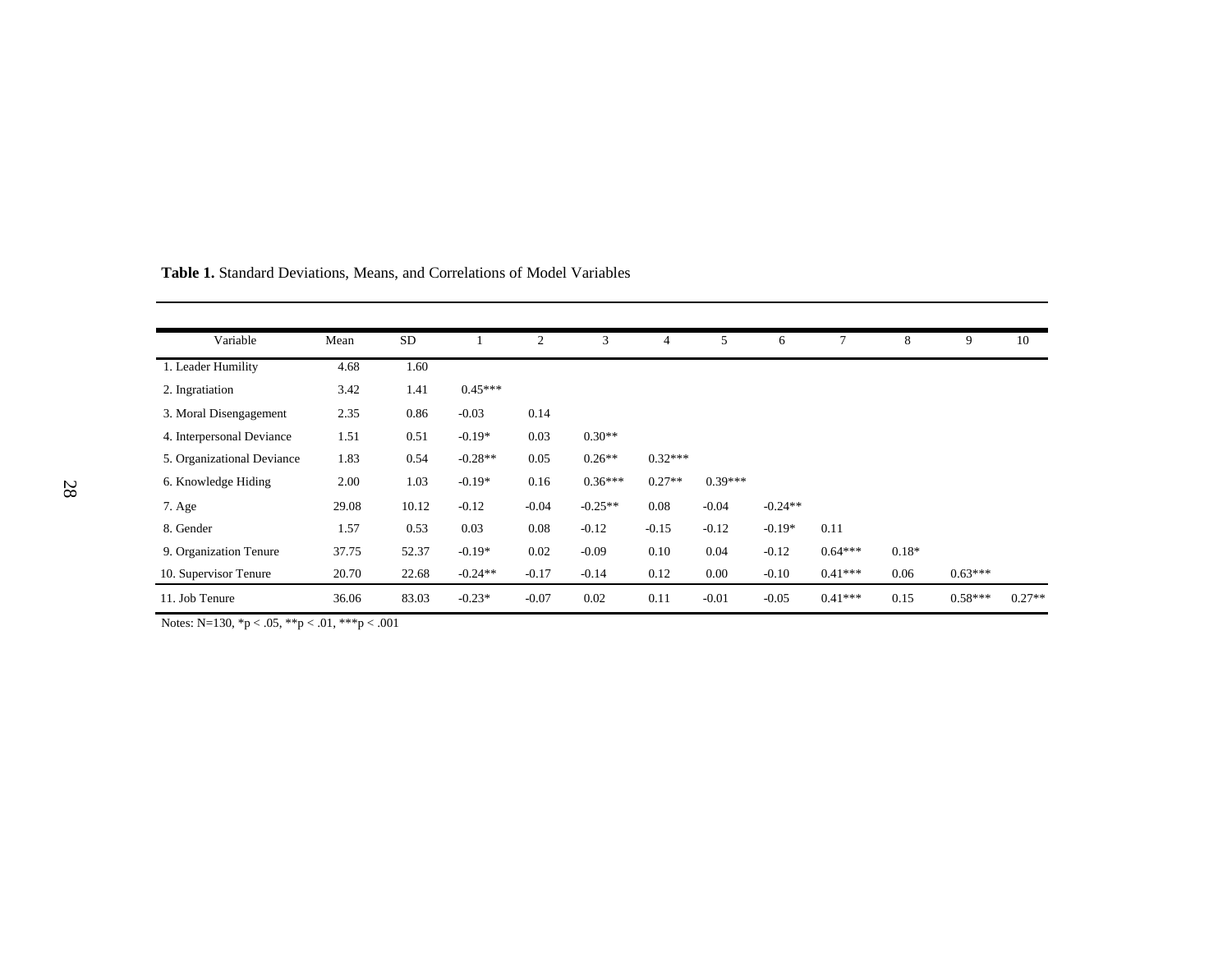### **4.3 Measurement Model Evaluation – PLS-SEM**

First, the outer measurement model was assessed for reliability and validity. In PLS-SEM this is accomplished by applying confirmatory composite analysis (CCA) similar to confirmatory factor analysis in CB-SEM (Hair et al., 2020). Outer loadings that were not significant and/or below .40 were removed (Bagozzi et al., 1991; Hair et al., 2011). This included items OD3 (.26), OD6 (.38), and OD10 (.32). Indicator loadings between .40 and .70 are justified for removal if doing so improves composite reliability and average variance extracted (AVE), and their removal does not significantly impact content validity (Hair et al., 2017). Thus, OD1 (.44), OD2 (.54), OD5 (.51), OD9 (.50), ID4 (.42), ID5 (.42), KH12 (.52), MD2 (.52), and MD7 (.57) were all removed which did improve the measures. Remaining indicators below the recommended loading criterion (.60) were retained to maintain content validity and because they were very close to the cutoff (Hair et al., 2017). Table 2 lists all indicator items, corresponding factor loadings, and whether they were retained or removed. All retained items were significant, *p<.001*.

| Table 2. PLS-SEM Results: Construct Items and Corresponding Indicator Loadings |
|--------------------------------------------------------------------------------|
|--------------------------------------------------------------------------------|

| <b>Leader Humility</b>                                                                          |      |          |  |
|-------------------------------------------------------------------------------------------------|------|----------|--|
| <b>LH1</b> This person actively seeks feedback, even if it is critical.                         | 0.74 | Retained |  |
| <b>LH2</b> This person admits it when they don't know how to do something.                      | 0.82 | Retained |  |
| <b>LH3</b> This person acknowledges when others have more knowledge and skills than him or her. | 0.88 | Retained |  |
| <b>LH4</b> This person takes notice of others' strengths.                                       | 0.86 | Retained |  |
| <b>LH5</b> This person often compliments others on their strengths.                             | 0.82 | Retained |  |
| LH6 This person shows appreciation for the unique contributions of others                       | 0.88 | Retained |  |
| <b>LH7</b> This person is willing to learn from others.                                         | 0.91 | Retained |  |
| <b>LH8</b> This person is open to the ideas of others.                                          | 0.88 | Retained |  |
| <b>LH9</b> This person is open to the advice of others                                          | 0.92 | Retained |  |
| <b>Attributions of Ingratiation</b>                                                             |      |          |  |
| <b>IG1</b> Compliments followers so they will see him/her as likable.                           | 0.88 | Retained |  |
| IG2 Take an interest in subordinates' personal lives to show that he/she is friendly.           | 0.64 | Retained |  |
| IG3 Praises subordinates for accomplishments so they will consider he/she to be a nice person.  | 0.89 | Retained |  |
| 0.83<br><b>IG4</b> Does favors for subordinates to show them that he/she is friendly.           |      |          |  |
| <b>IG5</b> Asks followers for advice so they will like him/her.                                 | 0.81 | Retained |  |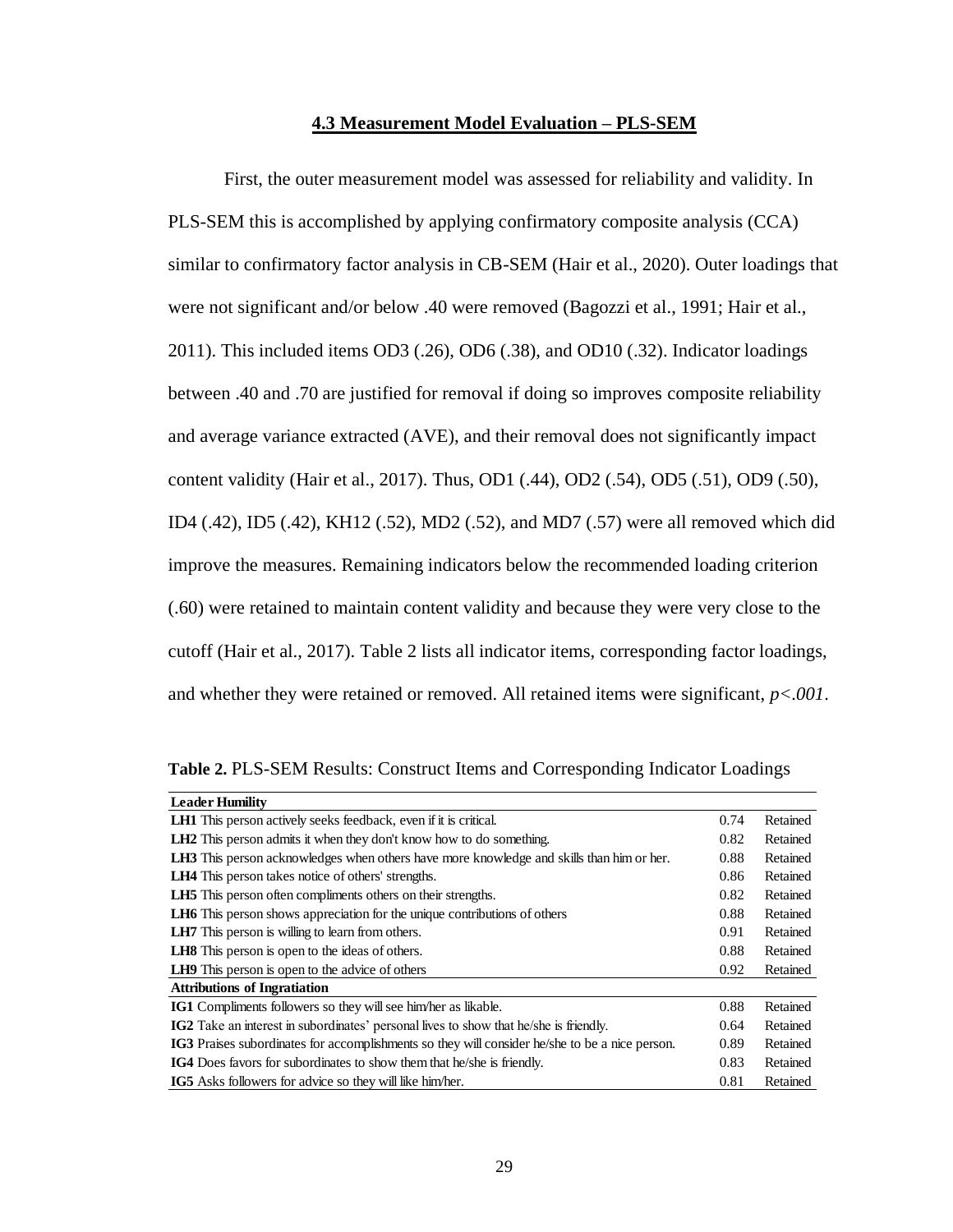Table 2. Cont.

| <b>Moral Disengagement</b>                                                                           |      |          |
|------------------------------------------------------------------------------------------------------|------|----------|
| MD1 It is okay to spread rumors to defend those you care about.                                      | 0.64 | Retained |
| MD2 Taking something without the owner's permission is okay if you're just borrowing it.             | 0.52 | Removed  |
| MD3 Considering how others misrepresent themselves, it's okay to inflate your credentials.           | 0.77 | Retained |
| MD4 People should be held accountable for doing questionable things if they are doing                | 0.63 | Retained |
| what an authority figure told them to do.                                                            |      |          |
| MD5 People can't be blamed for doing things technically wrong when their friends are doing it too.   | 0.66 | Retained |
| MD6 Taking personal credit for ideas that were not your own is no big deal.                          | 0.62 | Retained |
| MD7 Some people have to be treated roughly because they lack feeling that can be hurt.               | 0.57 | Removed  |
| MD8 People who get mistreated have usually done something to bring it on themselves.                 | 0.63 | Retained |
| <b>Leader-Targeted Knowledge Hiding</b>                                                              |      |          |
| KH1 Agreed to help him/her but never really intended to.                                             | 0.71 | Retained |
| KH2 Agreed to help him/her but instead give him/her information different from what s/he wanted.     | 0.56 | Retained |
| KH3 Told him/her that I would help him/her out but stalled as much as possible.                      | 0.74 | Retained |
| KH4 Offered him/her some other information instead of what he/she really wants.                      | 0.67 | Retained |
| <b>KH5</b> Pretended that I did not know the information.                                            | 0.87 | Retained |
| KH6 Said that I did not know, even though I did.                                                     | 0.86 | Retained |
| KH7 Pretended that I did not know what s/he was talking about.                                       | 0.82 | Retained |
| KH8 Said that I was not very knowledgeable about the topic.                                          | 0.82 | Retained |
| KH9 Explained that I would like to tell him/her but was not supposed to.                             | 0.64 | Retained |
| KH10 Explained the information is confidential and only available to people on a particular project. | 0.52 | Retained |
| KH11 Told him/her that another superior would not let anyone share this knowledge.                   | 0.52 | Retained |
| KH12 Said I would not answer his/her questions.                                                      | 0.50 | Removed  |
| <b>Interpersonal Deviance</b>                                                                        |      |          |
| <b>ID1</b> Made fun of someone at work                                                               | 0.61 | Retained |
| <b>ID2</b> Said something hurtful to someone at work                                                 | 0.56 | Retained |
| ID3 Made an ethnic, religious, or racial remark at work                                              | 0.52 | Retained |
| <b>ID4</b> Cursed at someone at work                                                                 | 0.42 | Removed  |
| <b>ID5</b> Played a mean prank on someone at work                                                    | 0.42 | Removed  |
| ID6 Acted rudely toward someone at work                                                              | 0.78 | Retained |
| <b>ID7</b> Publicly embarrassed someone at work                                                      | 0.69 | Retained |
| <b>Organizational Deviance</b>                                                                       |      |          |
| OD1 Taken property from work without permission                                                      | 0.44 | Removed  |
| OD2 Spent too much time fantasizing or daydreaming instead of working                                | 0.54 | Removed  |
| OD3 Falsified a receipt to get reimbursed for more money than you spent on business expenses         | 0.26 | Removed  |
| OD4 Taken an additional or longer break than is acceptable at your workplace                         | 0.57 | Retained |
| OD5 Come in late to work without permission                                                          | 0.51 | Removed  |
| <b>OD6</b> Littered your work environment                                                            | 0.38 | Removed  |
| <b>OD7</b> Neglected to follow your boss's instructions                                              | 0.59 | Retained |
| OD8 Intentionally worked slower than you could have worked                                           | 0.82 | Retained |
| OD9 Discussed confidential company information with an unauthorized person                           | 0.50 | Removed  |
| OD10 Used an illegal drug or consumed alcohol on the job                                             | 0.32 | Removed  |
| <b>OD11</b> Put little effort into your work                                                         | 0.81 | Retained |
| <b>OD12</b> Dragged out work in order to get overtime                                                | 0.72 | Retained |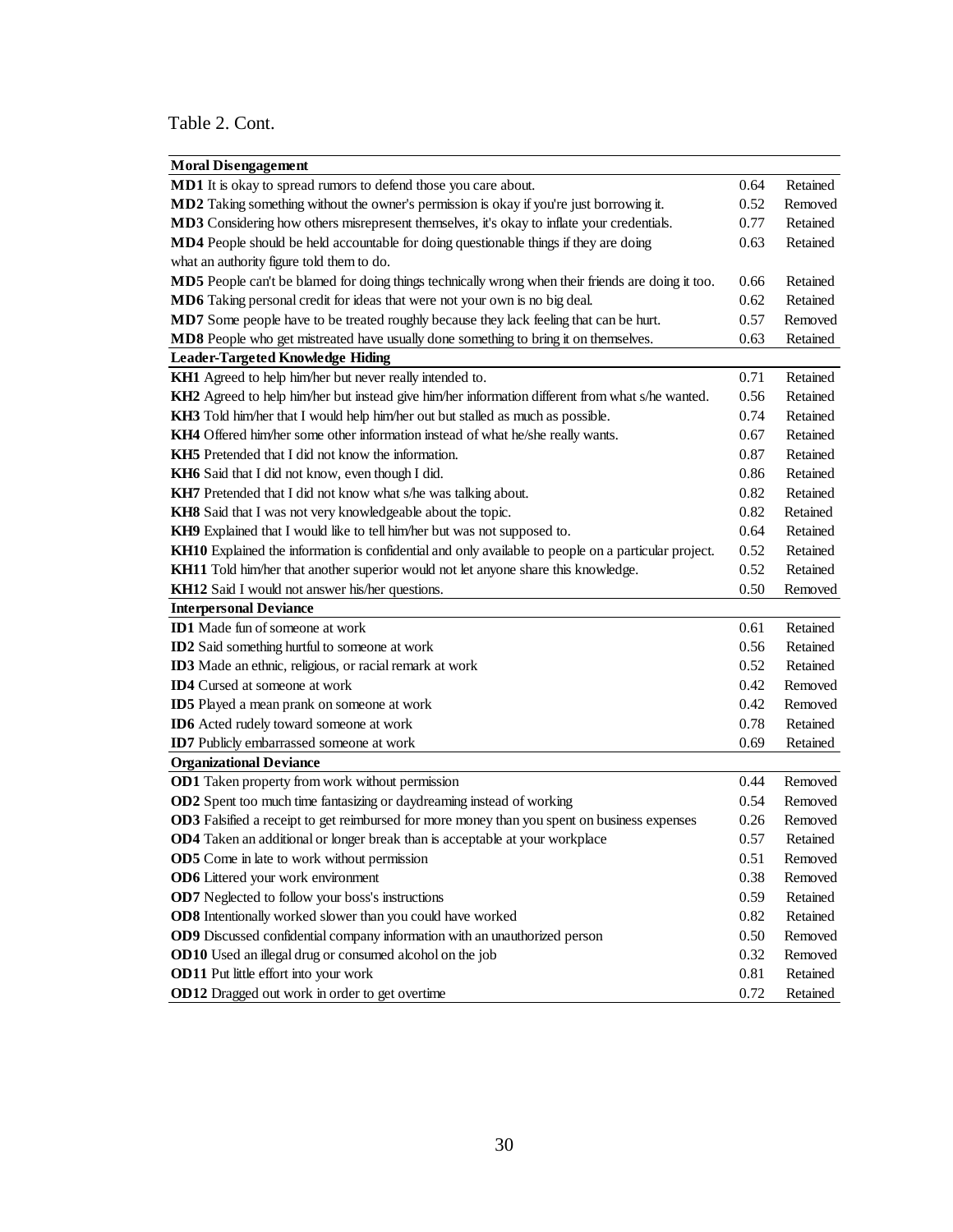Next, indicator and measurement model reliability were evaluated. Measurement model results can be seen in Table 3. All indicator items showed satisfactory reliabilities. Composite reliabilities, a measure of the internal consistency among construct indicators (Hair, Black, et al., 2019) exceeded the .70 threshold requirement for all constructs ranging from .72 to .96 (Hair et al., 2017). Therefore, all guidelines were met for measurement model reliability.

To assess convergent validity the average variance extracted (AVE) of all constructs were evaluated against the .50 minimum (Hair & Sarstedt, 2019). All constructs met the cutoff except moral disengagement (.42) and interpersonal deviance (.47). However, Fornell and Larcker (1981) argue that average variance extracted is a conservative gauge of measurement model validity and researchers may conclude that convergent validity is satisfactory if composite reliabilities are above accepted thresholds. Since composite reliabilities of moral disengagement (.82) and interpersonal deviance (.72) are above the .70 recommended minimum, I concluded the internal reliability of the measures were acceptable.

| Variable                   | CR  |          | 2        | 3     | 4     |       | 6     |
|----------------------------|-----|----------|----------|-------|-------|-------|-------|
| 1. Leader Humility         | .96 | 0.862    |          |       |       |       |       |
| 2. Ingratiation            | .91 | 0.421    | 0.819    |       |       |       |       |
| 3. Moral Disengagement     | .74 | $-0.069$ | 0.181    | 0.654 |       |       |       |
| 4. Interpersonal Deviance  | .72 | $-0.266$ | $-0.024$ | 0.257 | 0.682 |       |       |
| 5. Organizational Deviance | .75 | $-0.393$ | 0.016    | 0.273 | 0.245 | 0.709 |       |
| 6. Knowledge Hiding        | .91 | $-0.265$ | 0.153    | 0.412 | 0.276 | 0.457 | 0.708 |

**Table 3.** PLS-SEM Results: Reliability, Validity, and AVEs of Model Variables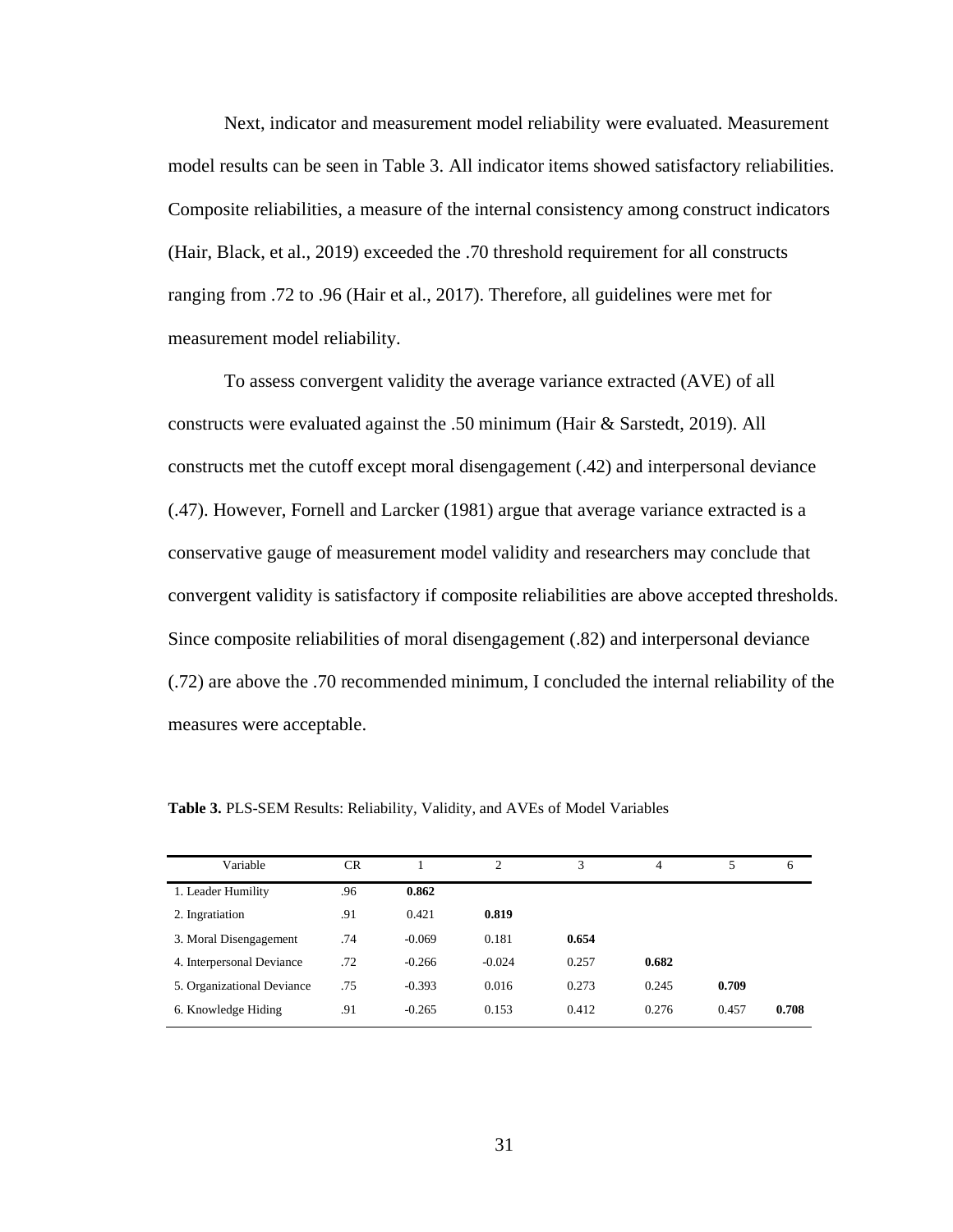Discriminant validity measures the differences between model constructs and helps establish that they are distinct conceptually (Hair, Black et al., 2019). The Fornell-Larcker Criterion was used to assess discriminant validity. All the square roots of all AVEs were greater than the inter-construct correlations, suggesting adequate discriminant validity between constructs (Fornell  $& Larcker, 1981$ ). Additionally, all cross-loadings were lower than construct loadings which also indicates discriminant validity (Hair et al., 2017). Finally, heterotrait-monotrait (HTMT) ratios were assessed to compare the within construct correlations to the between constructs correlations. All ratios were below .85 indicating the constructs are inherently different concepts (Henseler et al., 2015). Also, all HTMT confidence intervals fell outside one indicating all constructs are empirically distinct (Hair et al., 2017).

The final steps of CCA evaluate nomological and predictive validity. The significant correlations between the constructs as compared to the leader humility literature is considered acceptable evidence that the model has theoretical and empirical reliability (Hair, Risher et al., 2019). Based on the previous literature review, the measurement model has acceptable nomological validity. As the current study was longitudinal, predictive relevance must also be assessed. To assess the model's predictive relevance,  $Q^2$  values resulting from the blindfolding approach with an omission distance of 7 were examined to evaluate its in-sample predictive power. All values were slightly above zero for endogenous constructs indicating that the model has in-sample predictive power (Hair et al., 2020). The  $Q^2$  for moral disengagement was .02, the  $Q^2$  for interpersonal deviance was .05, the  $Q^2$  for organizational deviance was .09, and the  $Q^2$  for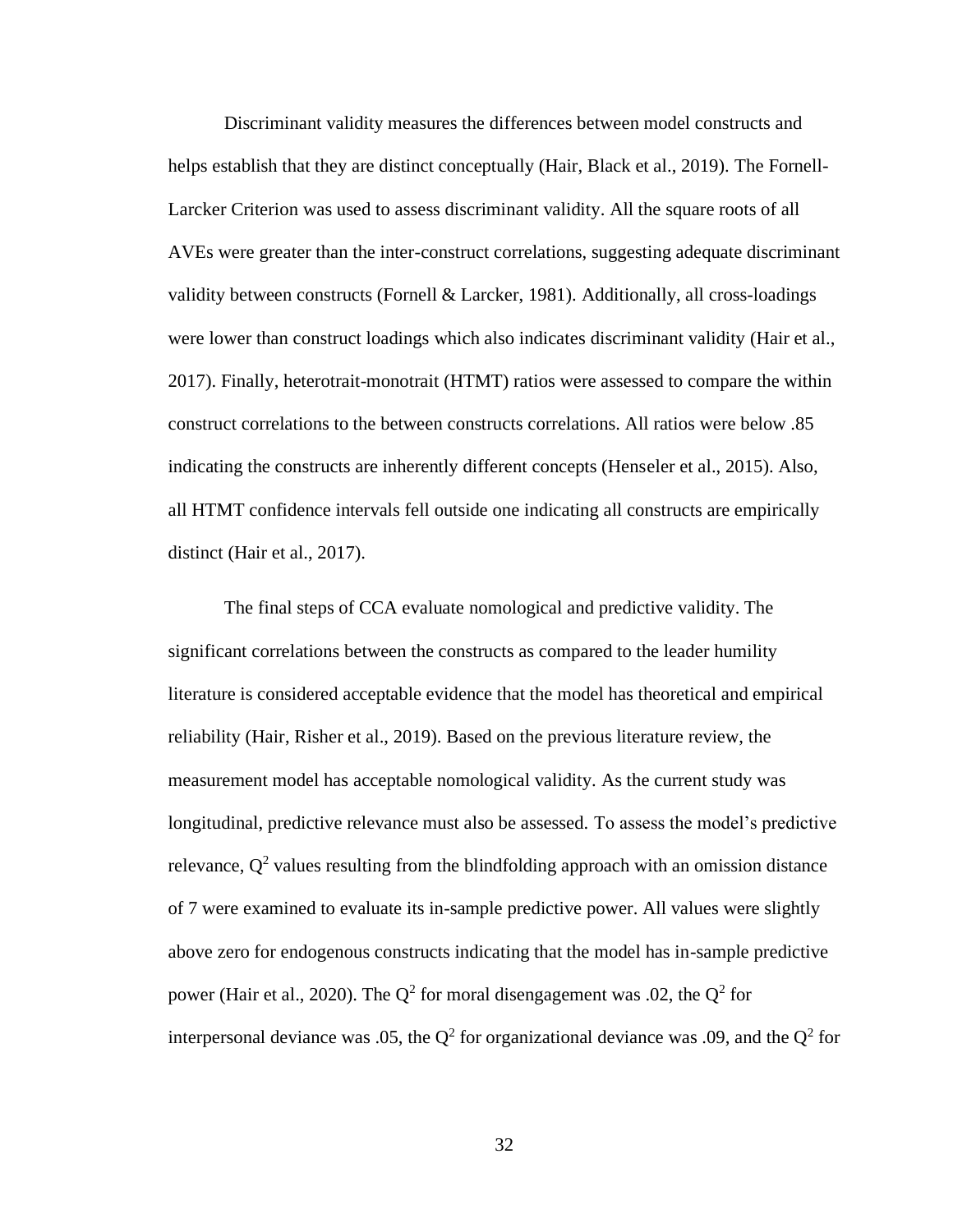leader-targeted knowledge hiding was .10. All  $Q^2$  values indicate the model paths have predictive relevance for the four endogenous constructs (Hair et al., 2017).

### **4.4 Structural Model Evaluation – PLS-SEM**

PLS-SEM structural model assessment involves evaluating multicollinearity, path coefficients and their significance, variance explained in endogenous constructs  $(R<sup>2</sup>)$ , effect sizes for exogenous constructs  $(f^2)$ , endogenous construct  $Q^2$  for in-sample predictive relevance, and out-of-sample-predictive relevance using PLSpredict (Hair et al., 2020). The next sections explain the findings and results (see Figure 2). First, the structural model was assessed for multicollinearity by checking variance inflation factor (VIF) values. All values were beneath 3.0 indicating multicollinearity is unlikely a critical issue (Hair, Black et al., 2019). Additionally, the SRMR value was .09 which is below the required value of .10 and indicates acceptable model fit (Hair et al., 2017).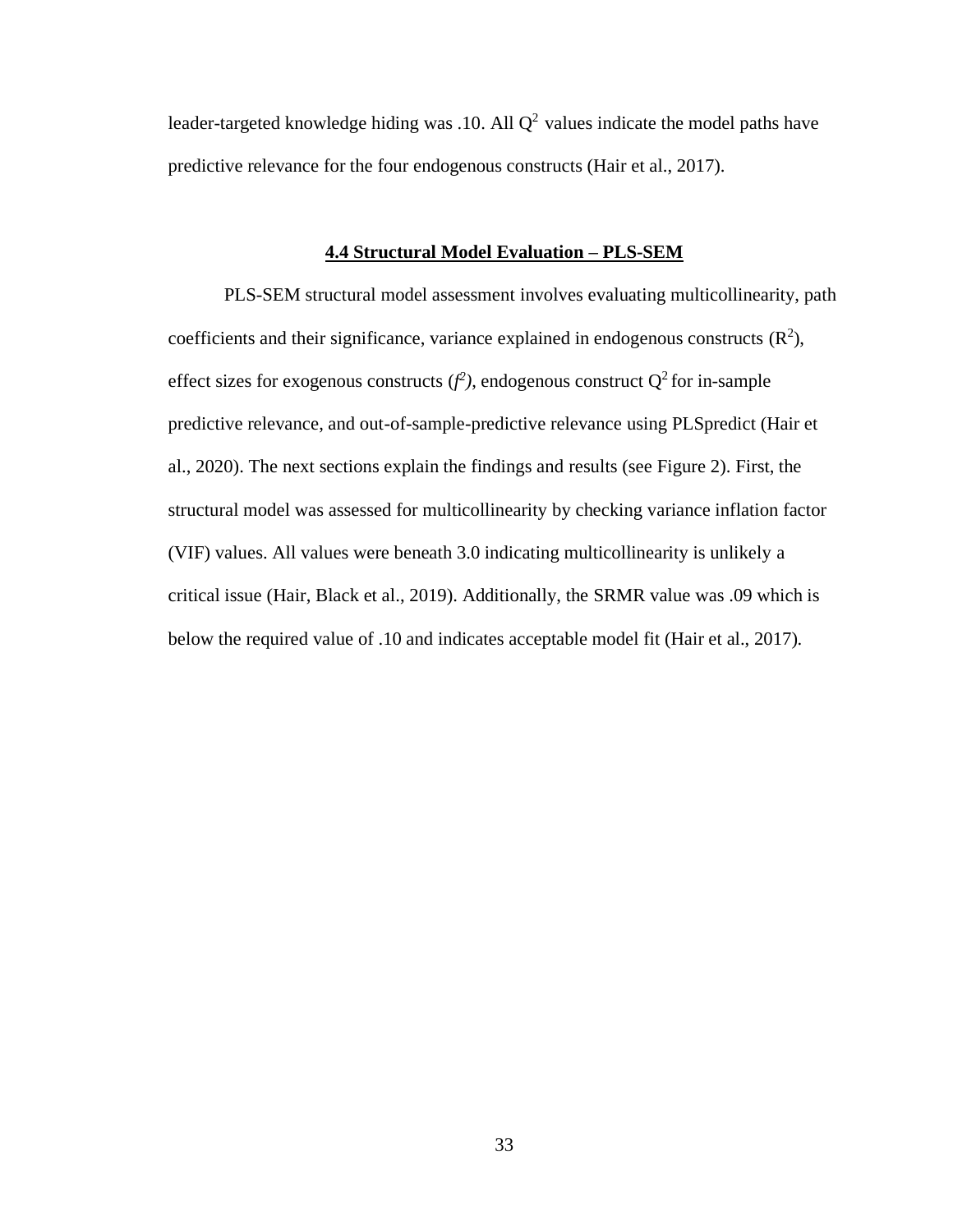

**Figure 2.** PLS-SEM Results: Structural Model of Hypothesized Variable Relationships

Finally, path coefficients and their significance were assessed. After running bootstrapping where 5,000 samples were taken to produce bias-corrected confidence intervals, all path coefficients and their significance were evaluated (see Table 4). First the hypothesized direct relationships were evaluated followed by the hypothesized indirect relationships.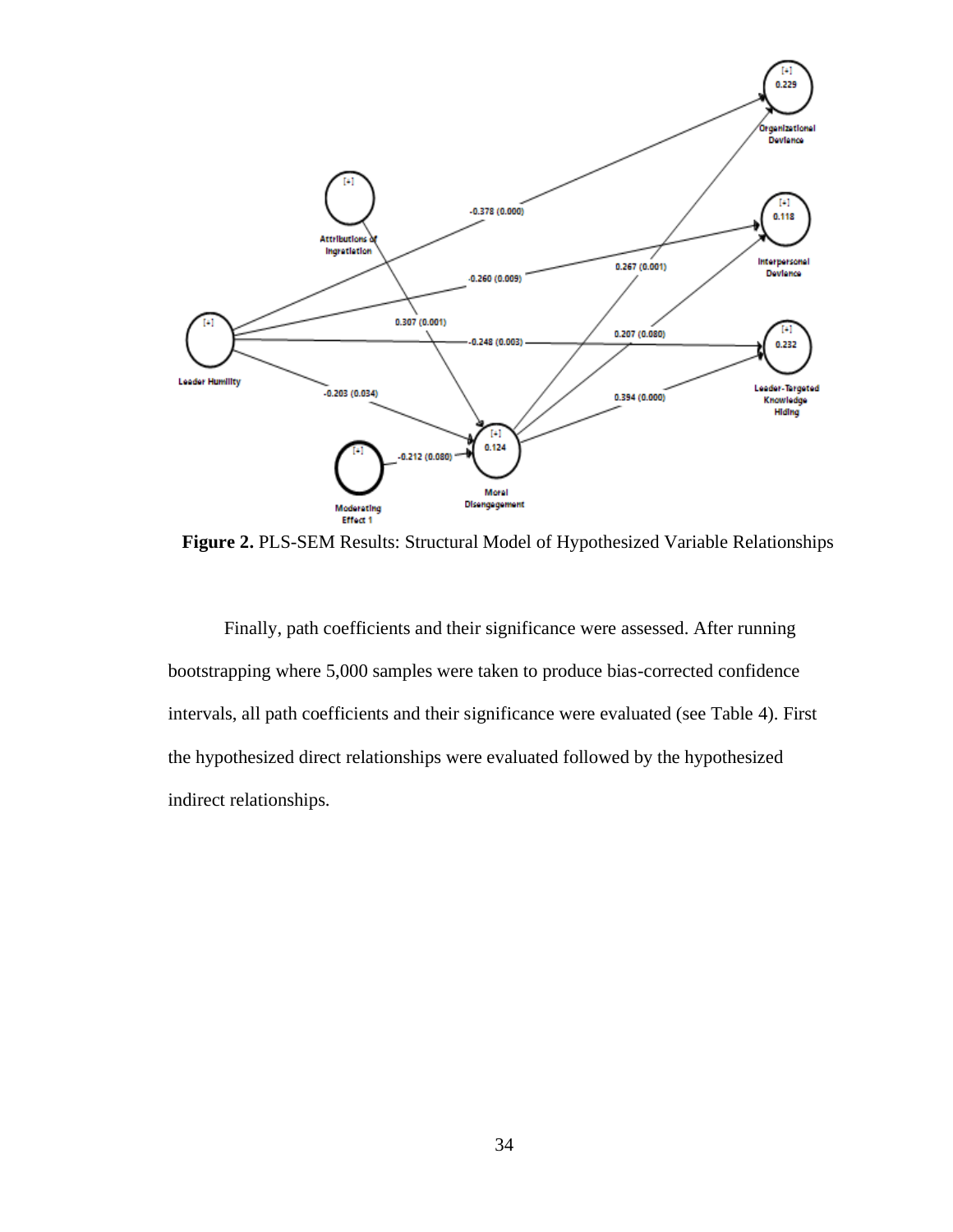### **Table 4.** PLS-SEM Results**:** Structural Path Analysis

|                                                           |         |                  | H                |                |
|-----------------------------------------------------------|---------|------------------|------------------|----------------|
| <b>Direct Effects</b>                                     | $\beta$ | $\boldsymbol{p}$ |                  | Supported?     |
| Leader Humility -> Moral Disengagement                    | $-0.20$ | $***$            | H1               | Yes            |
|                                                           |         |                  |                  |                |
| Leader Humility -> Interpersonal Deviance                 | $-0.26$ | ***              | H3a              | Yes            |
|                                                           |         |                  |                  |                |
| Leader Humility -> Organizational Deviance                | $-0.38$ | ****             | H3b              | Yes            |
|                                                           |         |                  |                  |                |
| Leader Humility -> Leader-Targeted Knowledge Hiding       | $-0.25$ | ***              | H <sub>6</sub>   | Yes            |
|                                                           |         |                  |                  |                |
| <b>Indirect Effects - Mediation</b>                       |         |                  |                  |                |
|                                                           |         |                  |                  |                |
| Leader Humility -> Moral Disengagement -> Interpersonal   | $-0.04$ | ns               | H <sub>4</sub> a | N <sub>0</sub> |
| Deviance                                                  |         |                  |                  |                |
| Leader Humility -> Moral Disengagement -> Organizational  | $-0.08$ | ∗                | H <sub>4</sub> b | Yes            |
| Deviance                                                  |         |                  |                  |                |
| Leader Humility -> Moral Disengagement -> Leader-Targeted | $-0.05$ | $\ast$           | H7               | Yes            |
| Knowledge Hiding                                          |         |                  |                  |                |
| <b>Moderating Effect</b>                                  |         |                  |                  |                |
|                                                           |         |                  |                  |                |
| Leader Humility X Attributions of Ingratiation -> Moral   | $-0.21$ | $\ast$           | H <sub>2</sub>   | Yes            |
| Disengagement                                             |         |                  |                  |                |
| <b>Moderated Mediation</b>                                |         |                  |                  |                |
|                                                           |         |                  |                  |                |
| Leader Humility X Attributions of Ingratiation -> Moral   | $-0.04$ | ns               | H <sub>5a</sub>  | N <sub>0</sub> |
| Disengagement -> Interpersonal Deviance                   |         |                  |                  |                |
|                                                           |         |                  |                  |                |
| Leader Humility X Attributions of Ingratiation -> Moral   | $-0.05$ | ns               | H <sub>5</sub> b | N <sub>0</sub> |
| Disengagement -> Organizational Deviance                  |         |                  |                  |                |
|                                                           |         |                  |                  |                |
| Leader Humility X Attributions of Ingratiation -> Moral   | $-0.08$ | ns               | H <sub>8</sub>   | N <sub>0</sub> |
| Disengagement -> Leader-Targeted Knowledge Hiding         |         |                  |                  |                |

Notes: N=130. *\*p < .10; \*\*p < .05; \*\*\*p < .01; \*\*\*\*p < .001; ns=not significant.* 

## **4.4.1 Direct Relationships**

Hypothesis 1, which states that leader humility is negatively related to moral disengagement, was supported as leader humility was found to have a negative and significant relationship with moral disengagement ( $\beta$  = -0.20,  $p$  < 0.05). Hypotheses 3a and 3b states leader humility is negatively related to interpersonal deviance and organizational deviance. Results indicate these relationships are also significant ( $\beta$  = -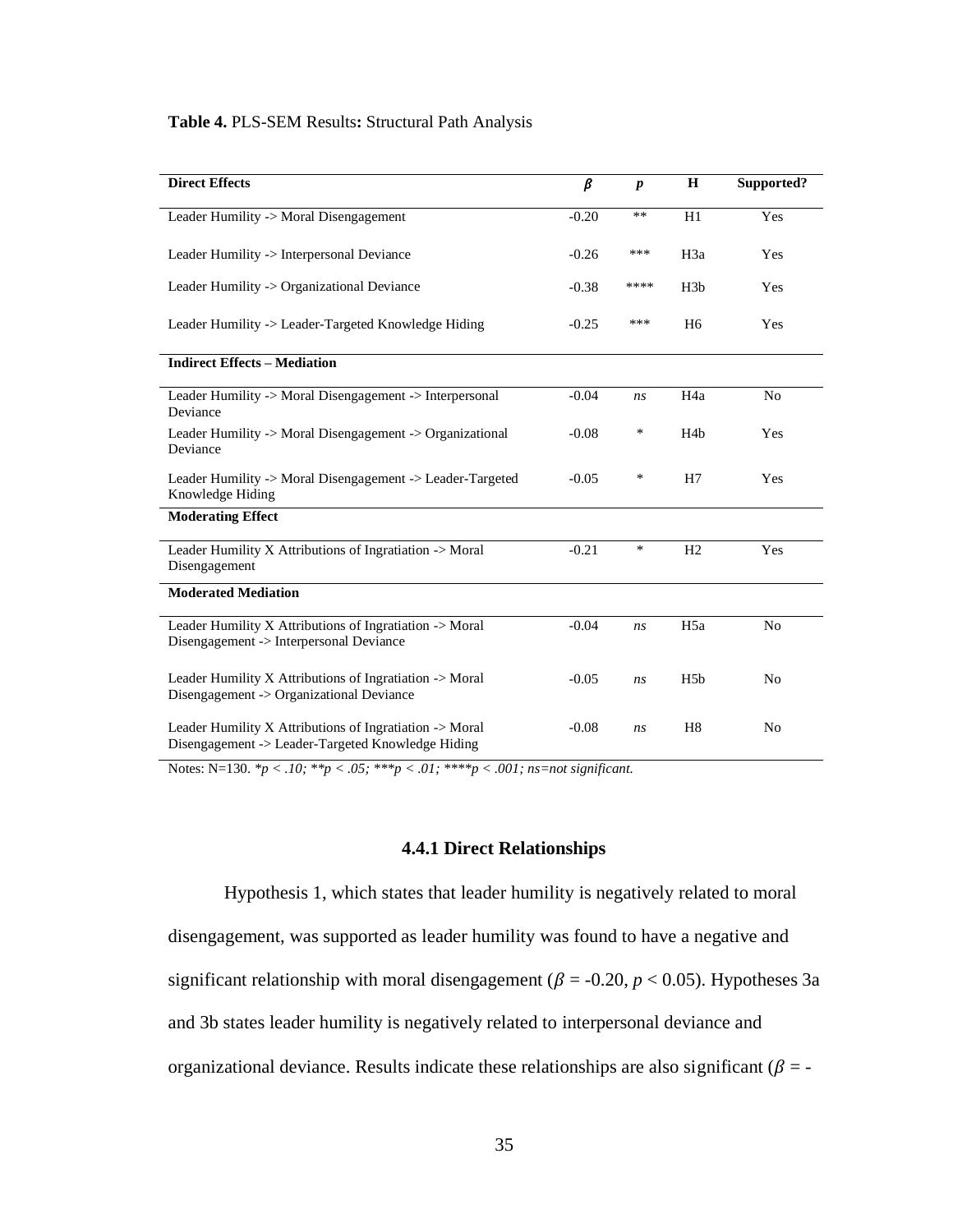0.26,  $p < 0.01$ ;  $\beta = -0.37$ ,  $p < 0.001$ ). Hypothesis 6 which offered leader humility is negatively related to leader-targeted knowledge hiding was also supported  $(\beta = -0.25, p <$ 0.01).

#### **4.4.2 Indirect Relationships – Mediation**

The mediating effect of moral disengagement was also analyzed. The results revealed that while the direct negative relationship between leader humility and interpersonal deviance was significant, the relationship though moral disengagement was not. Thus, hypothesis 4a was not supported. The direct relationship between leader humility and organizational deviance as well as the indirect relationship through moral disengagement was significant ( $\beta$  = -0.05,  $p$  < 0.10) lending support to hypothesis 4b. Also, the direct relationship between leader humility and leader-targeted knowledge hiding as well as the indirect relationship through moral disengagement was significant ( $\beta$  = -0.08,  $p$  < 0.10) lending support to hypothesis 7. Although the social sciences typically use the 0.05 cutoff for significance testing, it is common to occasionally adopt a 10% significance level in reporting results (Hair et al., 2017). Accordingly, I conclude that hypotheses 4b and 7 are both supported. Interestingly, though not hypothesized, the impact of attributions of ingratiation on organizational deviance and leader-targeted knowledge hiding though moral disengagement were also significant ( $\beta = 0.08$ ,  $p < 0.05$ ;  $\beta = 0.12$ ,  $p < 0.01$ ).

# **4**.**4.3 Indirect Relationships – Moderation and Moderated Mediation**

Moderation analysis was also conducted to assess the impact of attributions of ingratiation. The orthogonalizing approach was used to minimize estimation bias and maximize prediction (Hair et al., 2017). The results revealed the interaction effect of leader humility and attributions of ingratiation on moral disengagement was significant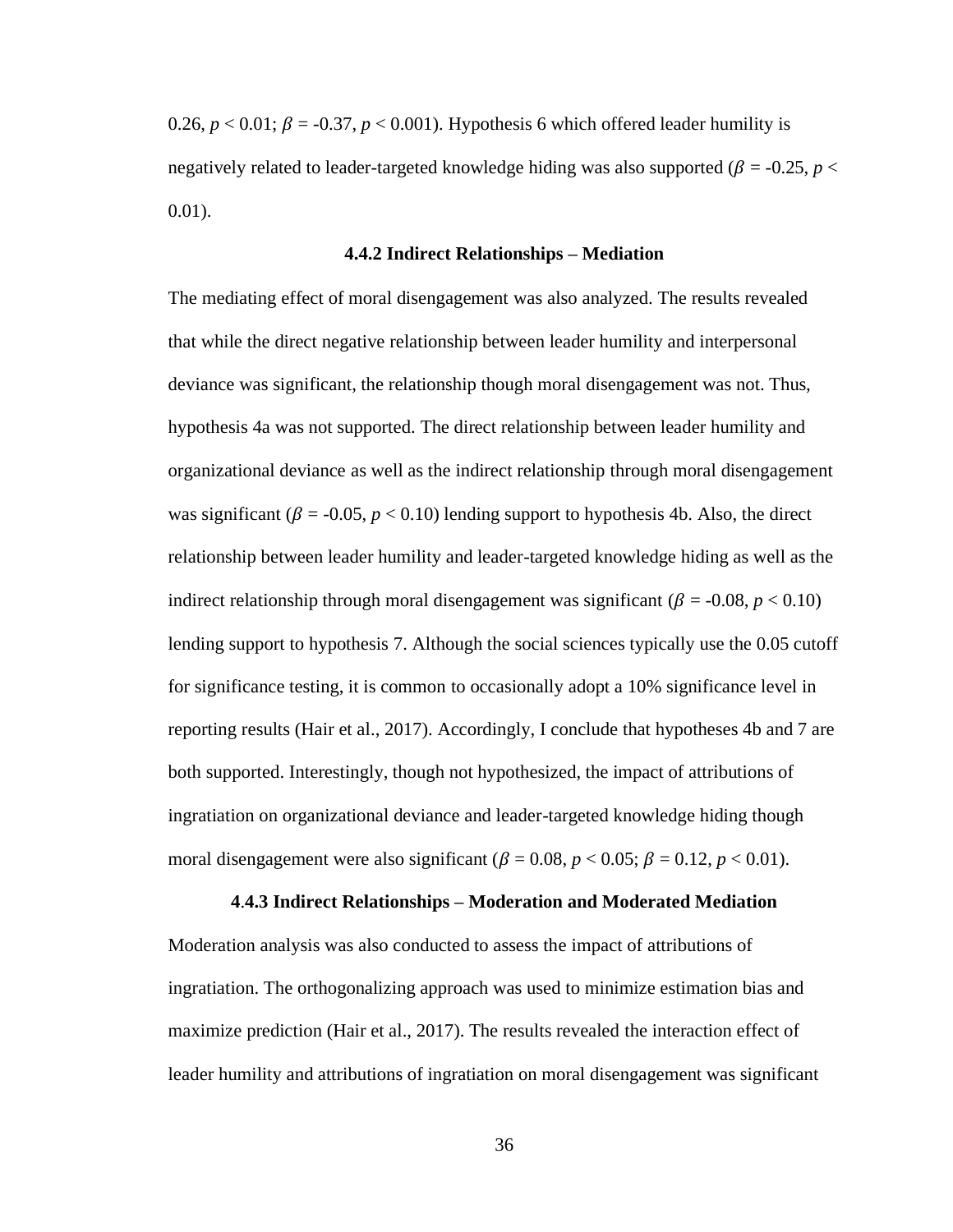$(\beta = -0.21, p < 0.10)$  giving support to hypothesis 2 (see Figure 3). However, the moderating impact of attributions of ingratiation on the indirect relationships between leader humility and the outcome variables through moral disengagement were not significant. Thus, 5a, 5b and 8 were not supported. These results are also outlined in Table 4.

### **4.4.4 Indirect Relationships – Control Variables**

Age, gender, job tenure, organization tenure and tenure under supervisor were all initially controlled in the model. Since age and gender were the only control variables to have a significant correlation with the dependent variables, job tenure, organizational tenure and tenure under supervisor were removed from the final model. After running bootstrapping, only age was significant as a control for leader-targeted knowledge hiding and gender for interpersonal deviance. This indicates that males were more likely to engage in interpersonal deviance and as age decreases leader-targeted knowledge hiding increases. Since the controls were not significant for all dependent variables, the decision was made to remove them from the results for a more parsimonious model (Becker, 2005).

Next, the structural model was accessed for explained variance. Moral disengagement has an *R <sup>2</sup>* of .12, interpersonal deviance has an *R <sup>2</sup>* of .17, organizational deviance has an *R <sup>2</sup>* of .24, and leader-targeted knowledge hiding has an *R <sup>2</sup>* of .25. In the social sciences these effect sizes are considered weak but still potentially meaningful (Hair et al., 2017; Schäfer & Schwarz, 2019).  $f^2$  effect sizes were evaluated to assess the impact of the exogenous constructs on the endogenous constructs and ranged from small to medium (Cohen, 1988). Leader humility had a small effect on producing the  $R^2$  of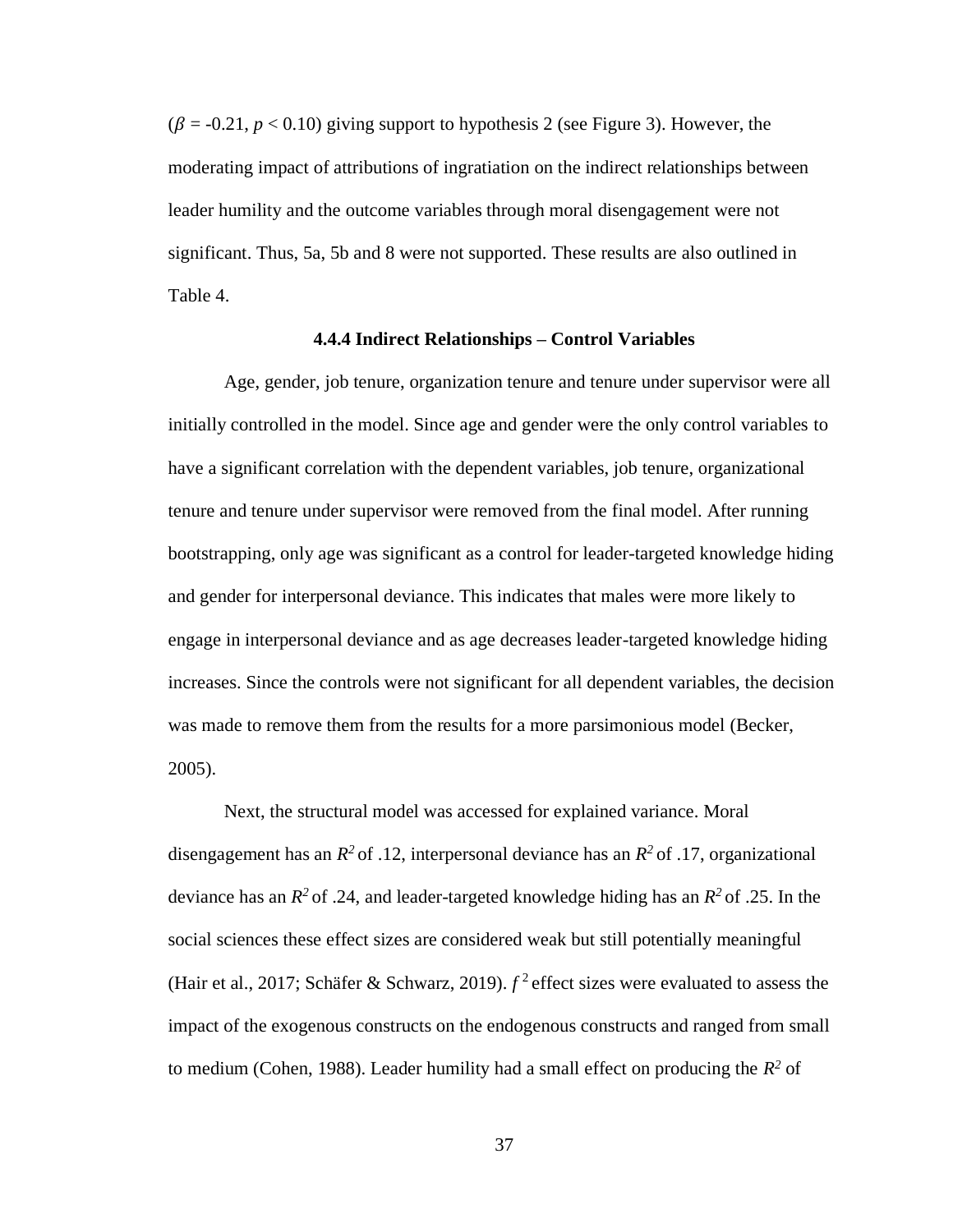moral disengagement ( $f^2 = .04$ ), a small effect on interpersonal deviance ( $f^2 = .06$ ), a small effect on leader-targeted knowledge hiding  $(f^2 = .08)$ , and a medium effect on organizational deviance  $(f^2 = .17)$ . The moderating effect of ingratiation on moral disengagement was also small  $(f^2 = .04)$ . Finally, moral disengagement had a small impact on the R<sup>2</sup> of interpersonal deviance  $(f^2 = .07)$ , a small impact on organizational deviance  $(f^2 = .08)$ , and medium impact on leader-targeted knowledge hiding  $(f^2 = .14)$ .

## **4.5 Out of Sample Prediction**

Finally, utilizing PLSpredict, out-of-sample predictive relevance was assessed. PLSpredict uses hold-out sampling and compares single-item error terms from a linear regression to those generated from the PLSpredict model (Shmueli et al., 2019). The recommended hold-out sample (*k*) is greater than 30 (Hair et al., 2020). I utilized 5 subgroups for my sample of 130  $(k=5; n=30)$ . After running the analysis, the endogenous indicators' error terms for the root mean square error (RMSE) method were lower than those generated by the linear regression model, confirming the model's predictive power (Hair et al., 2020). The final model is shown in Figure 2.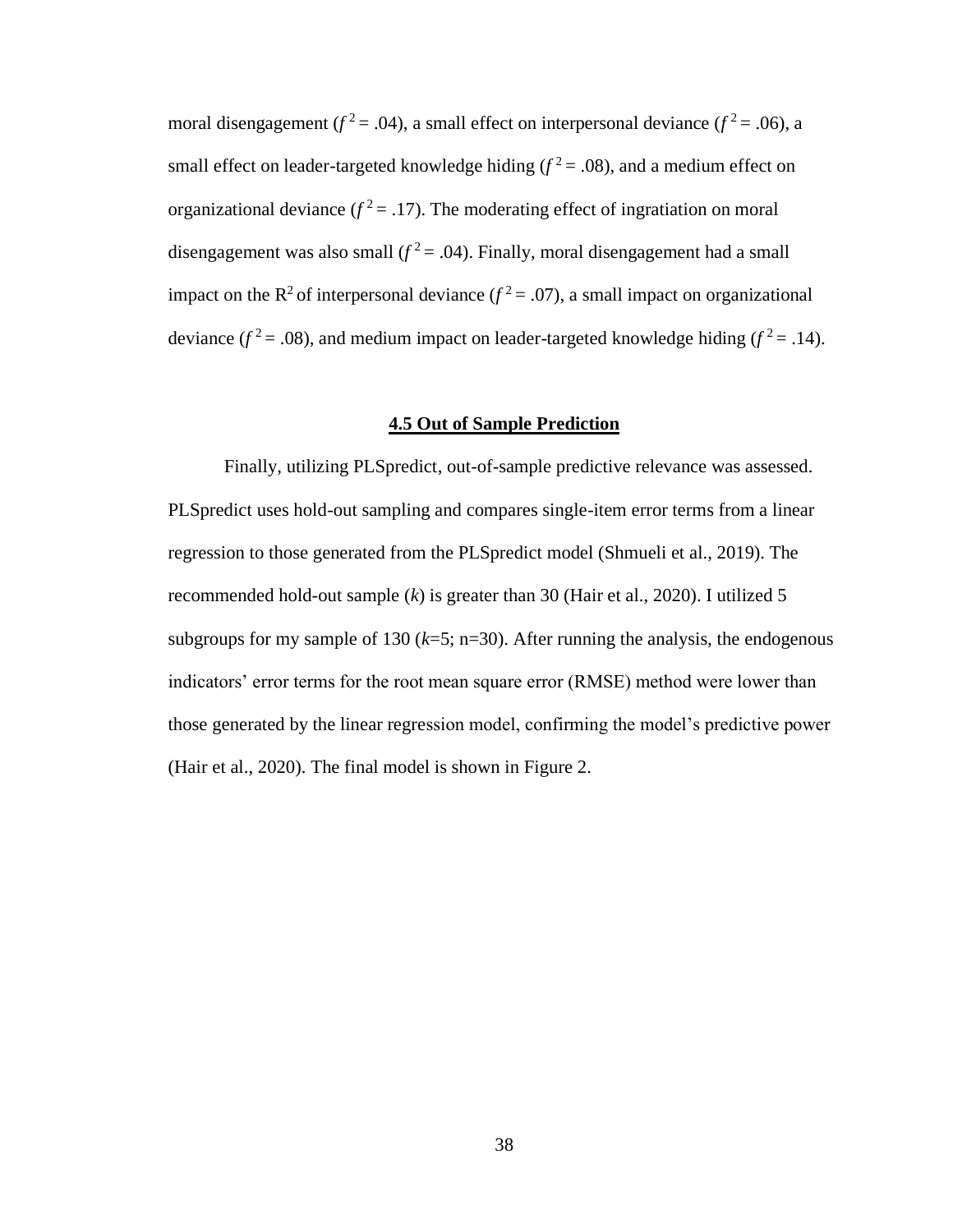

**Figure 3.** Simple Slope Analysis: Significant moderating impact of Ingratiation between Leader Humility and Moral Disengagement.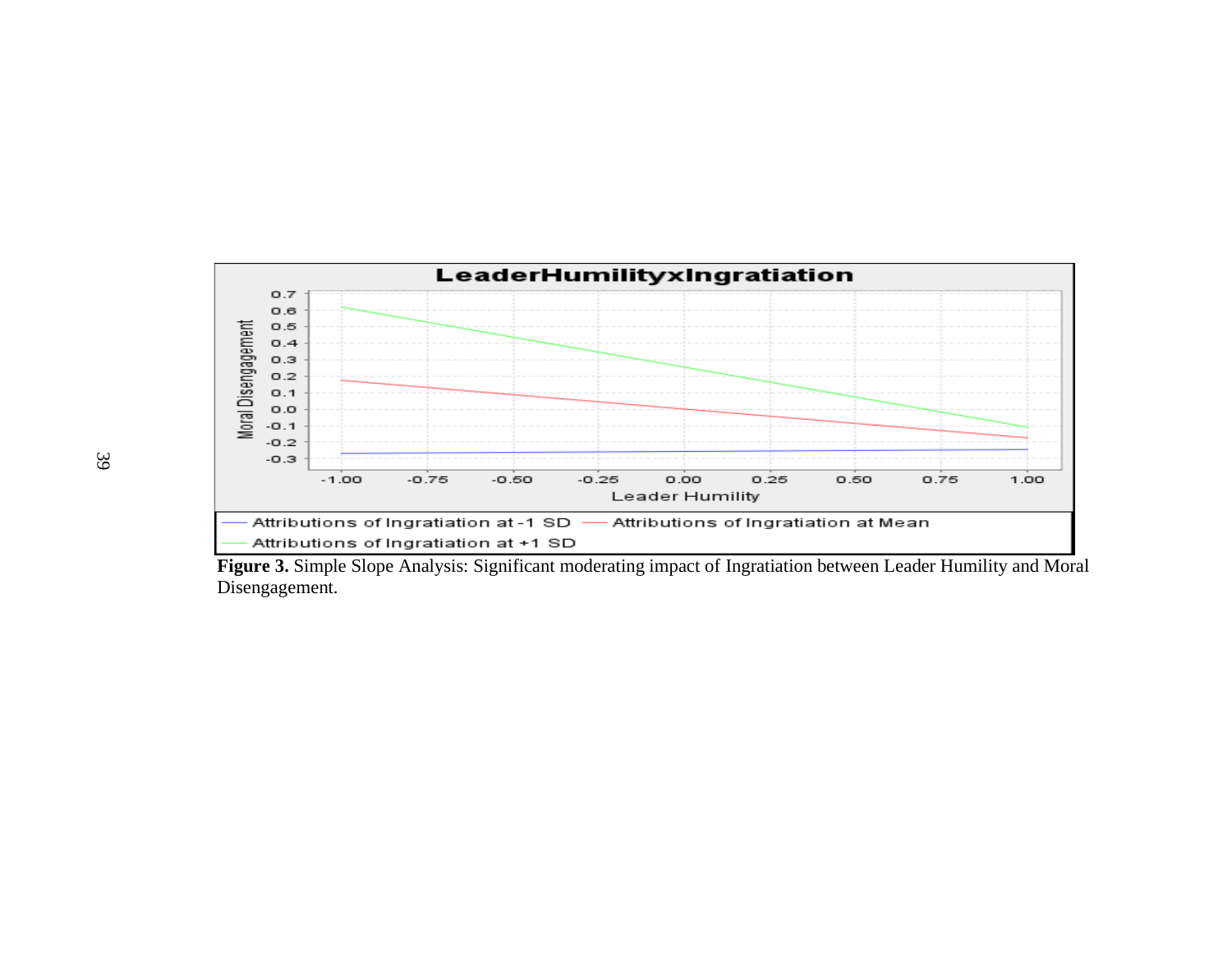# **CHAPTER V**

# **DISCUSSION**

Drawing upon social exchange theory, the key purpose of the study was to explore the impact of leader humility on follower moral disengagement and subsequent unethical behaviors. While individual humility is positively associated with higher levels of integrity and greater ethics, (Lee et al., 2008; Nguyen et al., 2020; Ou et al., 2014; Zhao et al., 2019), the effects of leader humility on follower morality has received less attention (Nasser et al., 2020; Owens et al., 2019). As hypothesized, leader humility was negatively related to follower moral disengagement (H1), interpersonal deviance (H3a), organizational deviance (H3b), and leader-targeted knowledge hiding (H6). Additionally, moral disengagement partially mediated the relationship between leader humility and organizational deviance (H4b) and leader humility and leader-targeted knowledge hiding (H7). However, the indirect effect of leader humility on interpersonal deviance through moral disengagement (H4a) was not significant. These results suggest that while leader humility may serve as an environmental deterrent to both moral disengagement and unethical behaviors, moral disengagement may not be the mediating variable that best explains the negative relationship between leader humility and interpersonal deviance. This may be because the target of interpersonal deviance is more likely to be a peer or a coworker. Leader humility may not impact the propensity to target a coworker in the same way that leader humility would deter a subordinate from hiding information from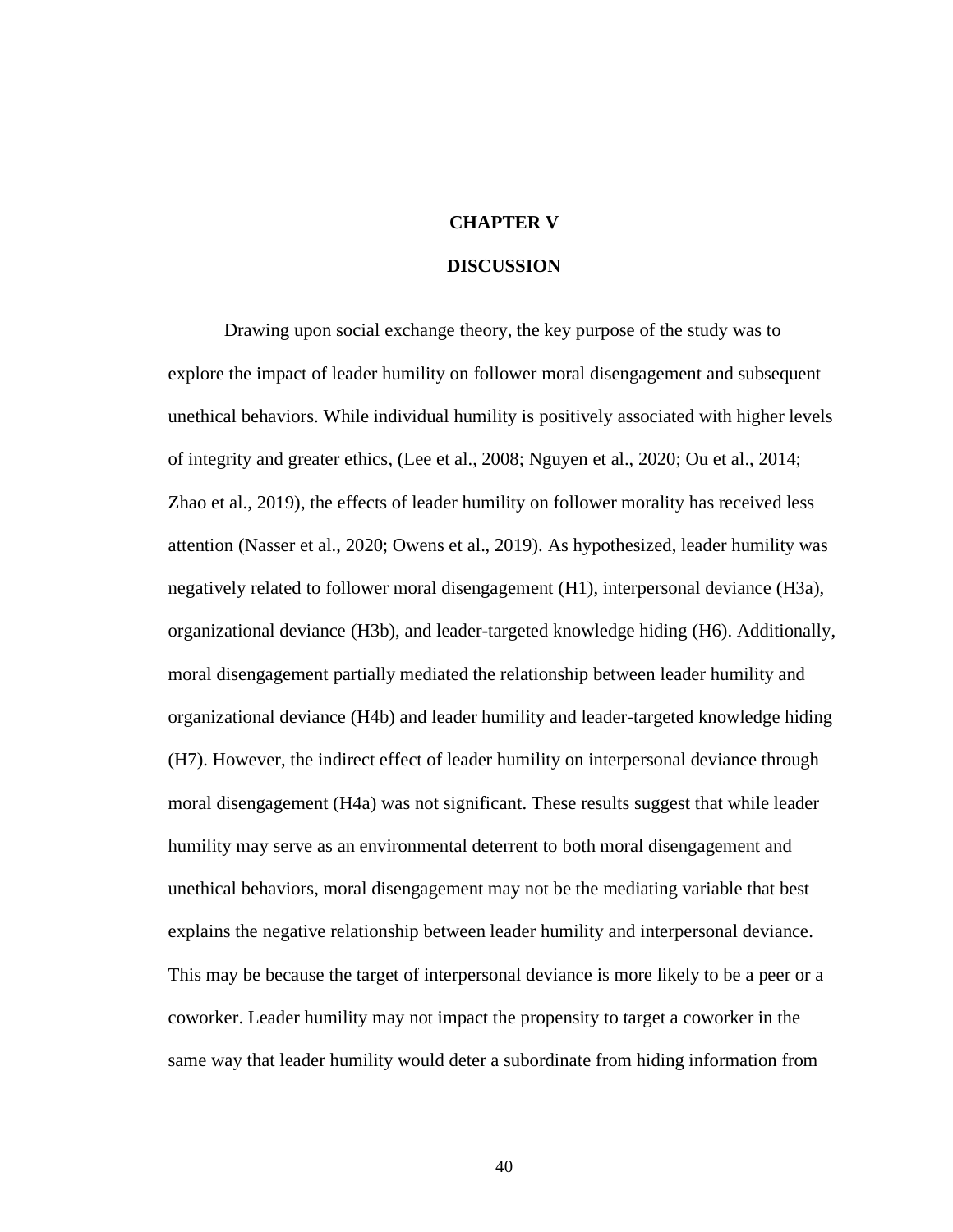their leader. Also, it makes theoretical sense that leader humility is more likely to deter moral disengagement and organizational deviance as subordinates tend to consider leadership as representative of the entire organization and their behaviors as reflective of the organization's culture (Eisenberger et al., 2010; Schneider, 1987). Employees may assume their organization is more virtuous if they have a humble leader and therefore be less likely to morally disengage and act against the organization. Conversely, if they have a boss that ranks low on leader humility, subordinates may assume their organization is less moral and thus have greater mental justification to behave unethically. Future researchers may wish to test additional mediators such as coworker support or perceived reciprocity to better explain the negative relationship between leader humility and interpersonal deviance.

Hypothesis 2 presented attributions of ingratiation moderates the negative relationship between leader humility and moral disengagement such that the relationship would be weaker. As hypothesized, this effect was significant. When followers attributed ingratiation behaviors to their leaders, the negative relationship between leader humility and moral disengagement was weakened. However, the moderated mediation effects were not significant. Again, while leader humility is negatively related to moral disengagement and unethical behaviors, it is possible that moral disengagement does not facilitate the negative relationship between leader humility and unethical behavior. Other variables such as leader-member exchange, supervisor support, and perceived reciprocity may better enable the relationships. Inserting one of these variables before moral disengagement in a serial mediating model may also better explain the data.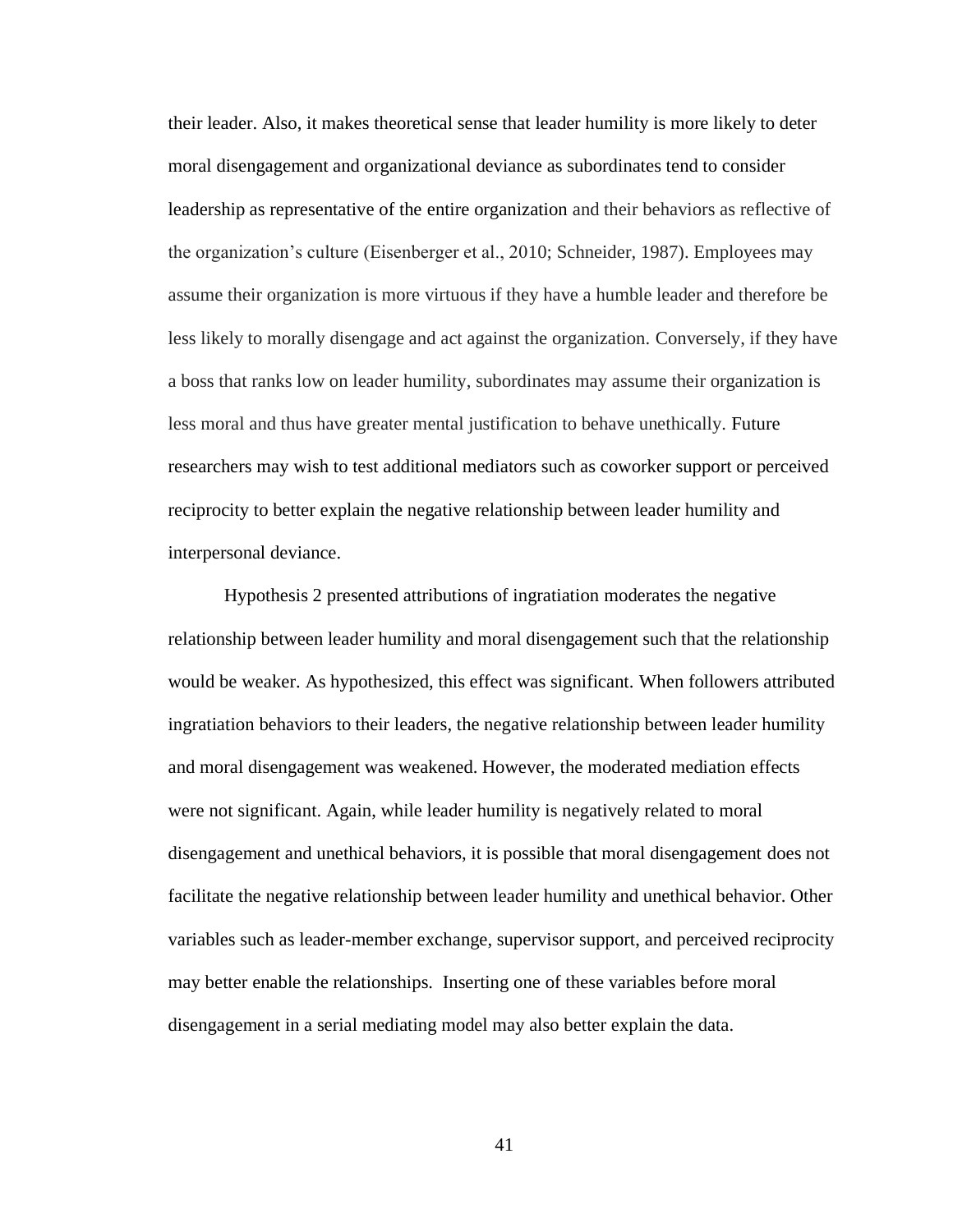It is also possible that the international participant sample impacted the results. Cultural dimensions such as power distance, masculinity, and individualism differ greatly among countries and thus, implicit leadership theories can vary from culture to culture (Bass & Stogdill, 1990; Den Hartog et al., 1999; Hofstede & Bond, 1984). Some cultures prefer leadership that employs greater power distance between leader and follower and therefore may not react to leader humility in a positive way (Hu et al., 2018; Wang et al., 2021). A participant sample strictly from the United States, which tends to rank lower on power distance expectations (Hofstede & Bond, 1988; Robert et al., 2000), may provide a more accurate picture of the effects the study is seeking to identify.

#### **5.1 Theoretical Implications**

The results support previous findings that leader humility may serve as a deterrent to workplace deviance (Qin et al., 2020; Qin et al., 2021; Qiuyun et al., 2020) and knowledge hiding (Zhong et al., 2021) and that moral disengagement is a key predictor of workplace deviance and knowledge hiding behaviors (Koay & Lim, 2021; Moore, 2012; Zhao  $\&$  Xia, 2019). Additionally, the results provide support for the detrimental effect attributions of ingratiation can have on leader humility in social exchange relationships (Bharanitharan et al., 2021; Li et al., 2017; Yang et al., 2019). While it has been demonstrated that individual humility is negatively related to moral disengagement (Guo et al., 2021; Ogunfowora & Bourdage, 2014; Zhao et al., 2019), to the author's knowledge this is the first study to provide support for leader humility as a possible deterrent to follower moral disengagement. The study results suggest that leader humility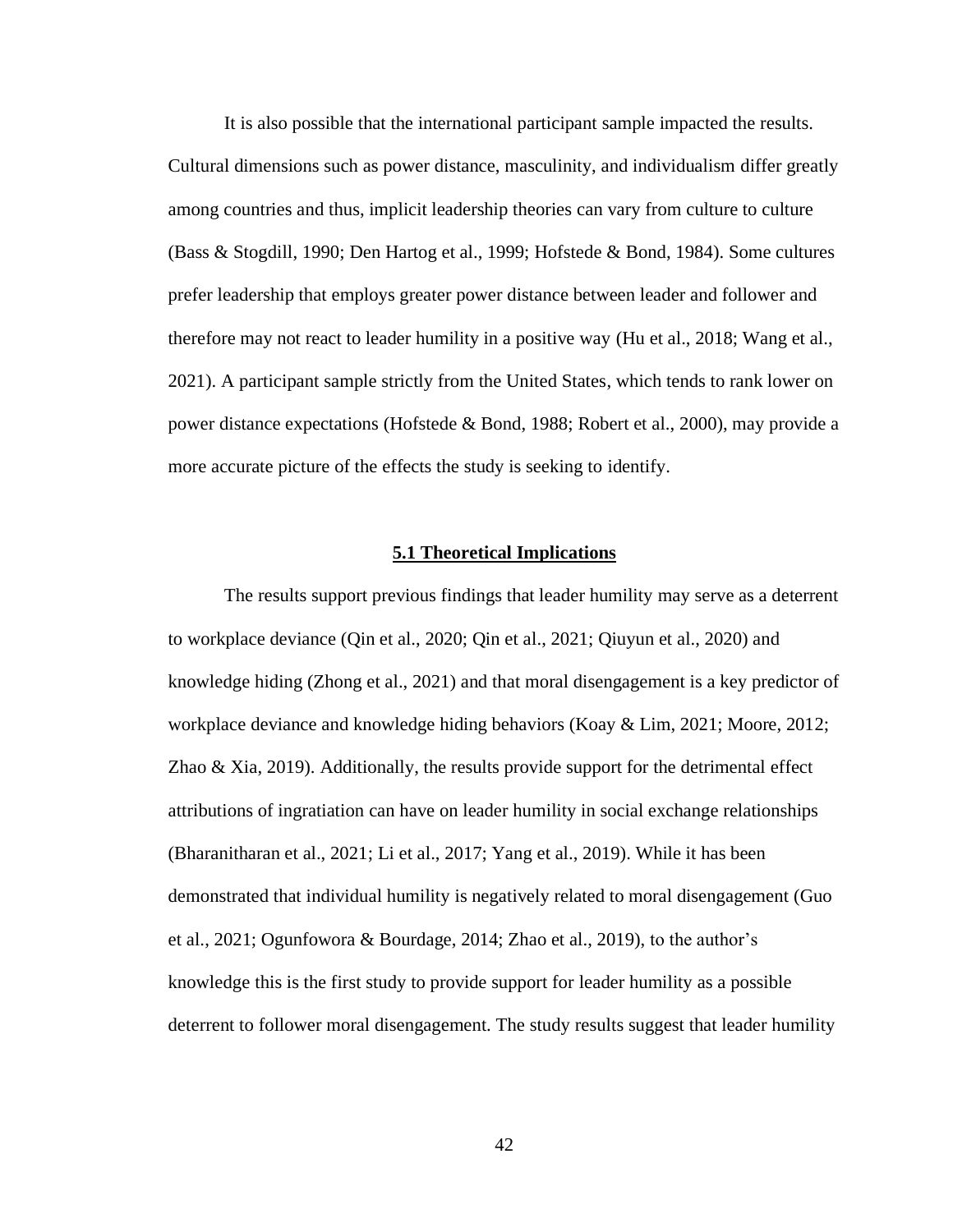serves as a buffer to follower moral disengagement and the effect is strongest when followers do not attribute ingratiation tactics to their leader.

Social exchange theory posits that to preserve fairness and equality in relationships, individuals will alter their actions in response to the actions of others (Ashforth, 1997; Valle et al., 2019). Drawing from this theory, the study tested if leader humility would elicit less moral disengagement and subsequent deviant behavior from followers and if the saliency of leader humility would diminish when followers perceived ingratiation from their leaders. The results suggest that leader humility may in fact be rewarded by followers with less moral disengagement, but the effect is diminished when followers believe leaders are engaging in impression management tactics. These results reinforce the reciprocity norm that is foundational to social exchange theory: good behavior is rewarded with good behavior and bad is often responded to with more bad behavior. This likely occurs because impression management diminishes trust and increases suspicions regarding an individual's true motives (Zhou et al., 2017). When a breach in trust occurs, one party may behave negatively to maintain perceived balance in the relationship (Valle et al., 2019). Future research may explore how different impression management tactics beyond ingratiation (e.g., prosocial as opposed to selfserving tactics) affect perceptions of leader humility and its impact on social exchange, moral disengagement, and unethical behavior.

The research contributes to the leader humility and ethics literature by highlighting the importance of follower attributions of leader humility and its impact on follower morality. Leader humility may discourage moral disengagement in followers, but the perceived authenticity of leader behaviors is important. These results are expected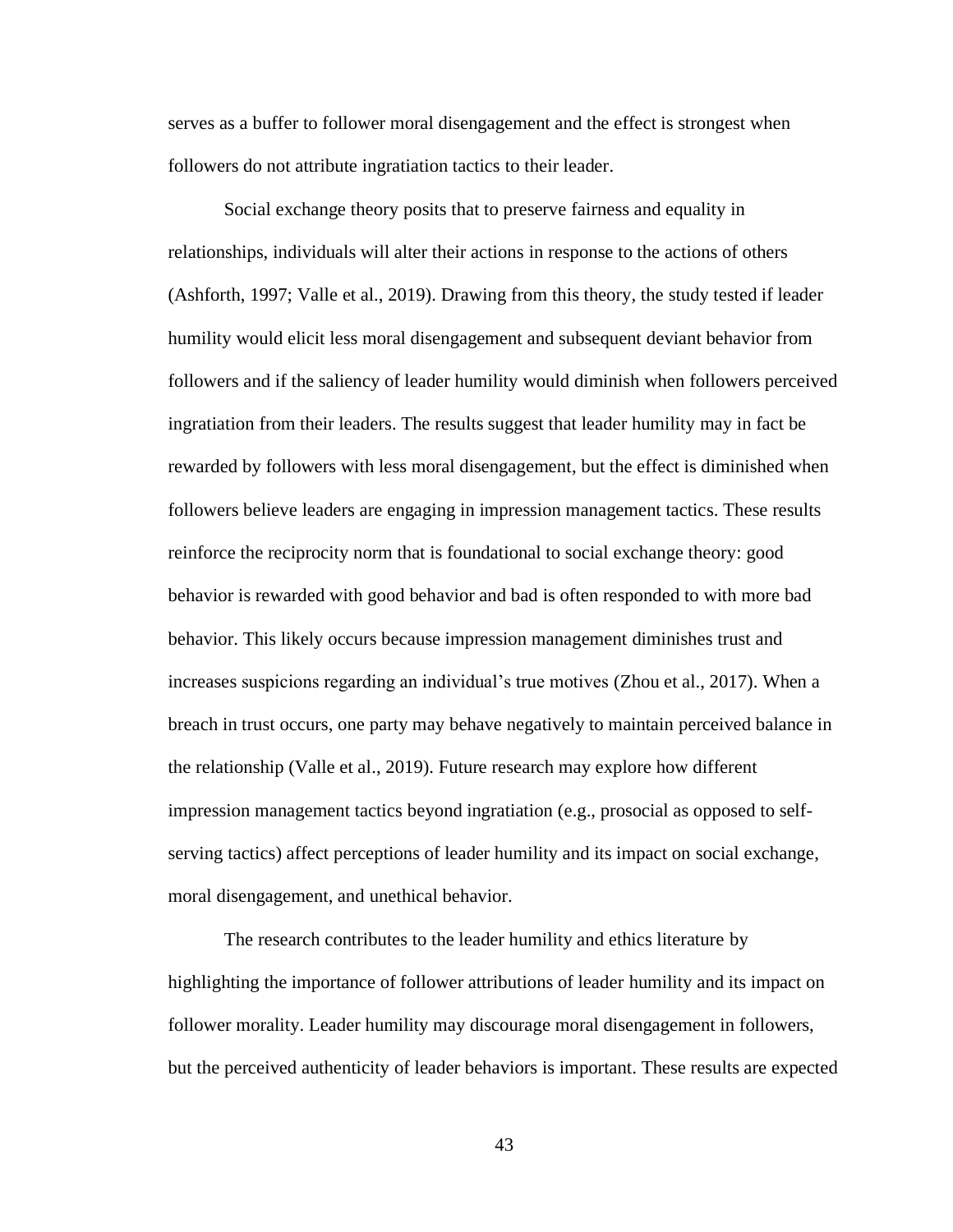to apply to individuals who interact often with their supervisor and have ample opportunity for in-person social exchange. Results may not be generalizable to individuals who work remotely or who do not regularly report to a direct supervisor. Future research is warranted that explores how leader humility is perceived via telecommunications technology and if digital interactions affect the perceived sincerity of leader humility as compared to in-person interaction.

### **5.2 Managerial Implications**

The research adds to the growing body of literature that demonstrates the benefits of humility in organizational leadership. Organizations seeking to reduce moral disengagement and unethical behavior among their employees may wish to install highly humble leaders that are more likely to display prosocial values and behaviors when interacting with subordinates. The results suggest leader humility engenders reduced moral disengagement, workplace deviance, and leader-targeted knowledge hiding among subordinates. However, simply installing humble leaders may not be enough. As it appears that attributions of ingratiation diminish the effects of leader humility on moral disengagement, managers may want to reconsider their hiring and promotion practices and perhaps utilize validated personality scales to evaluate and identify truly humble individuals. In addition, specialized training or coaching could be implemented to instruct leaders of the importance of authentic expressions of humility for follower perceptions and healthy social exchanges. Leader humility may only be effective in reducing follower moral disengagement and unethical behaviors when followers believe it is authentic and not a strategic manipulation.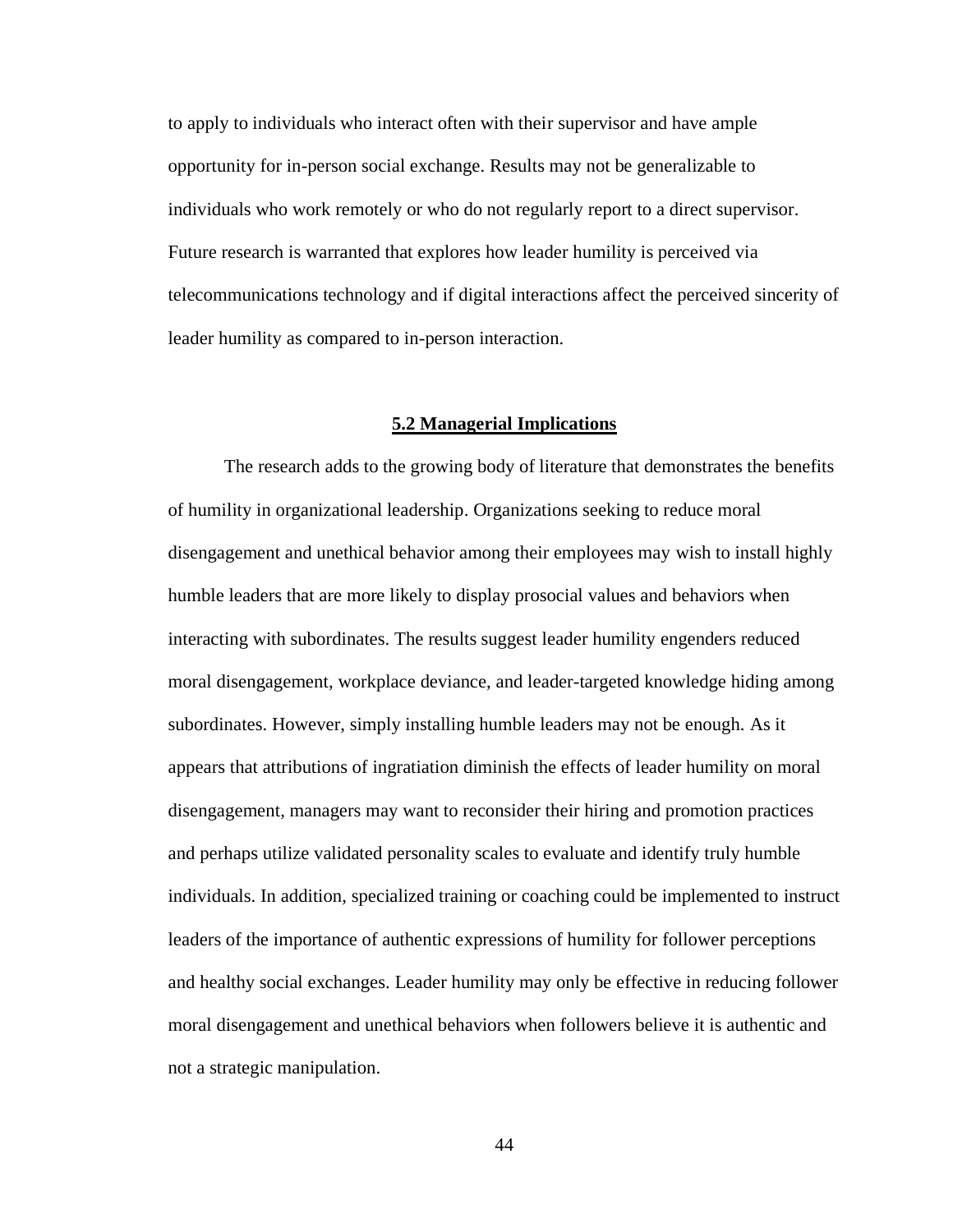### **5.3 Limitations and Future Research**

Despite its contributions, the current study has limitations that open avenues for future research. Although, the surveys were separated by time, there is still potential for common method bias when utilizing same source data. Leader-follower dyads could be used to acquire variable measures in future research to help minimize this bias. Also, despite temporal separation, the study is not completely longitudinal. Future studies may wish to measure each variable at each time interval to capture changes over time. Additionally, the international participant sample may inflate social desirability bias (Steenkamp et al., 2010; Tellis & Chandrasekaran, 2010) as well as alter perceptions of leader humility (Hu et al., 2018; Wang et al., 2021). A United States-only participant sample should be considered for a future study to increase the study's generalizability. Finally, other variables such as follower personality may confound the effects the study attempts to isolate. Researchers may wish to include these variables in future studies of leader humility and follower ethics.

As moral disengagement did not mediate the relationship between leader humility and interpersonal deviance, there may be additional mediators that better explain this relationship such as co-worker support, empathy, or perceived reciprocity. This also highlights a potential area for future research which may explore how leader humility impacts the interpersonal interactions of followers through such mechanisms. Although the moderating impact of attributions of ingratiation was significant, there may also be additional boundary conditions that moderate the relationship between leader humility and moral disengagement such as ethical climate or competitive climate. Future research should also test how other impression management tactics beyond ingratiation affect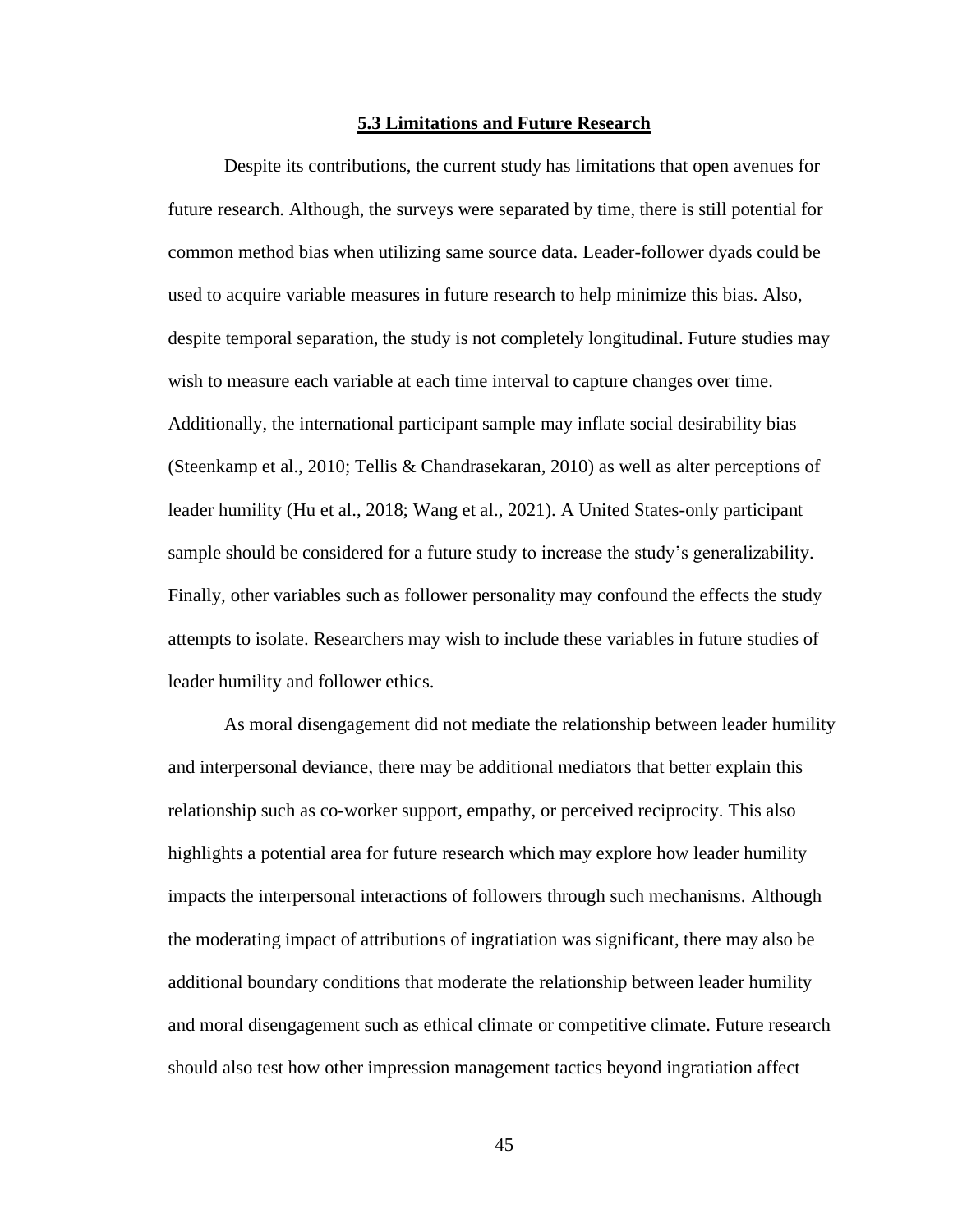perceptions of leader humility and resulting follower behaviors. Lastly, moral disengagement did not mediate the relationships between leader humility and unethical outcomes in the full moderated mediation model. Future research should test additional mediators such as leader-member exchange, moral attentiveness, and perceived reciprocity or include one of these in a serial mediating model with moral disengagement.

The impact of leader humility on additional ethical outcomes is another area ripe for research. The current study only measured interpersonal deviance, organization deviance, and leader-targeted knowledge hiding. Future research is called for that broadens this scope and tests the impact of leader humility on pro-supervisor and proorganizational unethical behavior, silence, workplace bullying, and corruption intentions.

#### **5.4 Conclusion**

The current study sought to investigate the impact of leader humility on follower moral disengagement, interpersonal deviance, organizational deviance, and leadertargeted knowledge hiding. The study also investigated if follower attributions of ingratiation served as a boundary condition to the impact of leader humility on follower moral disengagement. The results suggest that leader humility is negatively related to follower moral disengagement, interpersonal deviance, organizational deviance, and leader-targeted knowledge hiding. Also, attributions of ingratiation did moderate the negative relationship between leader humility and moral disengagement such that the relationship was weakened. However, the mediating role of moral disengagement was not significant in every direct and indirect relationship.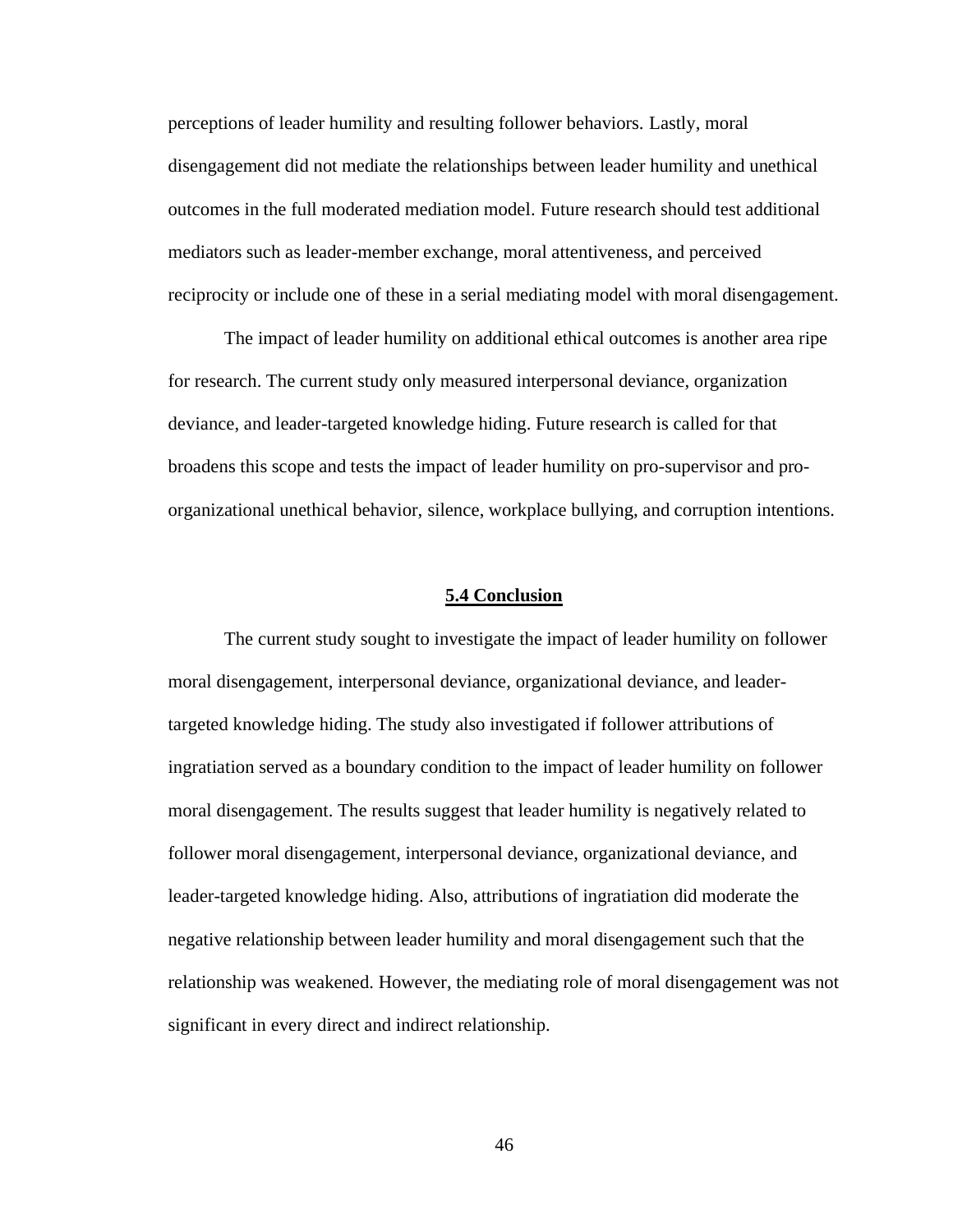Broadly, the results suggest that leader humility may serve as a deterrent to moral disengagement and unethical behaviors, but the presence of leader humility alone may not be enough. If followers also perceive ingratiation from their leaders, it can have the opposite effect on follower moral disengagement. Additionally, there may be other underlying mechanisms beyond moral disengagement that facilitate the negative relationship between leader humility and follower unethical behaviors. My hope is this study spawns additional research that identifies how exactly leader humility has such a positive impact on followers in the form of reduced moral disengagement and unethical behavior. Also, I hope practitioners take notice of the importance of authentic leader humility for their employees and organizations.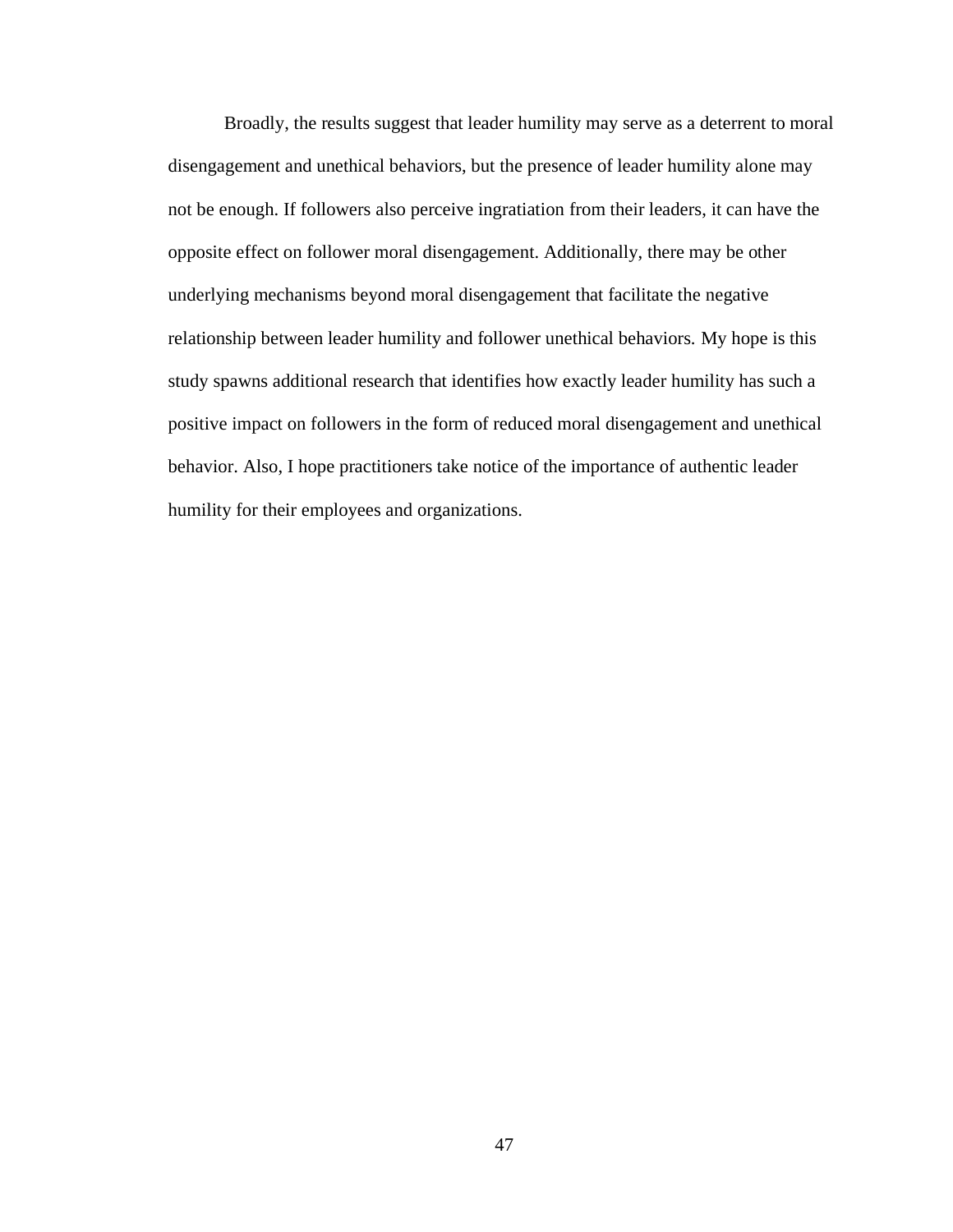## **REFERENCES**

- Anand, A., Offergelt, F. & Anand, P. (2021). Knowledge hiding a systematic review and research agenda. *Journal of Knowledge Management,* ahead-ofprint. <https://doi.org/10.1108/JKM-04-2021-0336>
- Argandona, A. (2015). Humility in management. *Journal of Business Ethics, 132*, 63–71.
- Ashforth, B. E. (1997). Petty tyranny in organizations: A preliminary examination of antecedents and consequences. *Canadian Journal of Administrative Sciences, 14*, 126–140.
- Aquino, K., Lewis, M. U., & Bradfield, M. (1999). Justice constructs, negative affectivity, and employee deviance: A proposed model and empirical test*. Journal of Organizational Behavior, 20*(7), 1073–1091.
- Babcock, P. (2004). Shedding light on knowledge management. *HR Magazine, 49*(5), 46–51.
- Bagozzi, R. P., Yi, Y., & Phillips, L. W. (1991). Assessing construct validity in organizational research. *Administrative Science Quarterly*, *36*(3), 421-458.
- Bandura, A. (1986). *Social Foundations of Thought and Action*. Englewood Cliffs, NJ: Prentice Hall.
- Bandura, A. (1990). Mechanisms of moral disengagement in terrorism. In W. Reich (Ed.), Origins of terrorism: Psychologies, ideologies, states of mind (pp. 161– 191). New York: Cambridge University Press.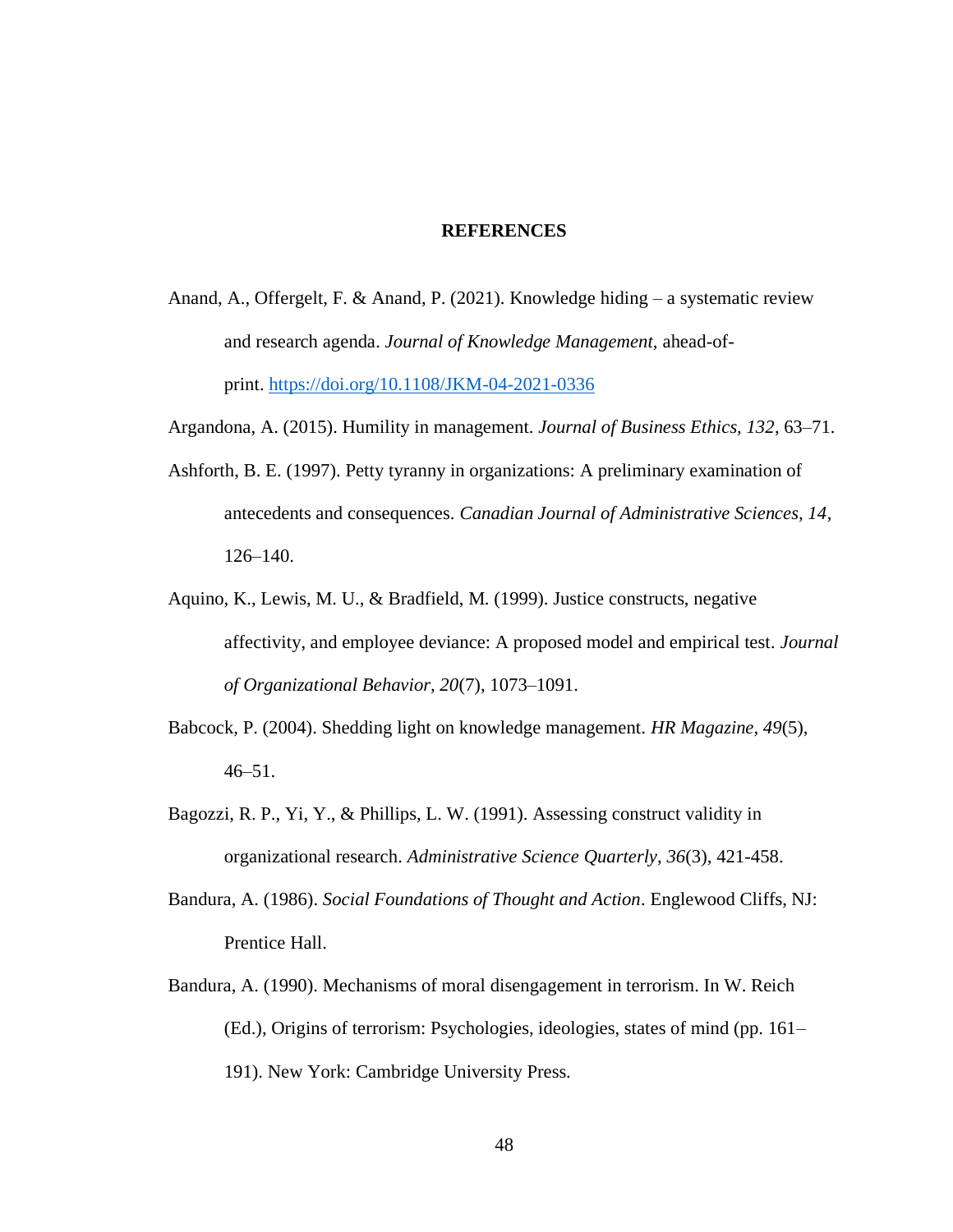- Bandura, A. (1991). Social cognitive theory of moral thought and action. In W. M. Kurtines & J.L. Gewirtz (Eds.), Handbook of moral behavior and development (Vol. I, pp. 45–103). Hillsdale, NJ: Erlbaum.
- Bandura, A., Barbaranelli, C., Caprara, G. V., & Pastorelli, C. (1996). Mechanisms of moral disengagement in the exercise of moral agency. *Journal of Personality and Social Psychology, 71*(2), 364–374.
- Baron, R. A., Zhao, H., & Miao, Q. (2015). Personal motives, moral disengagement, and unethical decisions by entrepreneurs: Cognitive mechanisms on the "slippery slope." *Journal of Business Ethics, 128*(1), 107–118.
- Bass, B. M., & Stogdill, R. M. (1990). *Bass & Stogdill's handbook of leadership: Theory, research, and managerial applications*. Simon and Schuster.

Becker, T. E. (2005). Potential problems in the statistical control of variables in organizational research: a qualitative analysis with recommendations. *Organizational Research Methods, 8*(3), 274–289.

- Bedi, A., Alpaslan, C. M., & Green, S. (2016). A meta-analytic review of ethical leadership outcomes and moderators. *Journal of Business Ethics*, *139*(3), 517- 536.
- Bennett, R. J., Marasi, S., & Locklear, L. (2019). Workplace deviance. In *Oxford Research Encyclopedia of Business and Management*: 1-25. New York: Oxford University Press.
- Bennett, R. J., & Robinson, S. L. (2000). Development of a measure of workplace deviance. *Journal of Applied Psychology, 85*(3), 349-360.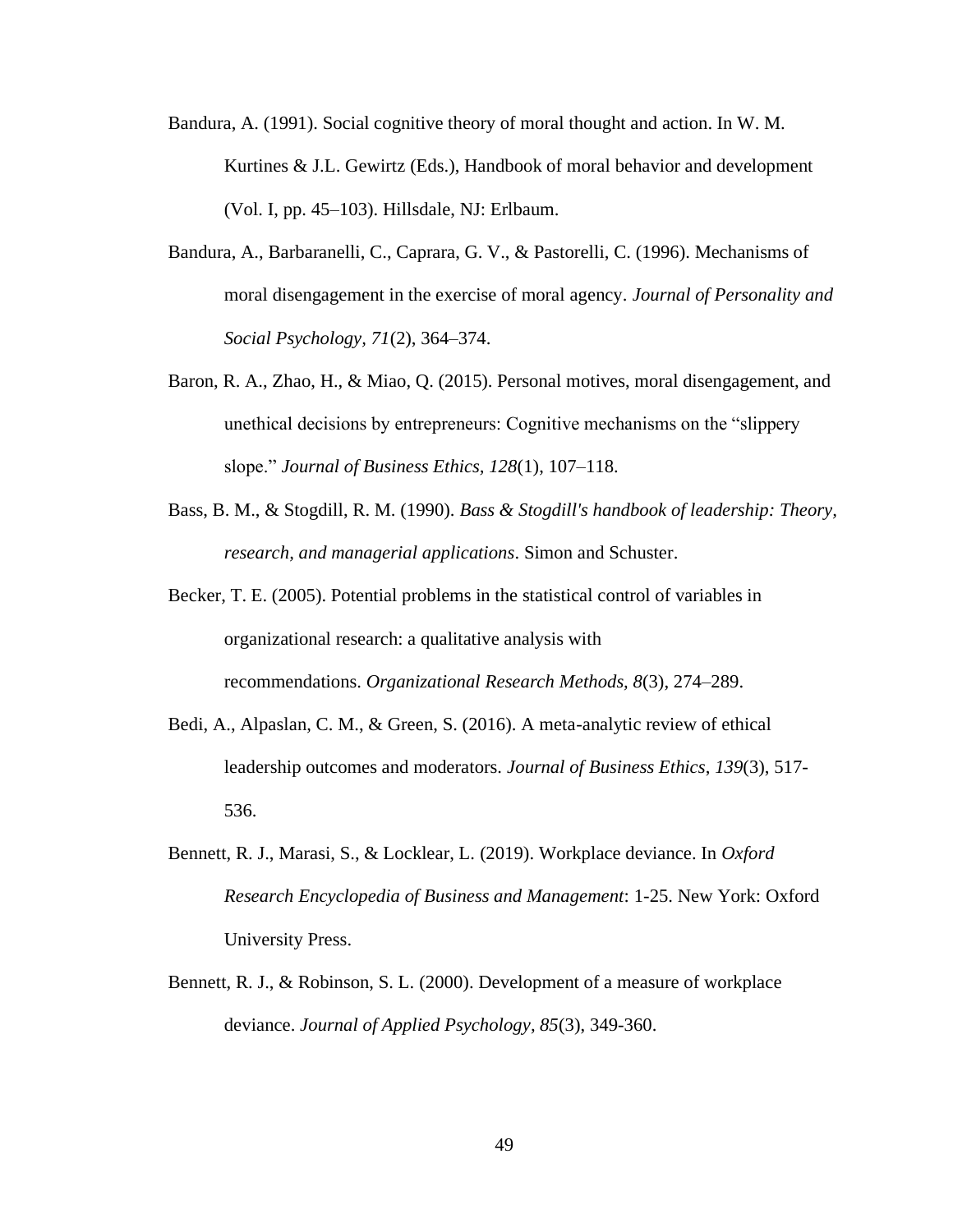- Bennett, R. J., & Robinson, S. L. (2003). The past, present, and future of workplace deviance research. In Greenberg, J. (Ed.), *Organizational Behavior: The State of Science.* 2nd ed. Mahwah, NJ: Erlbaum; 247-281
- Berkovich, I., & Eyal, O. (2017). Good cop, bad cop: Exploring school principals' emotionally manipulative behaviours. *Educational Management Administration & Leadership*, *45*(6), 944-958.
- Bharanitharan, D. K., Lowe, K. B., Bahmannia, S., Chen, Z. X., & Cui, L. (2021). Seeing is not believing: Leader humility, hypocrisy, and their impact on followers' behaviors. *The Leadership Quarterly*, *32*(2), 101440.

Blau, P. M. (1964). *Exchange and power in social life.* New York: John Wiley.

- Bolino, M. C., Long, D., & Turnley, W. H. (2016). Impression management in organizations: Critical questions, answers, and areas for future research. *Annual Review of Organizational Psychology and Organizational Behavior, 3*(1), 377- 406.
- Bolino, M.C. & Turnley, W.H. (1999). Measuring Impression Management in Organizations: A Sale Development Based on the Jones and Pittman Taxonomy. *Organizational Research Methods, 2*(2), 187-206.
- Bourdage, J. S., Schmidt, J., Wiltshire, J., Nguyen, B., & Lee, K. (2020). Personality, interview performance, and the mediating role of impression management. *Journal of Occupational and Organizational Psychology*, *93*(3), 556-577.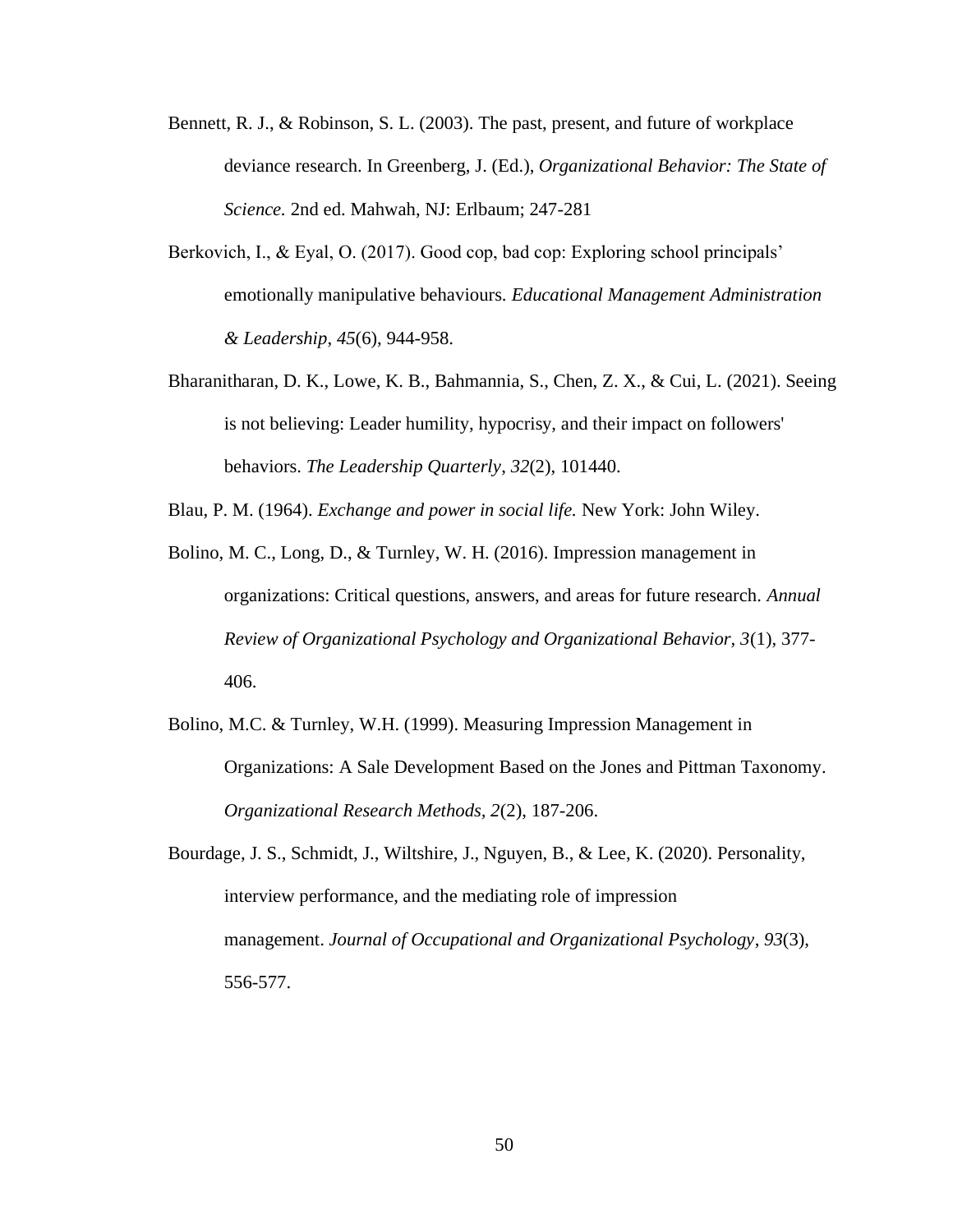Brown, M. E., Treviño, L. K., & Harrison, D. A. (2005). Ethical leadership: A social learning perspective for construct development and testing. *Organizational Behavior and Human Decision Processes*, *97*(2), 117-134.

Byrne, D. (1971). *The attraction paradigm.* Orlando, FL: Academic Press.

- Carnevale, J. B., Huang, L., & Paterson, T. (2019). LMX-differentiation strengthens the prosocial consequences of leader humility: an identification and social exchange perspective. *Journal of Business Research*, *96*(C), 287-296.
- Černe, M., Nerstad, C. G., Dysvik, A., & Škerlavaj, M. (2014). What goes around comes around: Knowledge hiding, perceived motivational climate, and creativity. *Academy of Management Journal, 57*(1), 172–192.
- Chugh, D., Kernb, M. C., Zhu, Z., & Lee, S. (2014). Withstanding moral disengagement: Attachment security as an ethical intervention*. Journal of Experimental Social Psychology, 51*, 88–93.
- Cohen, J. (1988). Statistical power analysis for the behavioural sciences. Hillsdale, NJ: Laurence Erlbaum Associates.
- Connelly, C. E., Zweig, D., Webster, J., & Trougakos, J. P. (2012). Knowledge hiding in organizations. *Journal of Organizational Behavior*, *33*(1), 64-88.
- Connelly, C. E. & Zweig, D. (2015). How perpetrators and targets construe knowledge hiding in organizations. *European Journal of Work and Organizational Psychology, 24*(3), 479-489.
- Cropanzano, R., & Mitchell, M. S. (2005). Social exchange theory: An interdisciplinary review. *Journal of Management, 31*(6), 874-900.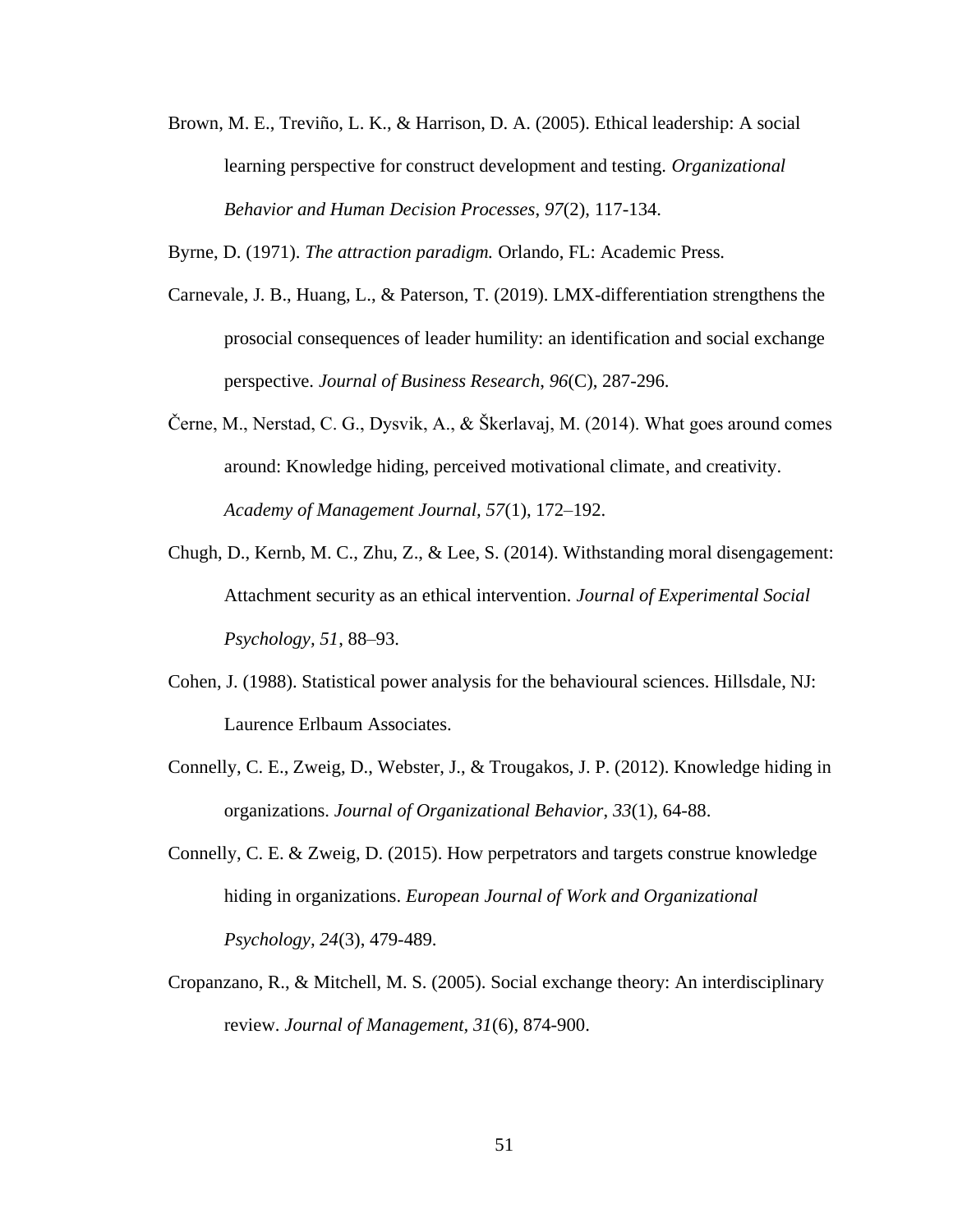- Cross, S. E., Gore, J. S., & Morris, M. L. (2003). The relational-interdependent selfconstrual, self-concept consistency, and well-being. *Journal of Personality and Social Psychology*, *85*(5), 933.
- Davis, D.E., Hook, J.N., Worthington, E.L. Jr, VanTongeren, D.R., Gartner, A.L., Jennings, D.J., & Emmons, R.A. (2011). Relational humility: conceptualizing and measuring humility as a personality judgment. *Journal of Personality Assessment, 93*(3), 225–234.
- Davis, D. E., Worthington Jr, E. L., & Hook, J. N. (2010). Humility: Review of measurement strategies and conceptualization as personality judgment. *The Journal of Positive Psychology, 5*(4), 243-252.
- De Vries, R. E., Pathak, R. D., Van Gelder, J. L., & Singh, G. (2017). Explaining Unethical Business Decisions: The role of personality, environment, and states. *Personality and Individual Differences*, *117*, 188-197.
- Den Hartog, D. N., House, R. J., Hanges, P. J., Ruiz-Quintanilla, S. A., Dorfman, P. W., Abdalla, I. A., ... & Zhou, J. (1999). Culture specific and cross-culturally generalizable implicit leadership theories: Are attributes of charismatic/transformational leadership universally endorsed?. *The Leadership Quarterly, 10*(2), 219-256.
- Dulebohn, J. H., Bommer, W. H., Liden, R. C., Brouer, R. L., & Ferris, G. R. (2012). A meta-analysis of antecedents and consequences of leader-member exchange: Integrating the past with an eye toward the future. *Journal of Management*, *38*(6), 1715-1759.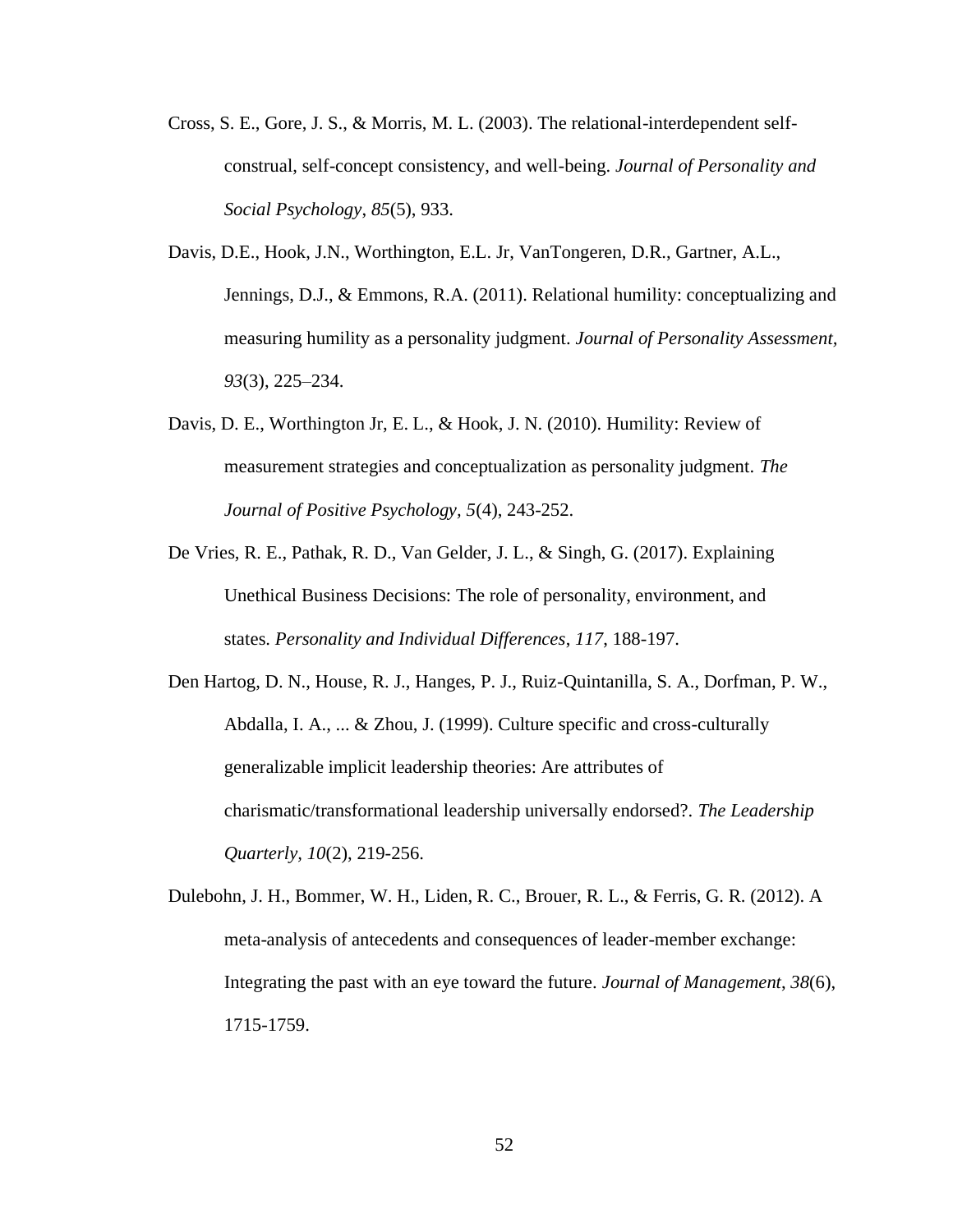- Dulebohn, J. H., Wu, D., & Liao, C. (2017). Does liking explain variance above and beyond LMX? A meta-analysis. *Human Resource Management Review, 27*(1), 149-166.
- Eisenberger, R., Karagonlar, G., Stinglhamber, F., Neves, P., Becker, T. E., Gonzalez-Morales, M. G., & Steiger-Mueller, M. (2010). Leader–member exchange and affective organizational commitment: The contribution of supervisor's organizational embodiment. *Journal of Applied Psychology, 95*(6), 1085.
- El Akremi, A., Vandenberghe, C., & Camerman, J. (2010). The role of justice and social exchange relationships in workplace deviance: Test of a mediated model. *Human Relations*, *63*(11), 1687-1717.

Emerson, R. M. (1976). Social exchange theory. *Annual Review of Sociology, 2*, 335-362.

- Erkutlu, H. & Chafra, J. (2021). Leader moral disengagement and follower knowledge hiding. A moderated mediation model of follower Machiavellianism and trust in the leader. *Journal of Economic and Administrative Sciences*, ahead-ofprint. <https://doi.org/10.1108/JEAS-05-2020-0060>
- Fein, S. (1996). Effects of suspicion on attributional thinking and the correspondence bias. *Journal of Personality and Social Psychology, 70*(6), 1164-1184.
- Ferris, G. R., Liden, R. C., Munyon, T. P., Summers, J. K., Basik, K. J., & Buckley, M. R. (2009). Relationships at work: Toward a multidimensional conceptualization of dyadic work relationships. *Journal of Management, 35*(6), 1379-1403.
- Ford, D. (2004). Knowledge sharing: Seeking to understand intentions and actual sharing. *Unpublished PhD thesis*, Queen's University, Canada.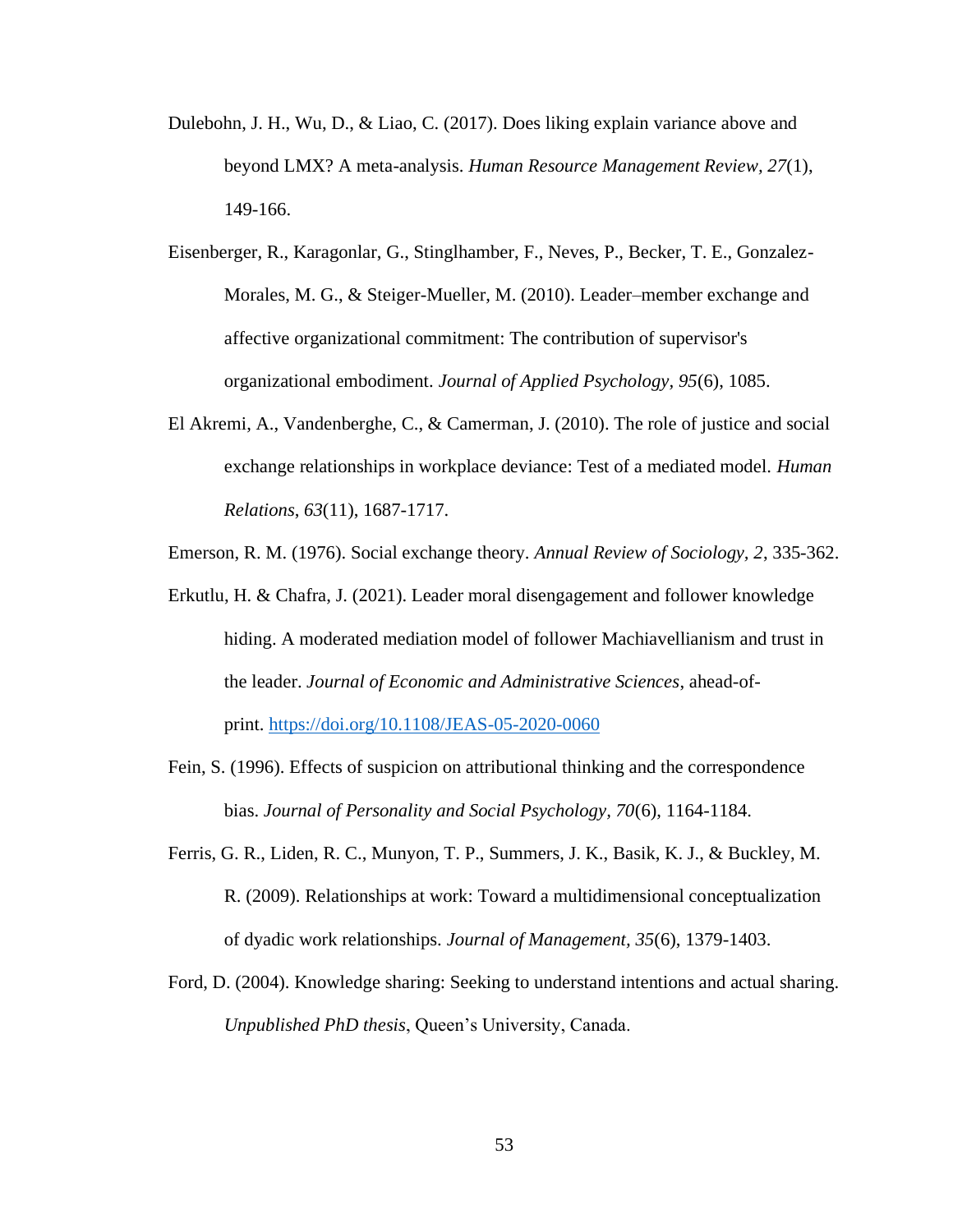- Fornell, C., & Larcker, D. F. (1981). Evaluating structural equation models with unobservable variables and measurement error. *Journal of Marketing Research*, *18*(1), 39-50.
- Fox, S., Spector, P. E., & Miles, D. (2001). Counterproductive work behavior (CWB) in response to job stressors and organizational justice: Some mediator and moderator tests for autonomy and emotions. *Journal of Vocational Behavior*, *59*(3), 291-309.
- Fremeaux, S., & Michelson, G. (2011). "No strings attached": Welcoming the existential gift in business. *Journal of Business Ethics, 99*(1),63–75
- Frostenson, M. (2016). Humility in business: A contextual approach. *Journal of Business Ethics, 138*, 91–102.
- Gallup, Inc., & Saad, L. (2021, March 23). *U.S. Ethics Ratings Rise for Medical Workers and Teachers*. Gallup.Com. [https://news.gallup.com/poll/328136/ethics-ratings](https://news.gallup.com/poll/328136/ethics-ratings-rise-medical-workers-teachers.aspx)[rise-medical-workers-teachers.aspx](https://news.gallup.com/poll/328136/ethics-ratings-rise-medical-workers-teachers.aspx)
- Gok, K., Sumanth, J. J., Bommer, W. H., Demirtas, O., Arslan, A., Eberhard, J., ... & Yigit, A. (2017). You may not reap what you sow: How employees' moral awareness minimizes ethical leadership's positive impact on workplace deviance. *Journal of Business Ethics*, *146*(2), 257-277.
- Gouldner, A. W. (1960). The norm of reciprocity: A preliminary statement. *American Sociological Review, 25*: 161-178.
- Guay, R. P., Choi, D., Oh, I. S., Mitchell, M. S., Mount, M. K., & Shin, K. H. (2016). Why people harm the organization and its members: Relationships among personality, organizational commitment, and workplace deviance. *Human Performance*, *29*(1), 1-15.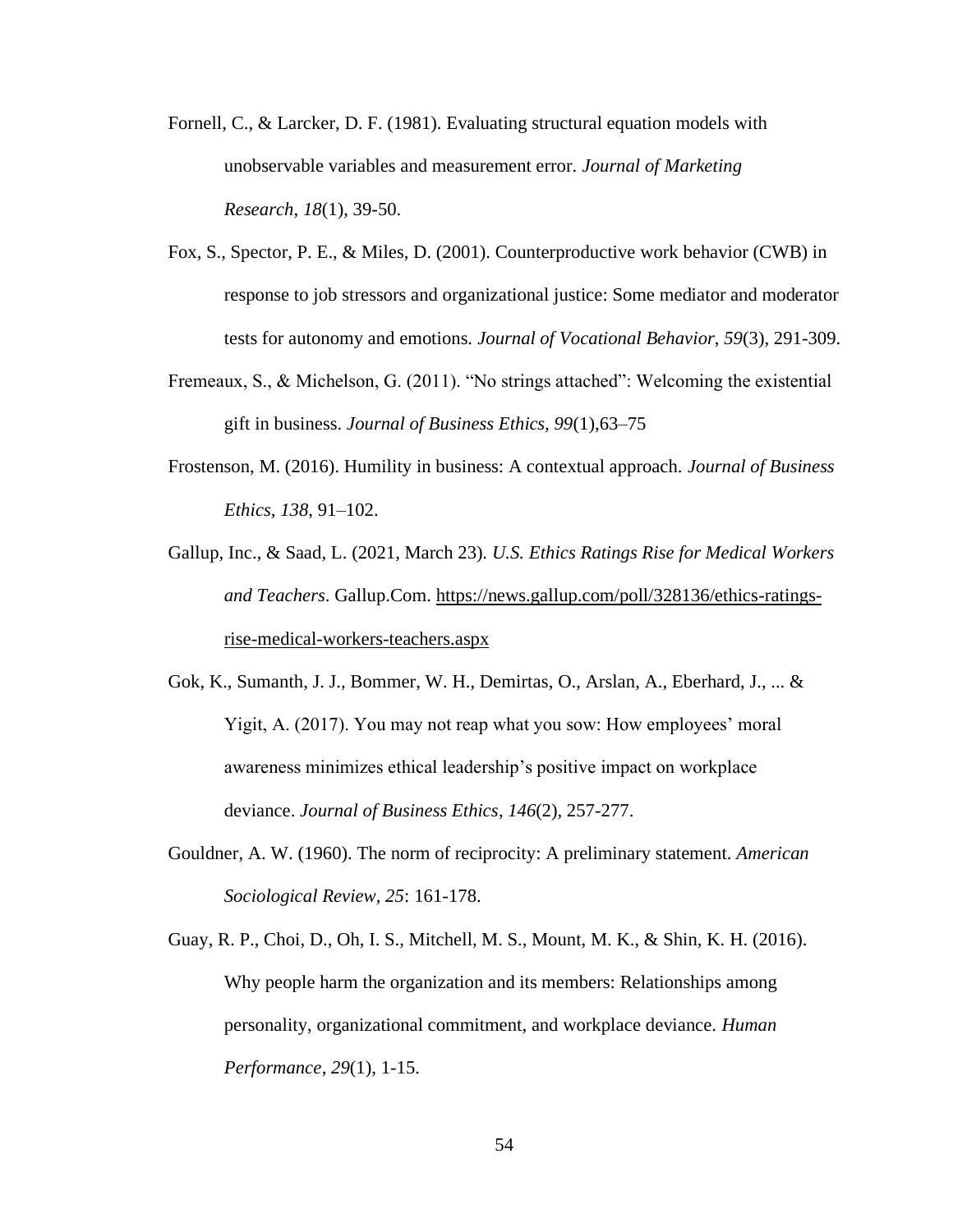- Guo, Z., Li, W., Yang, Y., & Kou, Y. (2021). Honesty-Humility and unethical behavior in adolescents: The mediating role of moral disengagement and the moderating role of system justification. *Journal of Adolescence*, *90*, 11-22.
- Hair, J. F., Black, W. C., Babin, B. J., & Anderson, R. E. (2019). *Multivariate Data Analysis* (8th ed.). Cengage Publishing.
- Hair Jr, J. F., Howard, M. C., & Nitzl, C. (2020). Assessing measurement model quality in PLS-SEM using confirmatory composite analysis. *Journal of Business Research, 109*, 101-110.
- Hair Jr, J. F., Hult, G. T. M., Ringle, C. M., & Sarstedt, M. (2017). *A primer on partial least squares structural equation modeling (PLS-SEM)*. Sage publications.
- Hair, J. F., Ringle, C. M., & Sarstedt, M. (2011). PLS-SEM: Indeed a silver bullet. *Journal of Marketing Theory and Practice*, *19*(2), 139-152.
- Hair, J. F., Risher, J. J., Sarstedt, M., & Ringle, C. M. (2019). When to use and how to report the results of PLS-SEM. *European Business Review*, *31*(1), 2–24.
- Hair, J. F., & Sarstedt, M. (2019). Composites vs. factors: Implications for choosing the right SEM method. *Project Management Journal, 50*(6), 1–6.
- He, P., Peng, Z., Zhao, H., & Estay, C. (2019). How and when compulsory citizenship behavior leads to employee silence: a moderated mediation model based on moral disengagement and supervisor–subordinate Guanxi Views. *Journal of Business Ethics*, *155*(1), 259-274.
- Henle, C.A., Giacolone, R.A., & Jurkiewicz, C.L (2005). The role of ethical ideology in workplace deviance. *Journal of Business Ethics, 56*(3), 219.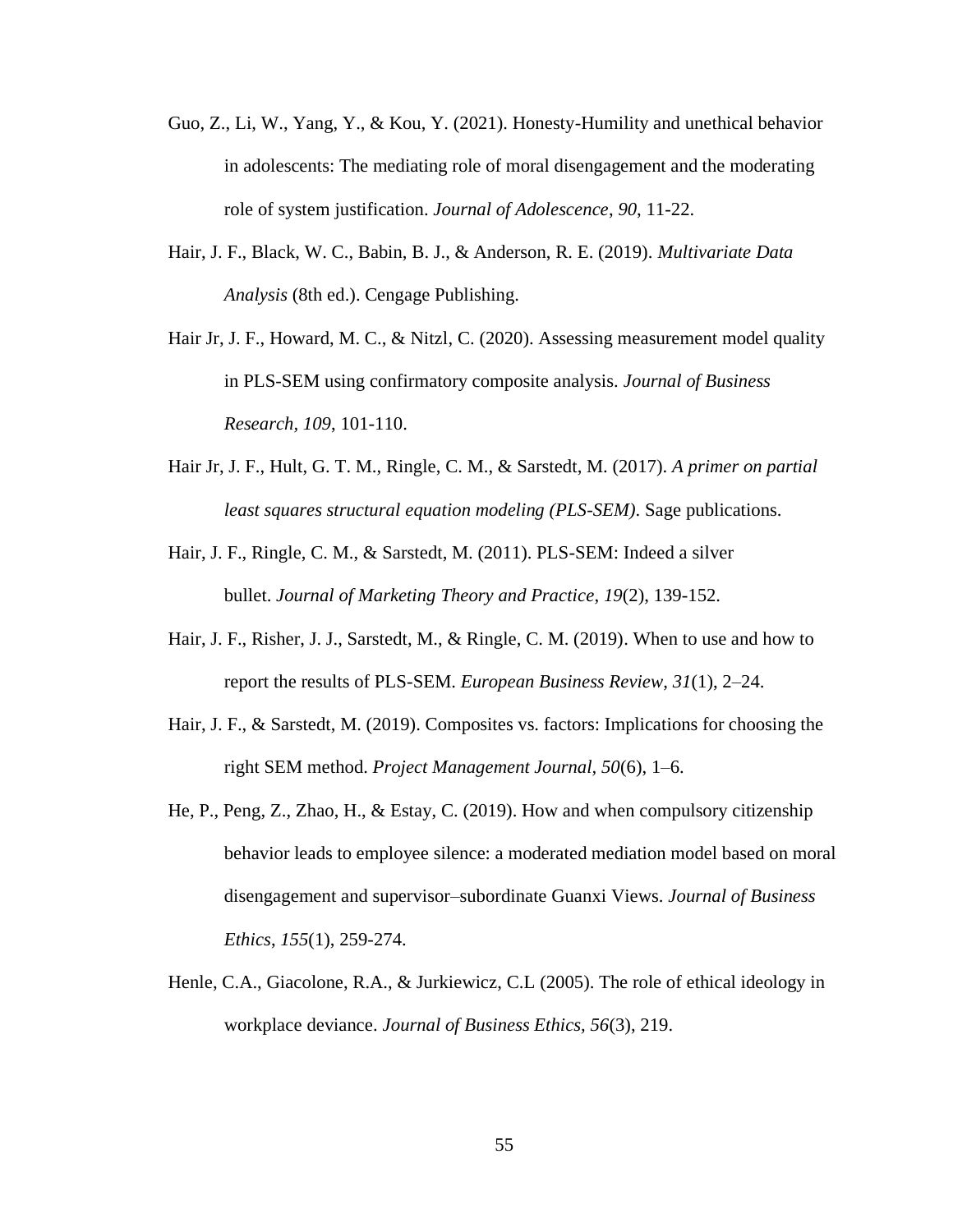- Henseler, J., Ringle, C. M., & Sarstedt, M. (2015). A new criterion for assessing discriminant validity invariance-based structural equation modeling. *Journal of the Academy of Marketing Science*, *43*(1), 115–135.
- Heppner, W. L., Kernis, M. H., Nezlek, J. B., Foster, J., Lakey, C. E., & Goldman, B. M. (2008). Within-person relationships among daily self-esteem, need satisfaction, and authenticity. *Psychological Science*, *19*(11), 1140-1145.
- Hilbig, B. E., & Zettler, I. (2009). Pillars of cooperation: Honesty–Humility, social value orientations, and economic behavior. *Journal of Research in Personality, 43*(3), 516-519.
- Hofstede, G., & Bond, M. H. (1984). Hofstede's culture dimensions: An independent validation using Rokeach's value survey. *Journal of Cross-Cultural Psychology*, *15*(4), 417-433.
- Hofstede, G., & Bond, M. H. (1988). The Confucius connection: From cultural roots to economic growth. *Organization Dynamics, 16*(4), 5-21.
- Holland, D., & Albrecht, C. (2013). The Worldwide Academic Field of Business Ethics: Scholars' Perceptions of the Most Important Issues*. Journal of Business Ethics, 117*(4), 777–788. [https://doi-org.libproxy.usouthal.edu/10.1007/s10551-013-](https://doi-org.libproxy.usouthal.edu/10.1007/s10551-013-1718-y)  $1718-y$
- Hu, J., Erdogan, B., Jiang, K., Bauer, T. N., & Liu, S. (2018). Leader humility and team creativity: The role of team information sharing, psychological safety, and power distance. *Journal of Applied Psychology, 103*(3), 313–323.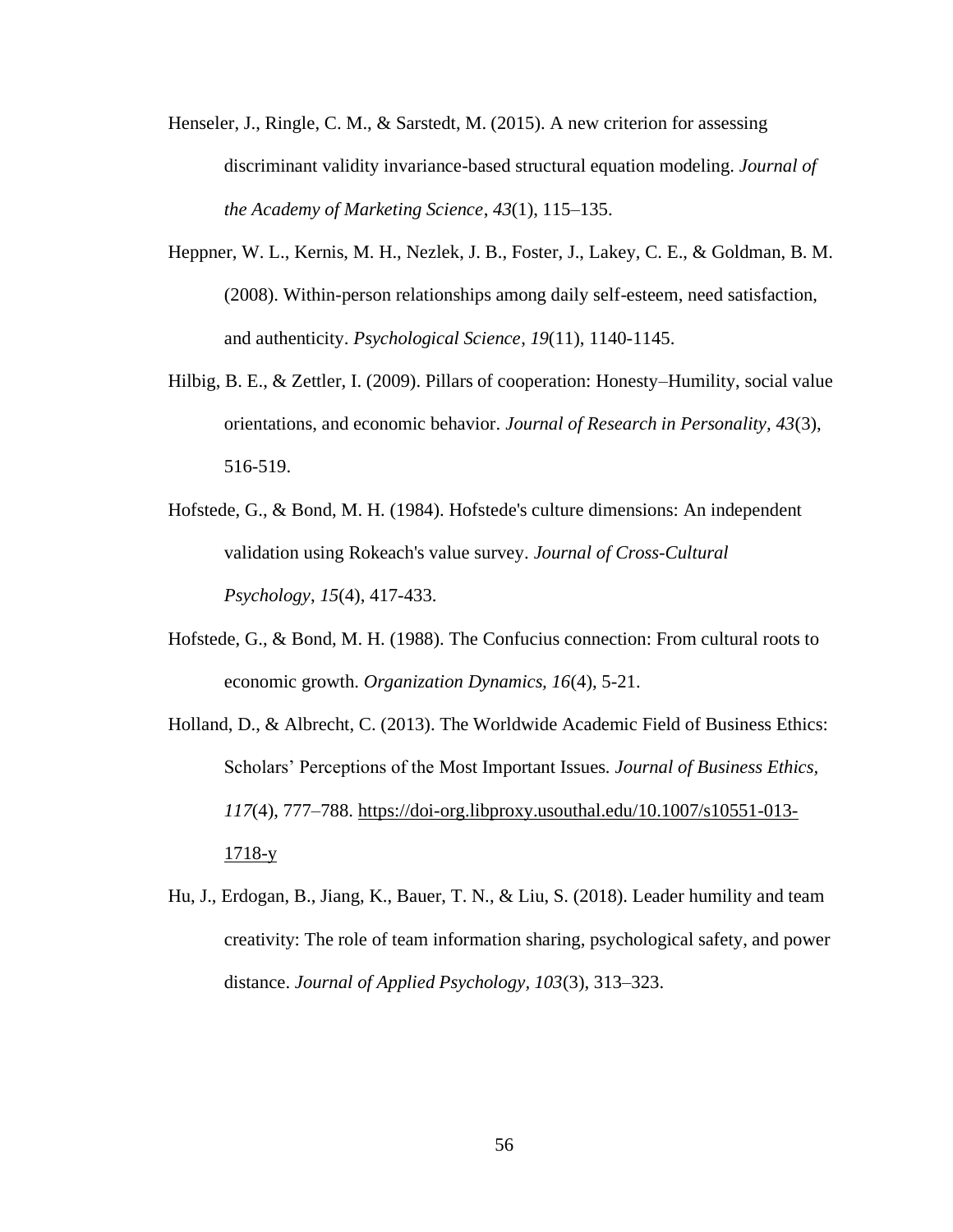- Huang, K., Yeomans, M., Brooks, A. W., Minson, J., & Gino, F. (2017). It doesn't hurt to ask: Question-asking increases liking. *Journal of Personality and Social Psychology*, *113*(3), 430-452.
- Hussain, I., Sia, S. K., & Mishra, P. K. (2014). Workplace deviance and the menace of some antecedents: A review of extant literature. *Indian Journal of Health and Wellbeing*, *5*(7), 13.
- Hyde, J., & Grieve, R. (2018). The dark side of emotion at work: Emotional manipulation in everyday and work place contexts. *Personality and Individual Differences*, *129*, 108-113.
- Jankowski, P. J., Sandage, S. J., & Hill, P. C. (2013). Differentiation-based models of forgivingness, mental health and social justice commitment: Mediator effects for differentiation of self and humility. *The Journal of Positive Psychology, 8*(5), 412–424.
- Jecker, J., & Landy, D. (1969). Liking a person as a function of doing him a favour. *Human Relations*, *22*(4), 371-378.
- Jones, E. E. (1964). *Ingratiation: A social psychological analysis.* New York. NY: Appleton-Century-Crofts
- Jones, E.E. & Pittman, T.S. (1982). Toward a General Theory of Strategic Self-Presentation. In J. Suls (Ed.), *Psychological Perspective on the Self* (pp. 231-261). Hillsdale, NJ: Lawrence Erlbaum.
- Jones, E. E., & Wortman, C. (1973). *Ingratiation: An attributional approach*. Morristown, NJ: General Learning Press.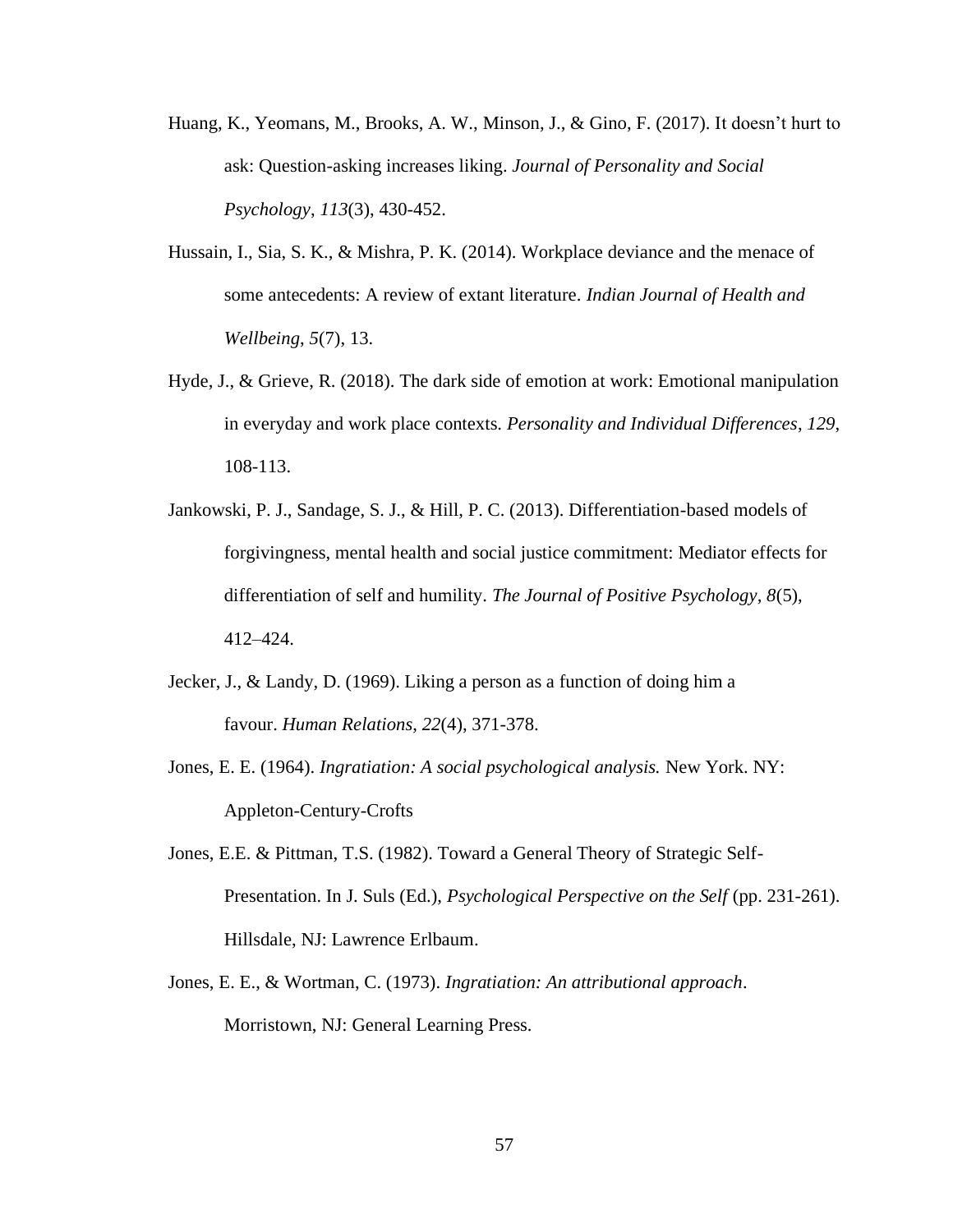- Keem, S., Shalley, C. E., Kim, E., & Jeong, I. (2018). Are creative individuals bad apples? A dual pathway model of unethical behavior. *Journal of Applied Psychology, 103*(4), 416–431.
- Kim, J. K. (2019). *Sucking-up in Context: Effects of Relativity and Congruence of Ingratiation on Social Exchange Relationships with Supervisors and Teammates* (Doctoral dissertation, Arizona State University).
- Kim, J. K., LePine, J. A., & Chun, J. U. (2018). Stuck between a rock and a hard place: Contrasting upward and downward effects of leaders' ingratiation. *Personnel Psychology, 71*(4), 495-518.
- Knoll, M., Lord, R. G., Petersen, L. E., & Weigelt, O. (2016). Examining the moral grey zone: The role of moral disengagement, authenticity, and situational strength in predicting unethical managerial behavior. *Journal of Applied Social Psychology, 46*(1), 65–78.
- Koay, K.Y. & Lim, P.K. (2021). Ethical leadership and knowledge hiding: testing the mediating and moderating mechanisms. *Journal of Knowledge Management*, ahead-of-print. <https://doi.org/10.1108/JKM-02-2021-0091>
- Kuhn, J. R., & Sutton, S. G. (2006). Learning from WorldCom: Implications for fraud detection through continuous assurance. *Journal of Emerging Technologies in Accounting*, *3*(1), 61-80.
- LaBouff, J. P., Rowatt, W. C., Johnson, M. K., Tsang, J. A., & Willerton, G. M. (2012). Humble persons are more helpful than less humble persons: Evidence from three studies. *The Journal of Positive Psychology*, *7*(1), 16-29.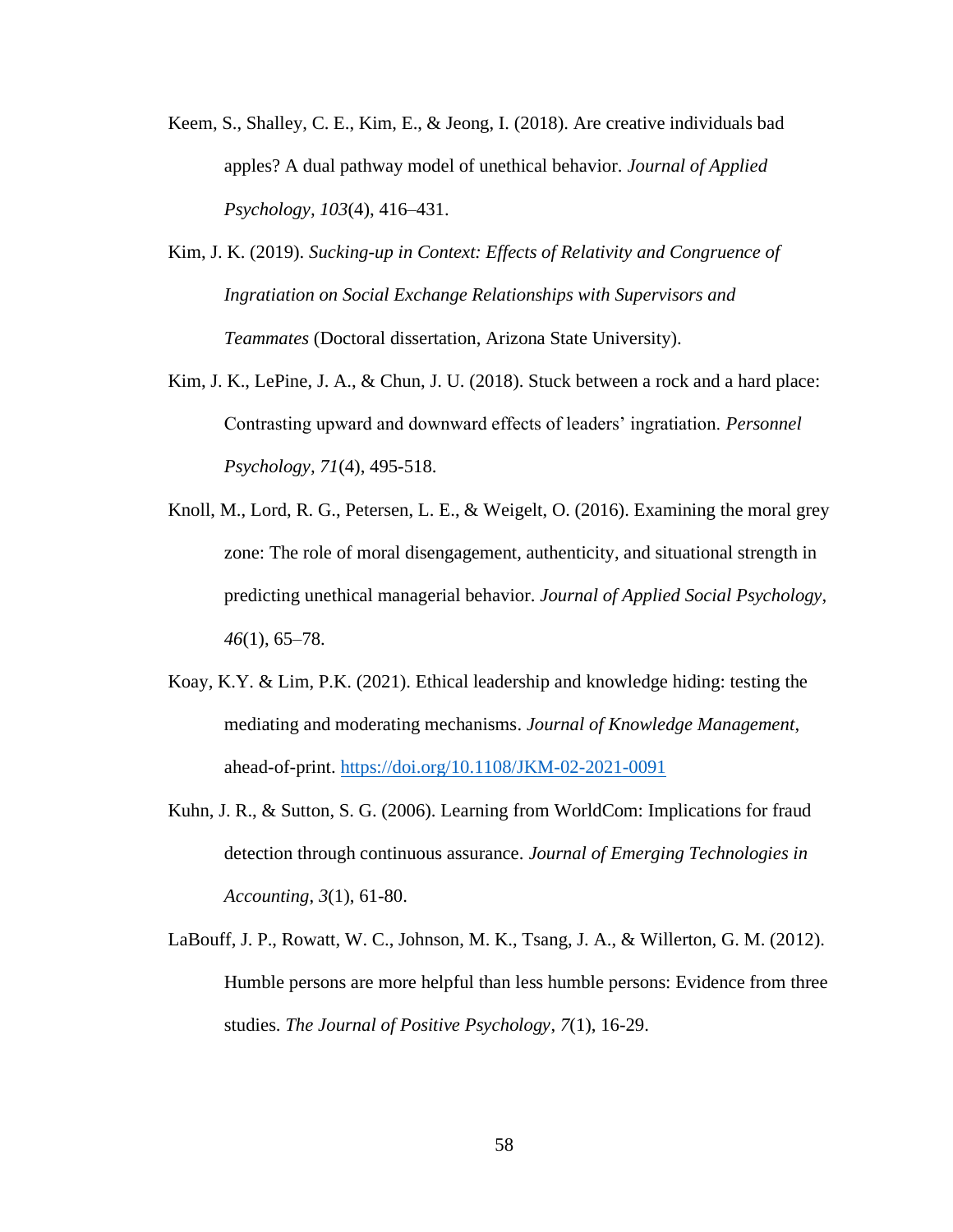- Lee, K., Ashton, M. C., Morrison, D. L., Cordery, D., & Dunlop, P. D. (2008). Predicting integrity with the HEXACO personality model: Use of self‐ and observer reports. *Journal of Occupational and Organizational Psychology, 81*, 147–167.
- Lee, K., Ashton, M. C., & De Vries, R. E. (2005). Explaining workplace delinquency and integrity with the HEXACO and Five‐Factor Models of personality structure. *Human Performance, 18*, 179–197.
- Li, C., Wu, K., Johnson, D. E., & Avey, J. (2017). Going against the grain works: An attributional perspective of perceived ethical leadership. *Journal of Business Ethics, 141*(1), 87-102.
- Li, M., Zhang, P., Xia, Y., & Liu, W. (2019). Shaping the shared mental model: How leader humility helps teams to learn. *Journal of Management and Organization, 25*(5), 653-671.
- Lian, H., Brown, D., Ferris, D. L., Liang, L., Keeping, L., & Morrison, R. (2014). Abusive supervision and retaliation: A self-control framework. *Academy of Management Journal, 57*(1), 116–139.
- Liden, R. C., Sparrowe, R. T., & Wayne, S. J. (1997). Leader-member exchange theory: The past and potential for the future. *Research in Personnel and Human Resources Management*, *15*, 47-119.
- Lin, X., Chen, Z. X., Herman, H. M., Wei, W., & Ma, C. (2019). Why and when employees like to speak up more under humble leaders? The roles of personal sense of power and power distance. *Journal of Business Ethics*, *158*(4), 937-950.
- Liu, Y., Long, W., & Loi, R. (2012). Ethical leadership and workplace deviance: the role of moral disengagement. *Advances in Global Leadership*, *7*, 31-50.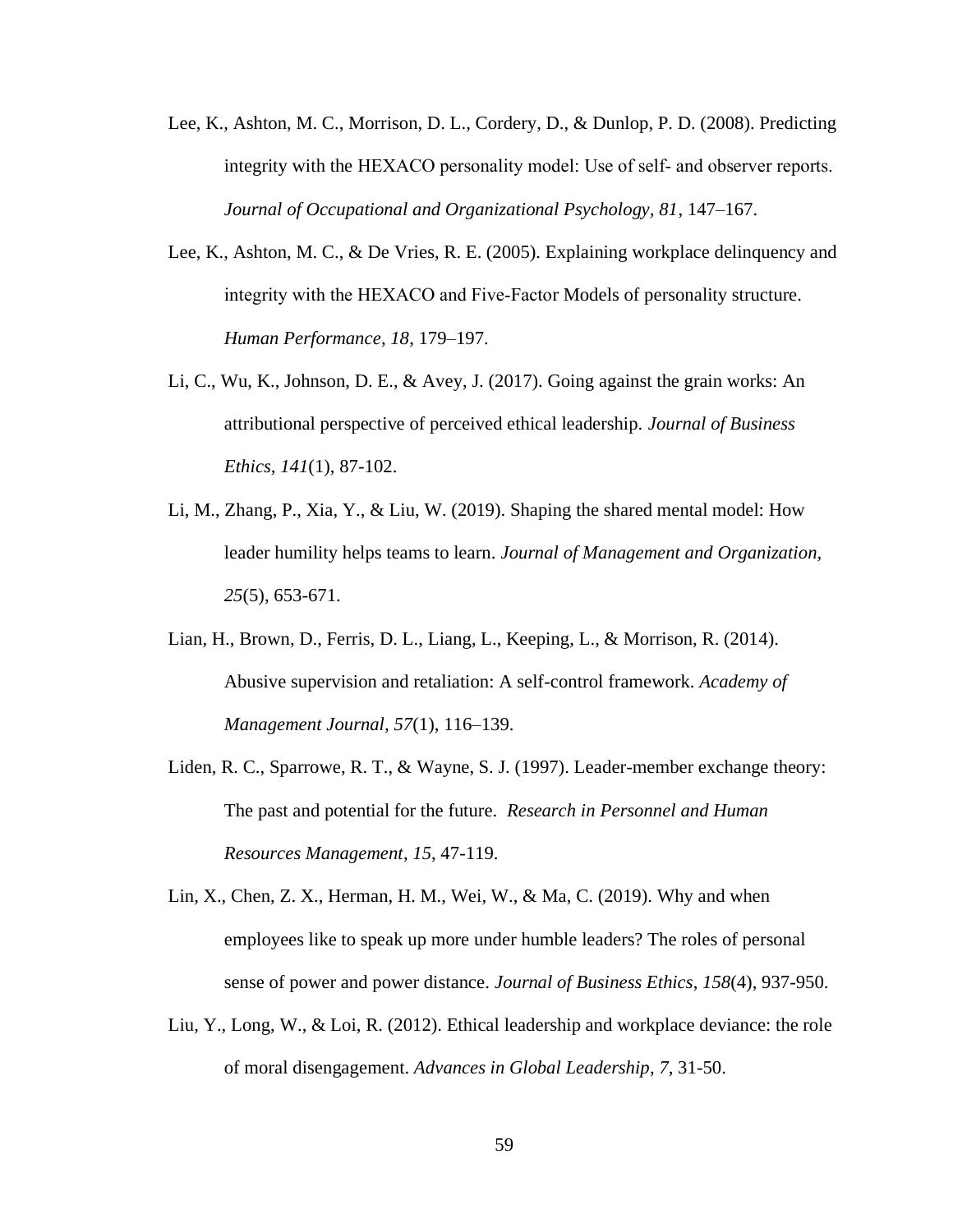- Liu, Y., Mai, F., & MacDonald, C. (2019). A Big-Data Approach to Understanding the Thematic Landscape of the Field of Business Ethics, 1982–2016. *Journal of Business Ethics*, *160*(1), 127–150.
- Mackey, J. D., McAllister, C. P., Ellen III, B. P., & Carson, J. E. (2021). A meta-analysis of interpersonal and organizational workplace deviance research. *Journal of Management*, *47*(3), 597-622.
- Malik, M. S., Sattar, S., Younas, S., & Nawaz, M. K. (2019). The workplace deviance perspective of employee responses to workplace bullying: The moderating effect of Toxic Leadership and mediating effect of emotional exhaustion. *Review of Integrative Business and Economics Research*, *8*(1), 33-50.
- Marcus, B., Lee, K., & Ashton, M. C. (2007). Personality dimensions explaining relationships between integrity tests and counterproductive behavior: Big Five, or one in addition? *Personnel Psychology, 60*, 1–34.
- Martinsons, M. G., Davison, R. M., & Huang, Q. (2017). Strategic knowledge management failures in small professional service firms in China. *International Journal of Information Management, 37*(4), 327–338.
- Masterson, S. S., Lewis, K., Goldman, B. M., & Taylor, M. S. (2000). Integrating justice and social exchange: The differing effects of fair procedures and treatment on work relationships. *Academy of Management Journal*, *43*(4), 738-748.
- Mayer, D. M., Aquino, K., Greenbaum, R. L., & Kuenzi, M. (2012). Who displays ethical leadership, and why does it matter? An examination of antecedents and consequences of ethical leadership. *Academy of Management Journal*, *55*(1), 151- 171.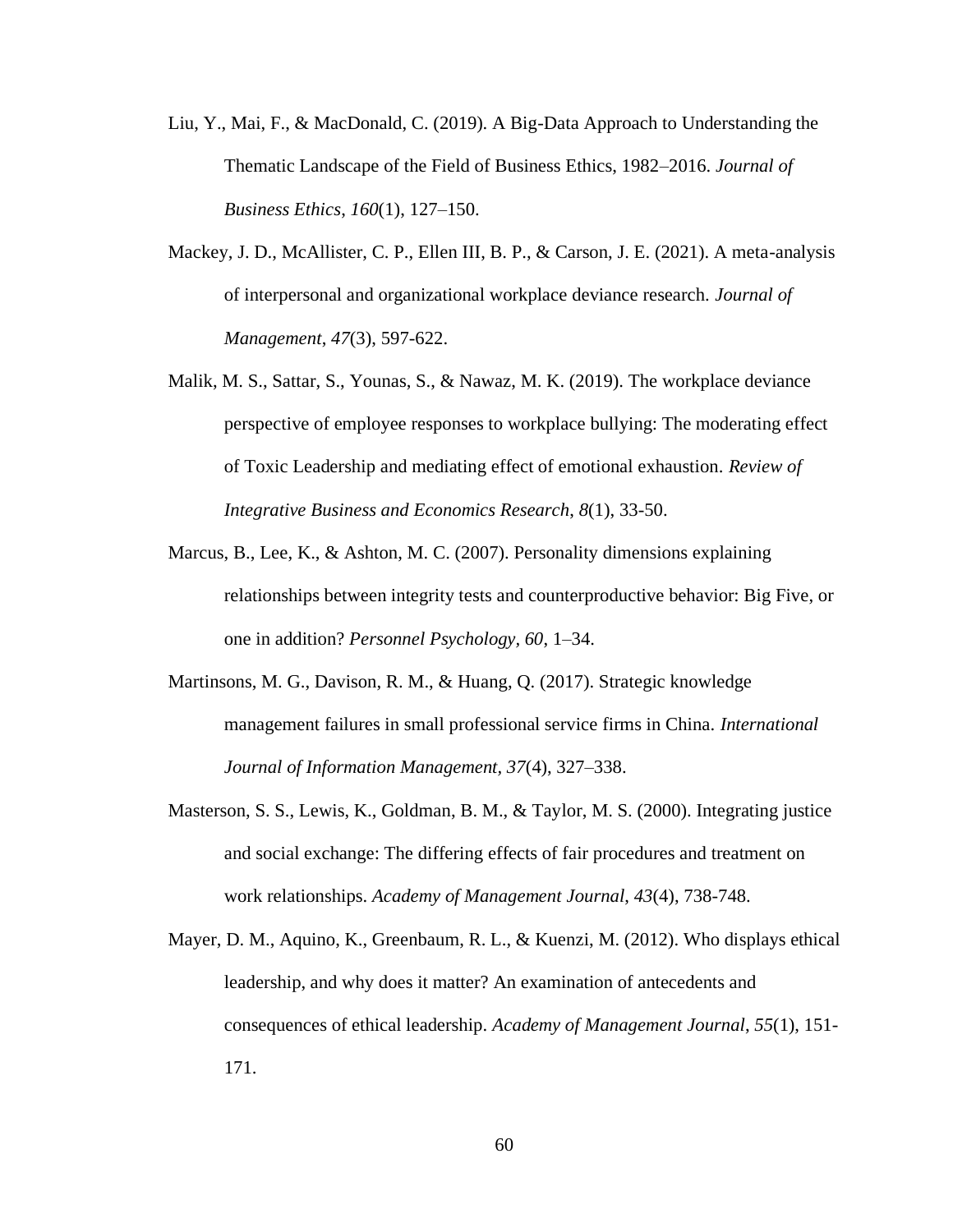- Mitchell, M. S., & Ambrose, M. L. (2007). Abusive supervision and workplace deviance and the moderating effects of negative reciprocity beliefs. *Journal of Applied Psychology, 92*(4): 1159-1168.
- Mo, S., & Shi, J. (2017). Linking ethical leadership to employee burnout, workplace deviance and performance: Testing the mediating roles of trust in leader and surface acting. *Journal of Business Ethics, 144*(2), 293-303.
- Moore, C. (2015). Moral disengagement. *Current Opinion in Psychology, 6*, 199-204.
- Moore, C., Detert, J. R., Klebe Treviño, L., Baker, V. L., & Mayer, D. M. (2012). Why employees do bad things: Moral disengagement and unethical organizational behavior. *Personnel Psychology*, *65*(1), 1-48.
- Morris, J.A., Brotheridge, C.M. & Urbanski, J.C. (2005). Bringing humility to leadership: antecedents and consequences of leader humility. *Human Relations, 58*(10), 1323–1350.
- Naseer, S., Syed, F., Nauman, S., Fatima, T., Jameel, I., & Riaz, N. (2020). Understanding how leaders' humility promotes followers' emotions and ethical behaviors: Workplace spirituality as a mediator. *The Journal of Positive Psychology*, *15*(3), 407-419.
- Newman, A., Le, H., North-Samardzic, A., & Cohen, M. (2020). Moral Disengagement at Work: A Review and Research Agenda. *Journal of Business Ethics*, *167*(3), 535-570.
- Nielsen, R., & Marrone, J. A. (2018). Humility: Our current understanding of the construct and its role in organizations. *International Journal of Management Reviews*, *20*(4), 805-824.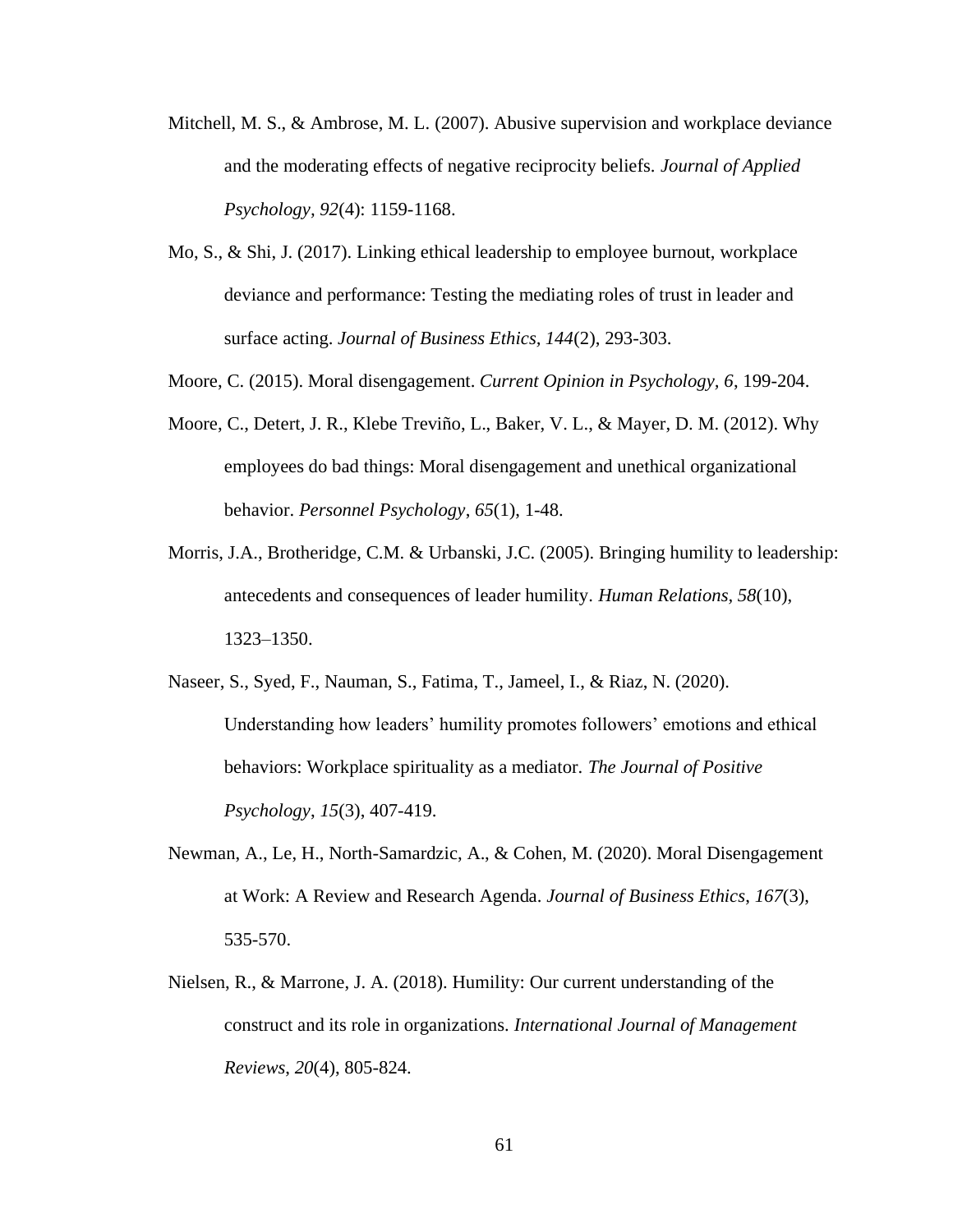- Nguyen, D. T., Teo, S. T., Halvorsen, B., & Staples, W. (2020). Leader Humility and Knowledge Sharing Intention: A Serial Mediation Model. *Frontiers in Psychology (Web)*, *11*, 560704.
- Ogunfowora, B., & Bourdage, J. S. (2014). Does Honesty–Humility influence evaluations of leadership emergence? The mediating role of moral disengagement. *Personality and Individual Differences*, *56,* 95-99.
- Ogunfowora, B., Bourdage, J. S., & Nguyen, B. (2013). An exploration of the dishonest side of self-monitoring: Links to moral disengagement and unethical business decision making. *European Journal of Personality, 27*(6), 532–544.
- Ou, A. Y., Tsui, A. S., Kinicki, A. J., Waldman, D. A., Xiao, Z., & Song, L. J. (2014). Humble chief executive officers' connections to top management team integration and middle managers' responses. *Administrative Science Quarterly, 59*(1), 34-72.
- Owens, B. P. (2009). *Humility in organizational leadership.* (PhD Dissertation) USA: University of Washington (3370531).
- Owens, B.P., & Hekman, D.R. (2012). Modeling how to grow: An inductive examination of humble leader behaviors, contingencies, and outcomes. *Academy of Management Journal, 55*(4), 787–818.
- Owens, B. P., Johnson, M. D., & Mitchell, T. R. (2013). Expressed humility in organizations: Implications for performance, teams, and leadership. Organization Science, 24, 1517–1538. http://dx.doi.org/10 .1287/orsc.1120.0795
- Owens, B. P., Yam, K. C., Bednar, J. S., Mao, J., & Hart, D. W. (2019). The impact of leader moral humility on follower moral self-efficacy and behavior. *Journal of Applied Psychology, 104*(1), 146–163. [https://doi.org/10.1037/apl0000353](https://psycnet.apa.org/doi/10.1037/apl0000353)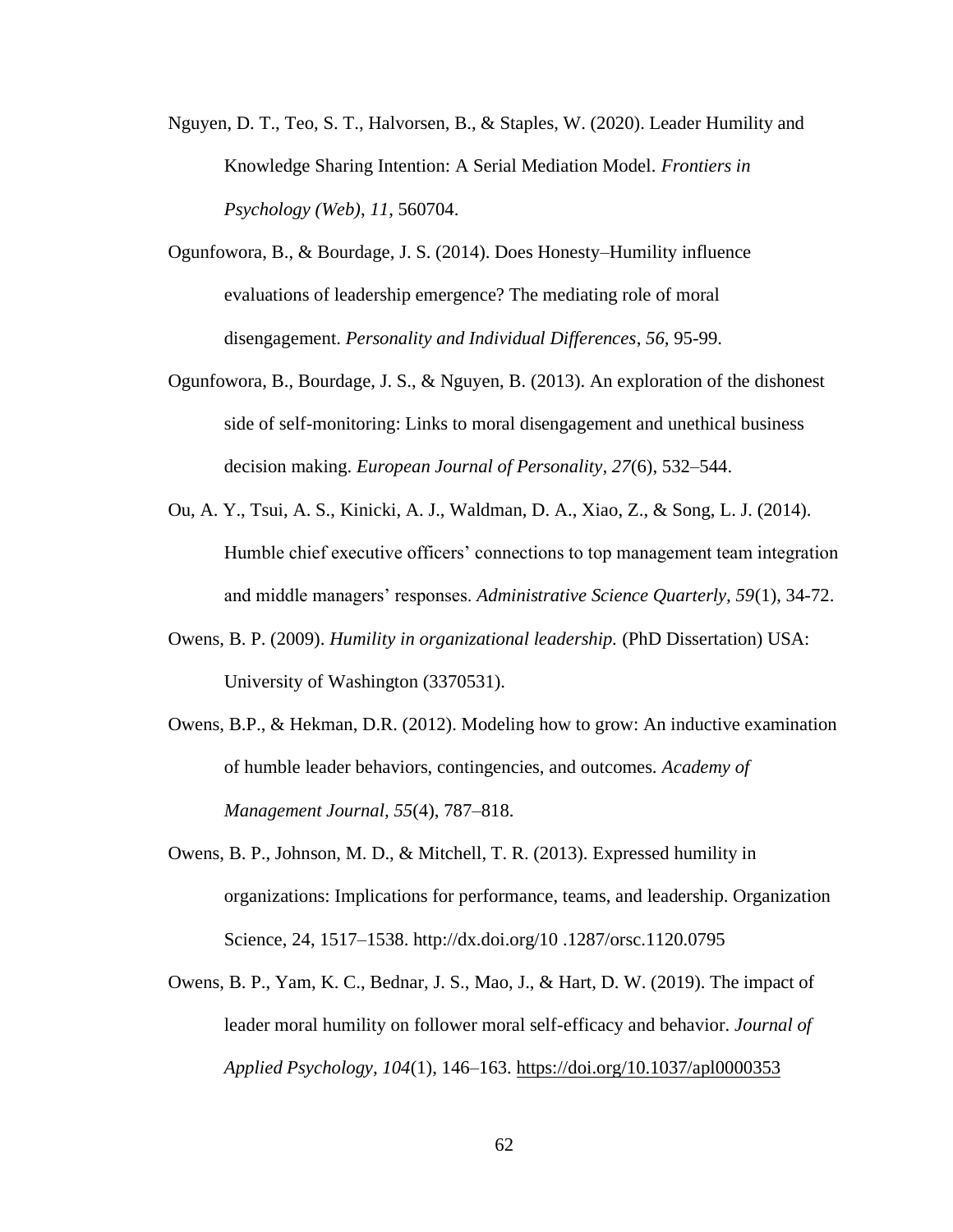- Pan, W., Zhang, Q., Teo, T. S., & Lim, V. K. (2018). The dark triad and knowledge hiding. *International Journal of Information Management*, *42*, 36-48.
- Parker, D., & Parker, M. L. (2017). *Sucking up: A brief consideration of sycophancy.* Charlottesville, VA: University of Virginia Press.
- Petrick, J. A., Cragg, W., & Sañudo, M. (2011). Business Ethics in North America: Trends and Challenges. *Journal of Business Ethics*, *104*, 51–62. [https://doi](https://doi-org.libproxy.usouthal.edu/10.1007/s10551-012-1262-1)[org.libproxy.usouthal.edu/10.1007/s10551-012-1262-1](https://doi-org.libproxy.usouthal.edu/10.1007/s10551-012-1262-1)
- Podsakoff, P. M., MacKenzie, S. B., & Podsakoff, N. P. (2012). Sources of method bias in social science research and recommendations on how to control it. *Annual Review of Psychology*, *63*, 539-569.
- Qin, X., Chen, C., Yam, K. C., Huang, M., & Ju, D. (2020). The double-edged sword of leader humility: Investigating when and why leader humility promotes versus inhibits subordinate deviance. *Journal of Applied Psychology*, *105*(7), 693.
- Qin, X., Liu, X., Brown, J. A., Zheng, X., & Owens, B. P. (2021). Humility harmonized? Exploring whether and how leader and employee humility (in) congruence influences employee citizenship and deviance behaviors. *Journal of Business Ethics*, *170*(1), 147-165.
- Qiuyun, G., Liu, W., Zhou, K., & Mao, J. (2020). Leader humility and employee organizational deviance: the role of sense of power and organizational identification. *Leadership & Organization Development Journal*.
- Ringle, Christian M., Wende, Sven, & Becker, Jan-Michael. (2015). SmartPLS 3. Bönningstedt: SmartPLS. Retrieved from [https://www.smartpls.com](https://www.smartpls.com/)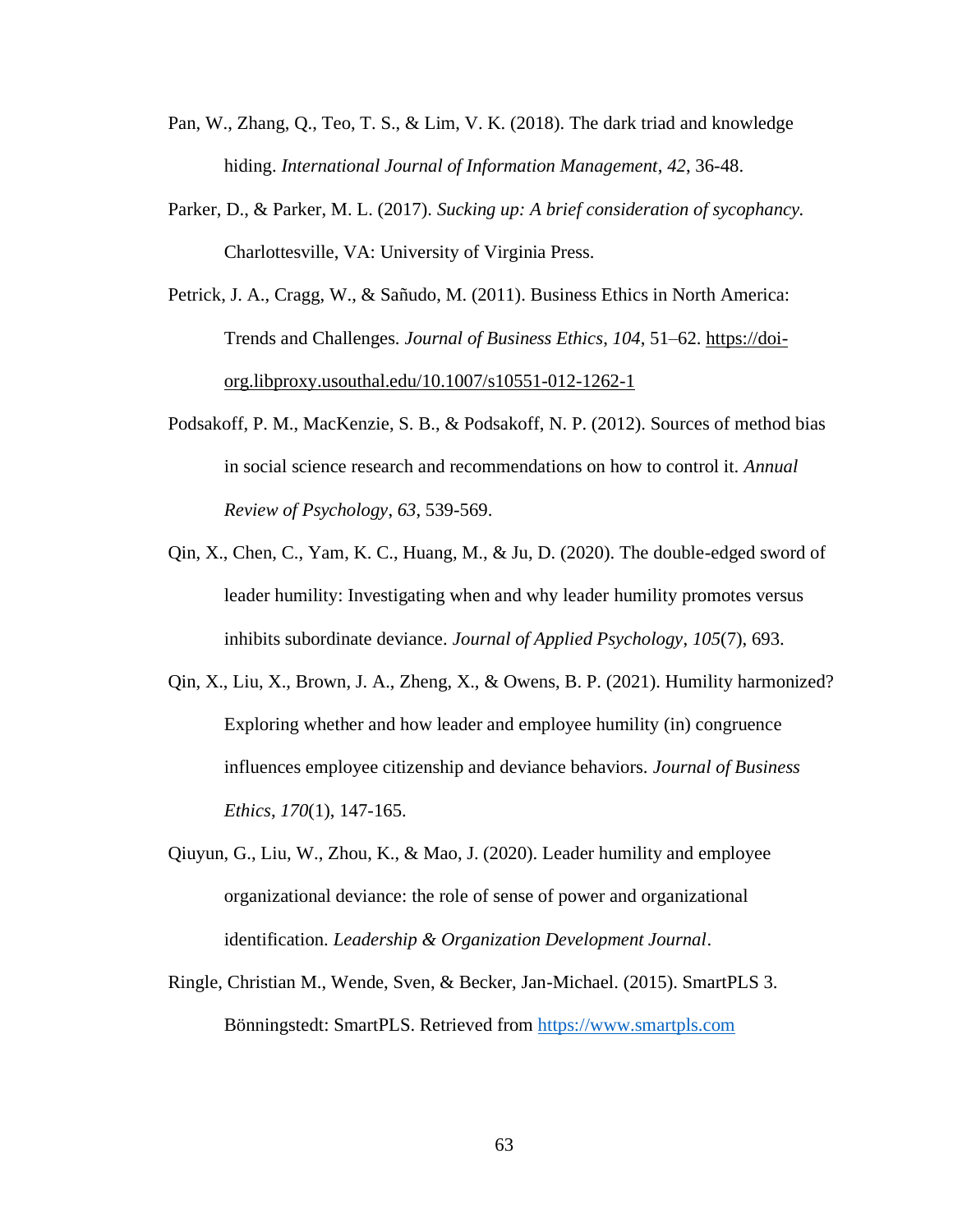- Robert, C., Probst, T. M., Martocchio, J. J., Drasgow, F., & Lawler, J. J. (2000). Empowerment and continuous improvement in the United States, Mexico, Poland, and India: Predicting fit on the basis of the dimensions of power distance and individualism. *Journal of Applied Psychology*, *85*(5), 643.
- Robinson, S. L., & Bennett, R. J. (1995). A typology of deviant workplace behaviors: A multidimensional scaling study. *Academy of Management Journal*, *38*(2), 555- 572.
- Rosenfeld, P.R., Giacalone, R.A., & Riordan, C.A. (1995). *Impression Management in Organizations: Theory, Measurement, and Practice.* New York, NY: Routledge.
- Rousseau, D. M. (1989). Psychological and implied contracts in organizations. *Employee Responsibilities and Rights Journal, 2*(2), 121-139.
- Schäfer, T., & Schwarz, M. A. (2019). The meaningfulness of effect sizes in psychological research: Differences between sub-disciplines and the impact of potential biases. *Frontiers in Psychology, 10*, 813.
- Schneider, B. (1987). The people make the place. *Personnel Psychology, 40,* 437-453.
- Schyns, B., Braun, S., & Wisse, B. (2019). Dark personalities in the workplace. *Oxford Research Encyclopedia of Psychology.*
- Ścigała, K. A., Schild, C., & Zettler, I. (2020). Doing justice to creative justifications: Creativity, Honesty-Humility, and (un) ethical justifications. *Journal of Research in Personality*, *89*, 104033.
- Shmueli, G., Sarstedt, M., Hair, J. F., Cheah, J.-H., Ting, H., Vaithilingam, S., & Ringle, C. M. (2019). Predictive model assessment in PLS-SEM: Guidelines for using PLSpredict. *European Journal of Marketing, 53*(11), 2322–2347.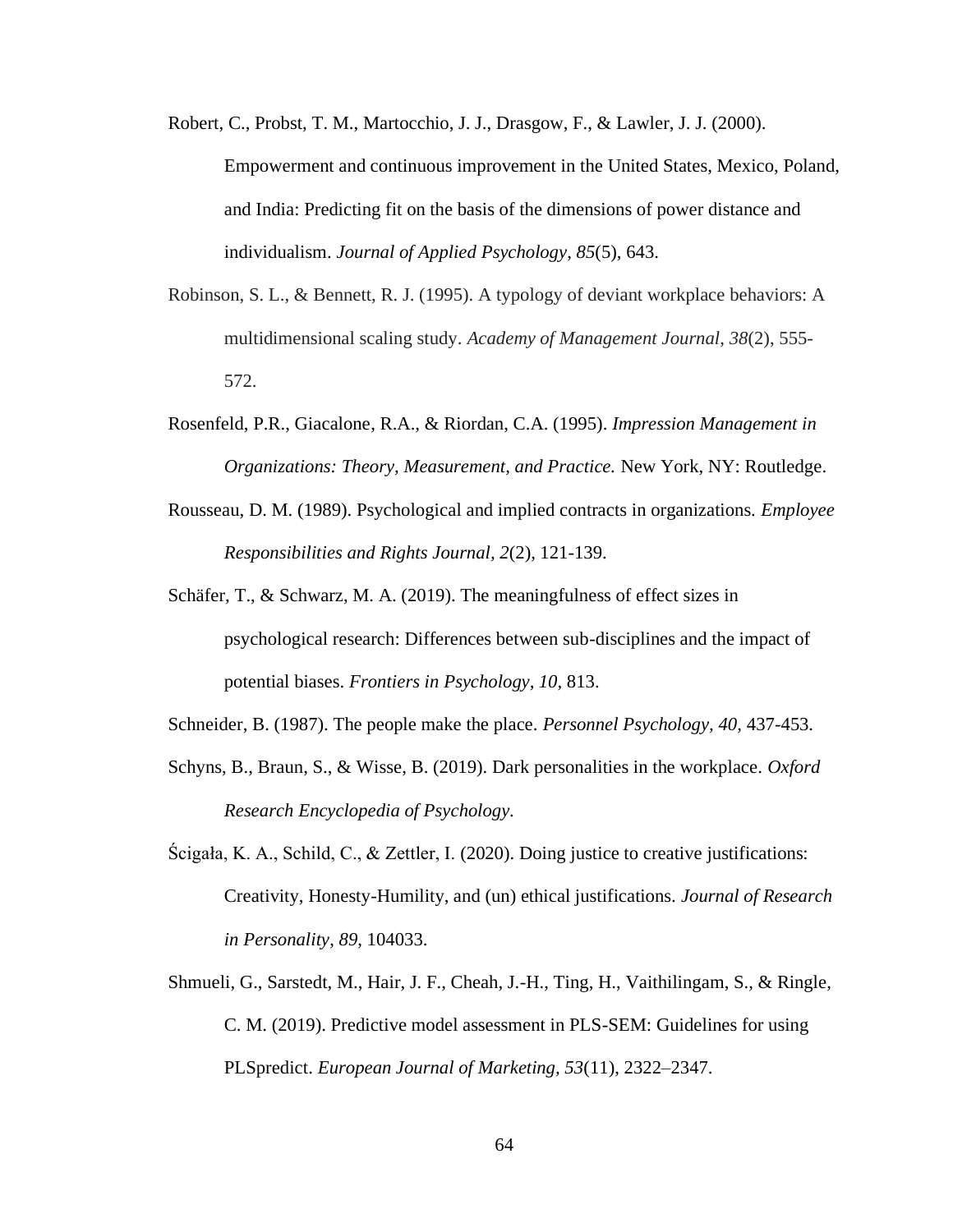- Singh, S. K. (2019). Territoriality, task performance, and workplace deviance: Empirical evidence on role of knowledge hiding. *Journal of Business Research*, *97*(C), 10- 19.
- Steenkamp, J. E. M., DeJong, M. G., & Baumgartner, H. (2010). Socially desirable response tendencies in survey research. *Journal of Marketing Research, 47*, 199– 214.
- Tangirala, S., & Ramanujam, R. (2008). Employee silence on critical work issues: The cross-level effects of procedural justice climate. *Personnel Psychology, 61*(1), 37– 68
- Tangney, J. P. (2009). Humility. In S. J. Lopez & C. R. Snyder (Eds.), *Oxford Handbook of Positive Psychology* (2nd ed., pp. 483–490). New York, NY: Oxford University Press.
- Tasa, K., & Bell, C. M. (2017). Effects of implicit negotiation beliefs and moral disengagement on negotiator attitudes and deceptive behavior. *Journal of Business Ethics, 142*(1), 169-183.
- Tayan, B. (2019). The Wells Fargo cross-selling scandal. *Rock Center for Corporate Governance at Stanford University Closer Look Series: Topics, Issues and Controversies in Corporate Governance No. CGRP-62 Version*, *2*, 17-1.
- Tellis, G. J., & Chandrasekaran, D. (2010). Extent and impact of response biases in crossnational survey research. *International Journal of Research in Marketing, 27*, 329–341.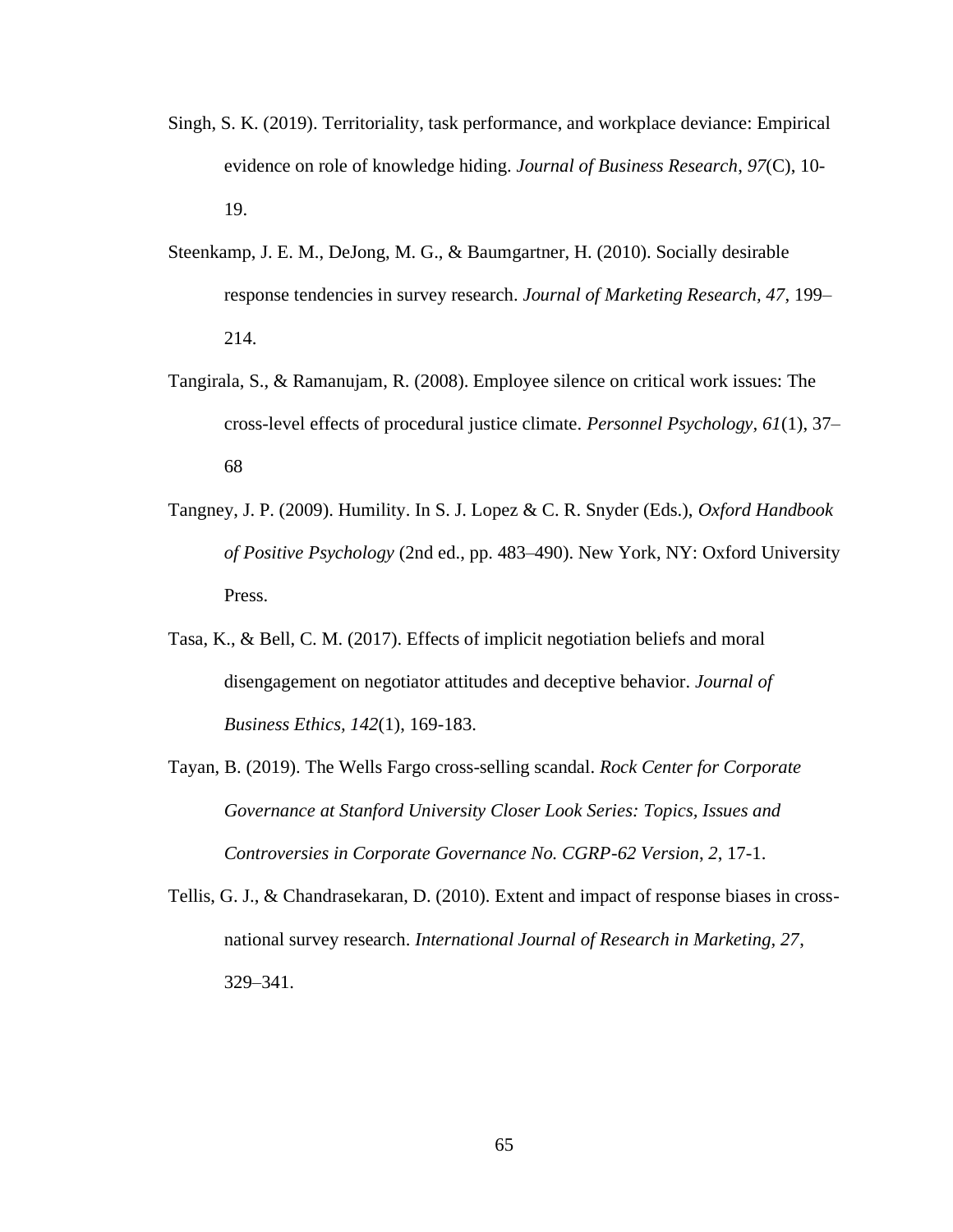- Tervalon, M., & Murray-Garcia, J. (1998). Cultural humility versus cultural competence: A critical distinction in defining physician training outcomes in multicultural education. *Journal of Health Care for the Poor and Underserved, 9*(2), 117–125.
- Tice, D. M., & Bratslavsky, E. (2000). Giving in to feel good: The place of emotion regulation in the context of general self-control. *Psychological Inquiry, 11*(3), 149–159.
- Tice, D. M., Bratslavsky, E., & Baumeister, R. F. (2001). Emotional distress regulation takes precedence over impulse control: If you feel bad, do it! Journal of *Personality and Social Psychology, 80*(1), 53–67.
- Uhl-Bien, M., & Maslyn, J. M. (2003). Reciprocity in manager-subordinate relationships: Components, configurations, and outcomes. *Journal of Management, 29*(4), 511- 532.
- Valle, M., Kacmar, K. M., Zivnuska, S., & Harting, T. (2019). Abusive supervision, leader-member exchange, and moral disengagement: A moderated-mediation model of organizational deviance. *The Journal of Social Psychology*, *159*(3), 299- 312.
- Vonk, R. (1998). The slime effect: Suspicion and dislike of likeable behavior toward superiors. *Journal of Personality and Social Psychology, 74*(4), 849.
- Wang, J., Zhang, Z., & Jia, M. (2017). Understanding how leader humility enhances employee creativity: The roles of perspective taking and cognitive reappraisal. *The Journal of Applied Behavioral Science, 53*(1), 5–31.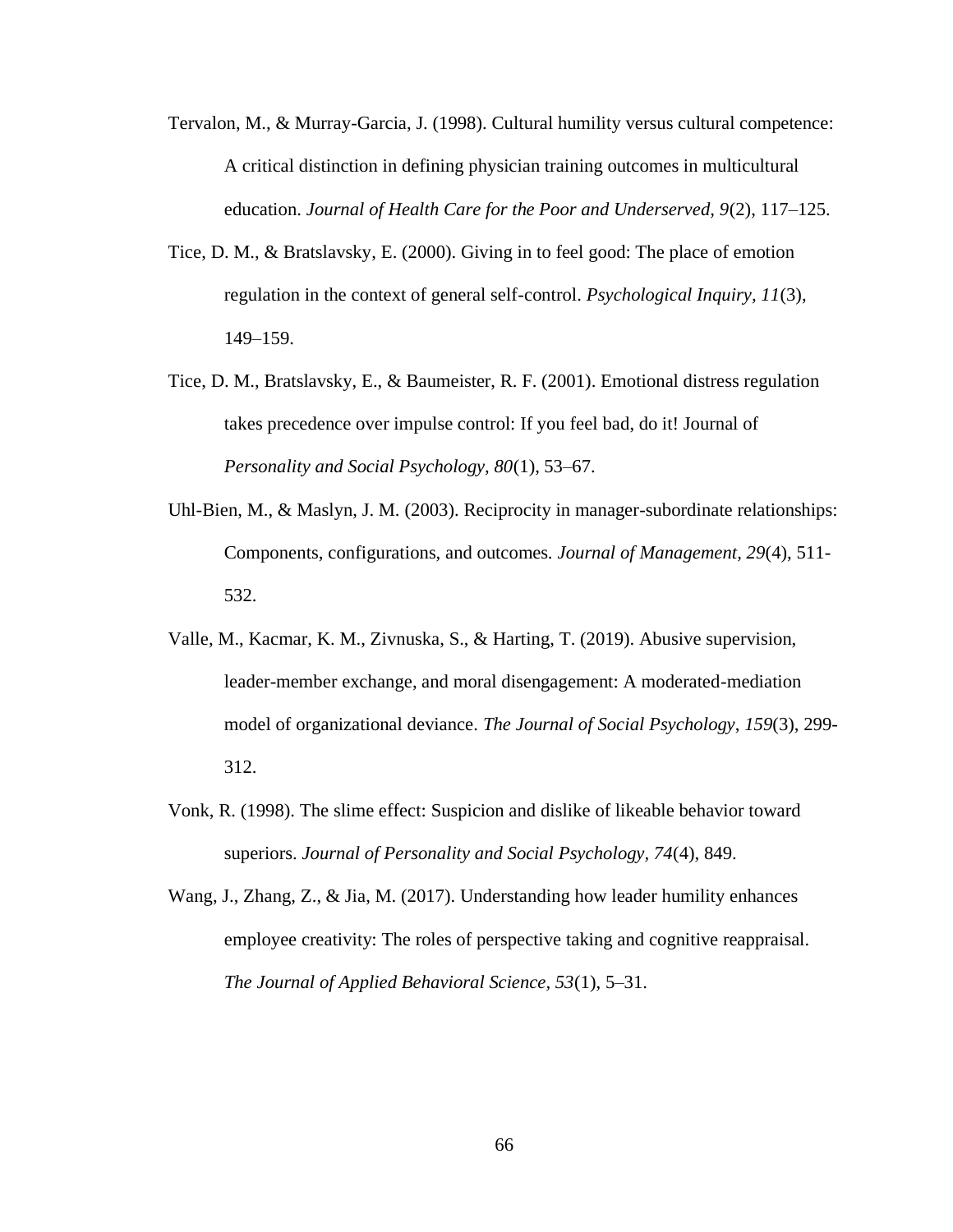- Wang, J., Zhang, Z., & Jia, M. (2020). Echoes of corporate social responsibility: how and when does CSR influence employees' promotive and prohibitive voices?. *Journal of Business Ethics*, *167*(2), 253-269.
- Wang, L., Owens, B. P., Li, J. (J.), & Shi, L. (2018). Exploring the affective impact, boundary conditions, and antecedents of leader humility. *Journal of Applied Psychology, 103*(9), 1019–1038.
- Wang, P., Dust, S., & Wang, Z. (2021). Leader Sex and Employee Power Distance Orientation as Boundary Conditions of the Relationship between Leader Humility and Leader-Member Exchange. *Human Performance*, *34*(5), 351-367.
- Wang, Y., Luo, W., Zhang, J., & Guo, Y. (2019). More humility, less counterproductive work behaviors? The role of interpersonal justice and trust. *Frontiers of Business Research in China*, *13*(1), 1-18.
- Welsh, D. T., Ordóñez, L. D., Snyder, D. G., & Christian, M. S. (2015). The slippery slope: How small ethical transgressions pave the way for larger future transgressions*. Journal of Applied Psychology, 100*(1), 114–127.
- Wright, J. C., Nadelhoffer, T., Thomson Ross, L., & Sinnott-Armstrong, W. (2018). Be it ever so humble: Proposing a dual-dimension account and measurement of humility. *Self and Identity*, *17*(1), 92-125.
- Yang, J., Zhang, W., & Chen, X. (2019). Why do leaders express humility and how does this matter: a rational choice perspective. *Frontiers in psychology*, *10*, 1925.
- Zafirovski, M. (2005). Social exchange theory under scrutiny: A positive critique of its economic-behaviorist formulations. *Electronic Journal of Sociology*, *2*(2), 1-40.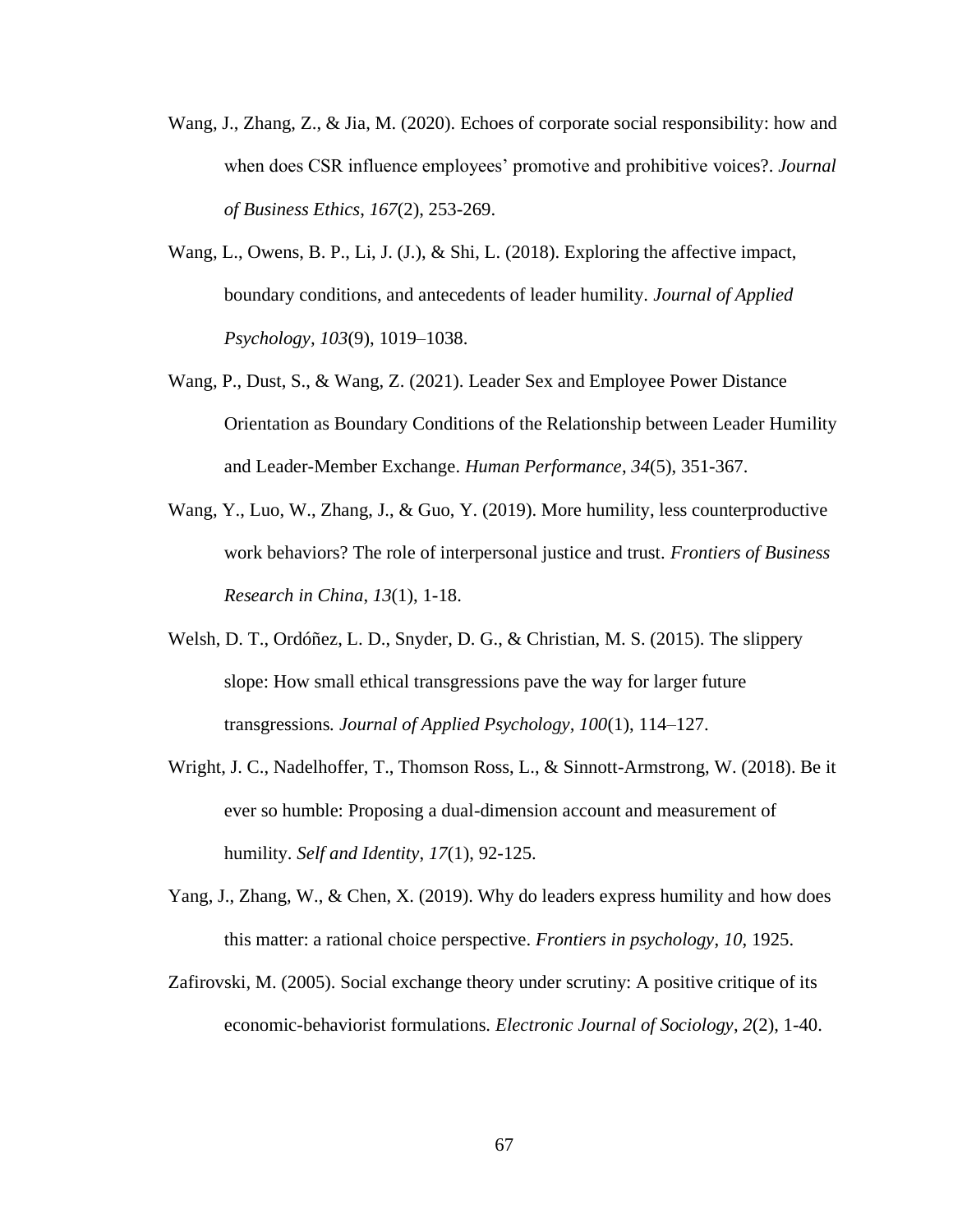- Zhao, H., & Xia, Q. (2019). Nurses' negative affective states, moral disengagement, and knowledge hiding: the moderating role of ethical leadership. *Journal of Nursing Management*, *27*(2), 357-370.
- Zhao, H., Zhang, H., & Xu, Y. (2019). How social face consciousness influences corrupt intention: Examining the effects of Honesty–Humility and moral disengagement. *The Journal of Social Psychology, 159(4)*, 443-458.
- Zheng, X., Li, N., Brad Harris, T., & Liao, H. (2019). Unspoken yet understood: An introduction and initial framework of subordinates' moqi with supervisors. *Journal of Management, 45*(3), 955–983.
- Zhong, J., Zhang, L., Xiao, H., & Wen, Q. (2021). Antecedents and consequences of follower moqi: leader humility, follower humility, and knowledge hiding. *Current Psychology*, 1-12.
- Zhou, X., Liao, J. Q., Liu, Y., & Liao, S. (2017). Leader impression management and employee voice behavior: Trust and suspicion as mediators. *Social Behavior and Personality: An International Journal*, *45*(11), 1843-1854.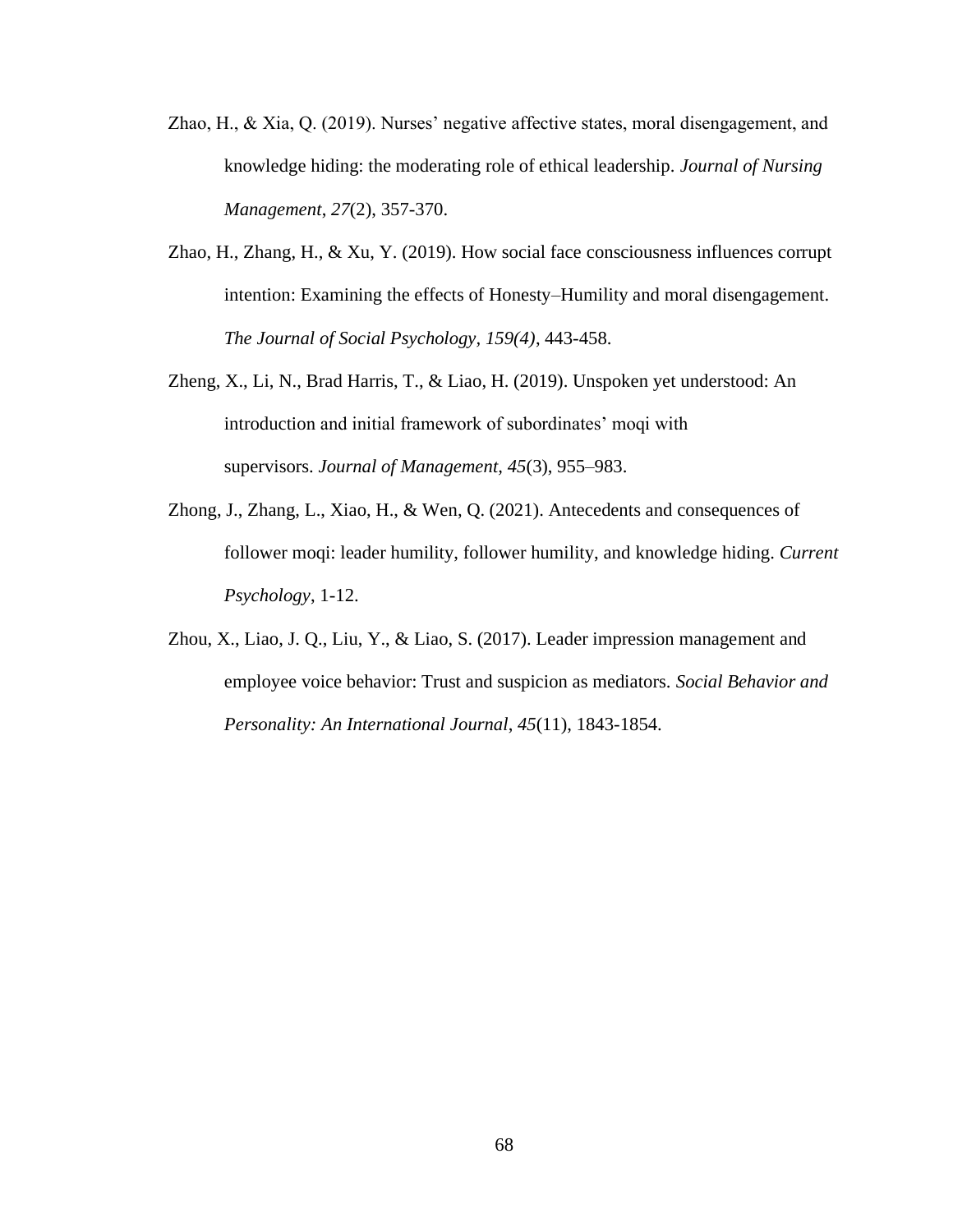#### **APPENDICES**

#### **Appendix A. IRB Approval**



TELEPHONE: (251) 460-6308 AD 240 - MOBILE, AL. 36688-0002

#### **INSTITUTIONAL REVIEW BOARD**

July 30, 2021

| Principal Investigator: | Kelly Manix                                                                                                                                                                                                                                                                       |                         |                      |
|-------------------------|-----------------------------------------------------------------------------------------------------------------------------------------------------------------------------------------------------------------------------------------------------------------------------------|-------------------------|----------------------|
| IRB # and Title:        | IRB PROTOCOL: 21-303                                                                                                                                                                                                                                                              |                         |                      |
|                         | [1778299-1] Is Humility Enough? The Impact of Leader Humility on Follower<br>Moral Processes and Unethical Behaviors                                                                                                                                                              |                         |                      |
| Status:                 | <b>APPROVED</b>                                                                                                                                                                                                                                                                   | Review Type:            | <b>Exempt Review</b> |
| Approval Date:          | July 30, 2021                                                                                                                                                                                                                                                                     | Submission Type:        | New Project          |
| Initial Approval:       | July 30, 2021                                                                                                                                                                                                                                                                     | <b>Expiration Date:</b> |                      |
| Review Category:        | 45 CFR 46.104 (d)(2): Research that only includes interaction involving the<br>use of educational tests (cognitive, diagnostic, aptitude, achievement), survey<br>procedures, interview procedures or observation of public behavior (including<br>visual or auditory recording): |                         |                      |
|                         | ii. Any disclosure of the human subjects' responses outside of the research<br>would not reasonably place the subjects at risk of criminal or civil liability or<br>be damaging to the subjects' financial standing, employability, educational<br>advancement, or reputation     |                         |                      |

This panel, operating under the authority of the DHHS Office for Human Research and Protection, assurance number FWA 00001602, and IRB Database #00000286 or #00011574, has reviewed the submitted materials for the following:

- 1. Protection of the rights and the welfare of human subjects involved.
- 2. The methods used to secure and the appropriateness of informed consent.
- 3. The risk and potential benefits to the subject.

The regulations require that the investigator not initiate any changes in the research without prior IRB approval, except where necessary to eliminate immediate hazards to the human subjects, and that all problems involving risks and adverse events be reported to the IRB immediately!

Subsequent supporting documents that have been approved will be stamped with an IRB approval and expiration date (if applicable) on every page. Copies of the supporting documents must be utilized with the current IRB approval stamp unless consent has been waived.

Notes:

irb@southalabama.edu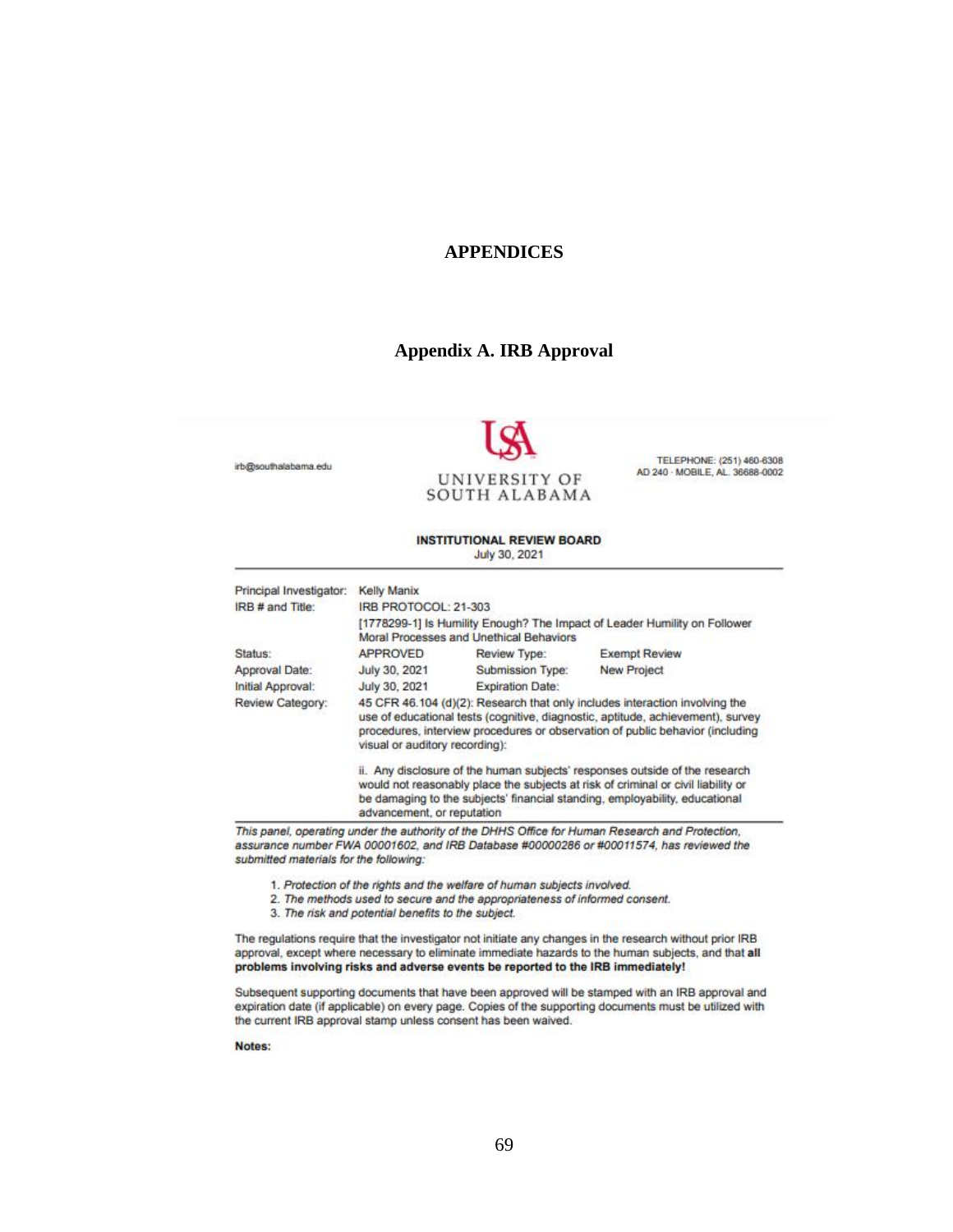#### **Appendix B. Survey Scales and Disclosures**

#### **Disclosure Statement**

**A Study on Follower Perceptions of Leadership and Workplace Behavior**

Primary Researcher - Kelly G. Manix kgm1821@jagmail.SouthAlabama.edu

You are invited to participate in a research project on your self-perceptions of your personality, your current boss, and your workplace behaviors. The purpose of the study is to better understand certain personality facets, perceptions of leadership, and resulting behaviors.

The following survey will take no longer than 7 to 12 minutes to complete. Participation is anonymous and no identifying data will be collected. You will be invited to participate in two follow-up surveys in one week increments after this initial survey. You will be provided a unique identifier by the survey platform to track your responses across surveys.

You have the right to refuse to answer any questions. The results of this study may be beneficial to society based on the information gathered. Although unlikely, it is possible that a loss of confidentiality may occur. However, no identifying information will be recorded for the study and all responses will be saved on a password protected online account.

Should the current study be published, all results will be presented as overall findings – specific information about particular responses will not be provided. There is no compensation for completing the study. Responses will be deleted once three years have passed after any publication. Responses will be used for research purposes only.

Participants must be at least 18 years of age and proficient in the English language. You can withdraw at any time without consequence.

Please contact the primary researcher, Kelly Manix, at kgm1821@jagmail.SouthAlabama.edu or the Institutional Review Board at the University of South Alabama at 251-460-6308 if you have questions about your rights as a research subject.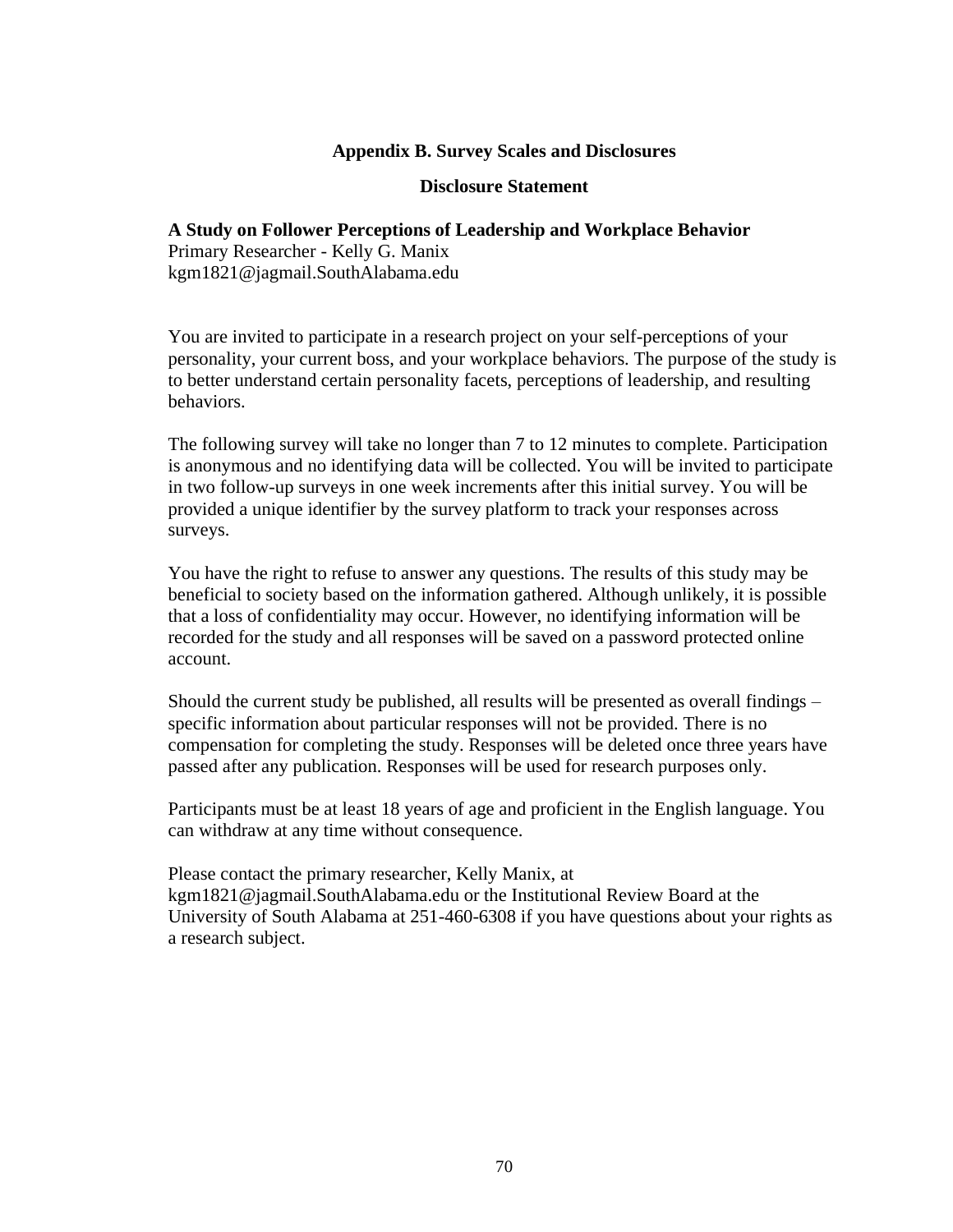### **Survey Scales**

### **Time 1**

Leader Humility (Owens, Johnson, & Mitchell, 2013)

1. This person actively seeks feedback, even if it is critical.

2. This person admits it when they don't know how to do something.

3. This person acknowledges when others have more knowledge and skills than him- or herself.

4. This person takes notice of others' strengths.

5. This person often compliments others on their strengths.

6. This person shows appreciation for the unique contributions of others.

7. This person is willing to learn from others.

8. This person is open to the ideas of others.

9. This person is open to the advice of others.

Attributions of Impression Management (adapted from Bolino & Turnley, 2003) *Ingratiation*

1. Compliments followers so they will see him/her as likable.

2. Take an interest in subordinates' personal lives to show that he/she is friendly.

3. Praises subordinates for their accomplishments so they will consider he/she to be a nice person.

4. Does favors for subordinates to show them that he/she is friendly.

5. Asks followers for advice so they will like him/her.

**Demographics** 

1. Gender - What is your gender? (Male = 1, Female = 2, Other = 3)

2. Age – What is your age? (years)

3. Tenure Under Supervisor – How long have you worked for your current supervisor? (in months)

4. Organizational Tenure – How many years have you worked at your current organization? (in months)

5. Job Tenure – How long have you worked in your current position? (in months)

## **Time 2**

Moral Disengagement (Moore, Detert, Klebe Treviño, Baker, & Mayer, 2012).

1. It is okay to spread rumors to defend those you care about.

2. Taking something without the owner's permission is okay as long as you're just borrowing it.

3. Considering the ways people grossly misrepresent themselves, it's hardly a sin to inflate your own credentials a bit.

4. People shouldn't be held accountable for doing questionable things when they were just doing what an authority figure told them to do.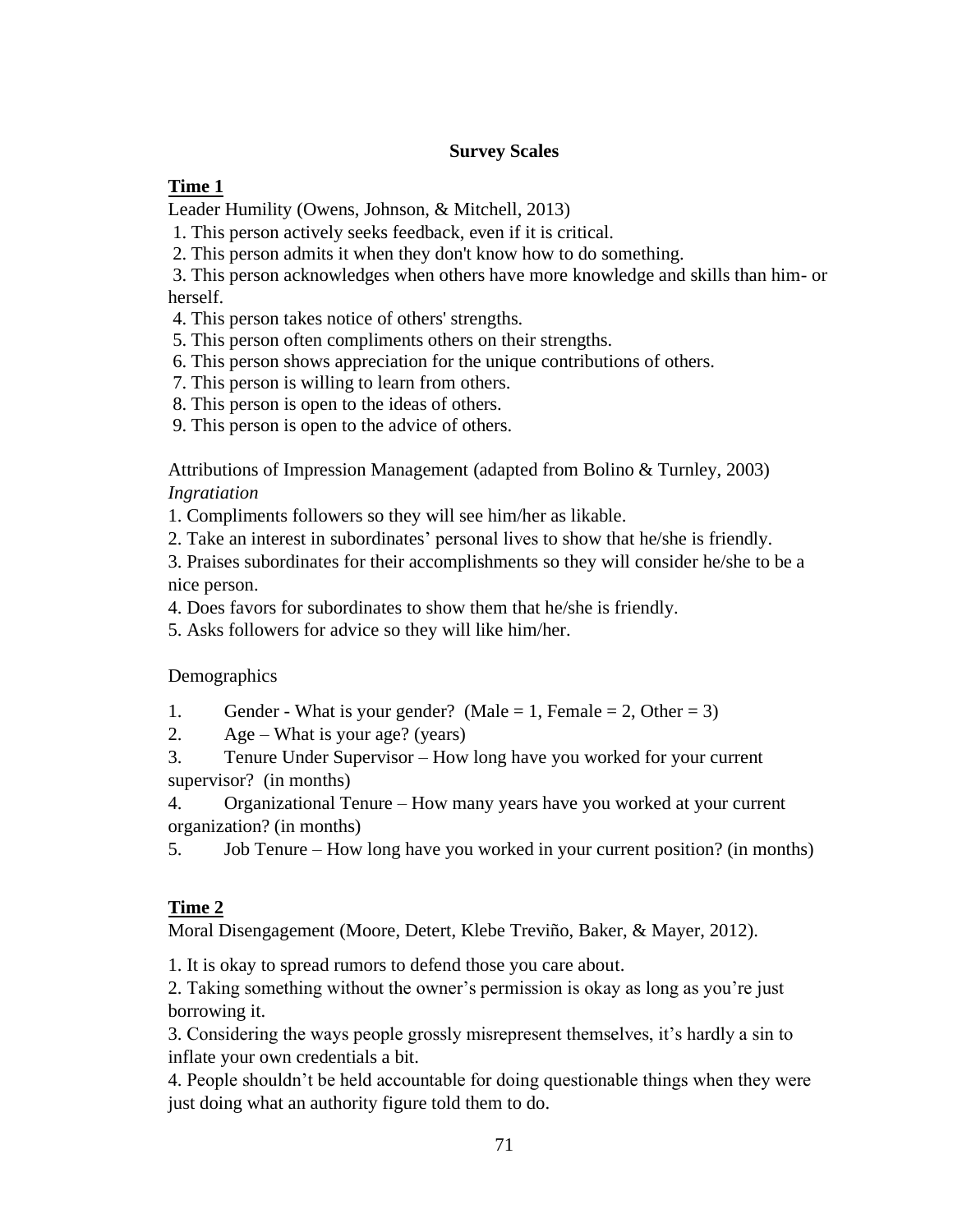5. People can't be blamed for doing things that are technically wrong when all their friends are doing it too.

- 6. Taking personal credit for ideas that were not your own is no big deal.
- 7. Some people have to be treated roughly because they lack feelings that can be hurt.
- 8. People who get mistreated have usually done something to bring it on themselves.

# **Time 3**

Leader-Targeted Knowledge Hiding (adapted from Connelly, Zweig, Webster & Trougakos, 2012)

The scale opens with the following: "Please think of a recent episode in which your direct supervisor requested knowledge from you and you declined to share your knowledge or expertise with him/her or did not give all of the information needed. For example, you might not have shown s/he how to do something, only gave a part of the information needed, declined to tell something s/he needed to know, or did not help him/her learn something important.

In this situation, I…"

# *Evasive Hiding*

1. Agreed to help him/her but never really intended to.

2. Agreed to help him/her but instead give him/her information different from what s/he wanted.

- 3. Told him/her that I would help him/her out but stalled as much as possible.
- 4. Offered him/her some other information instead of what he/she really wants.

# *Playing Dumb*

- 5. Pretended that I did not know the information.
- 6. Said that I did not know, even though I did.
- 7. Pretended that I did not know what s/he was talking about.
- 8. Said that I was not very knowledgeable about the topic.

# *Rationalized Hiding*

9. Explained that I would like to tell him/her but was not supposed to.

10. Explained that the information is confidential and only available to people on a particular project.

- 11. Told him/her that another superior would not let anyone share this knowledge.
- 12. Said I would not answer his/her questions.

# Workplace Deviance (Bennett & Robinson, 2000) *Interpersonal Deviance*

- 1. Made fun of someone at work
- 2. Said something hurtful to someone at work
- 3. Made an ethnic, religious, or racial remark at work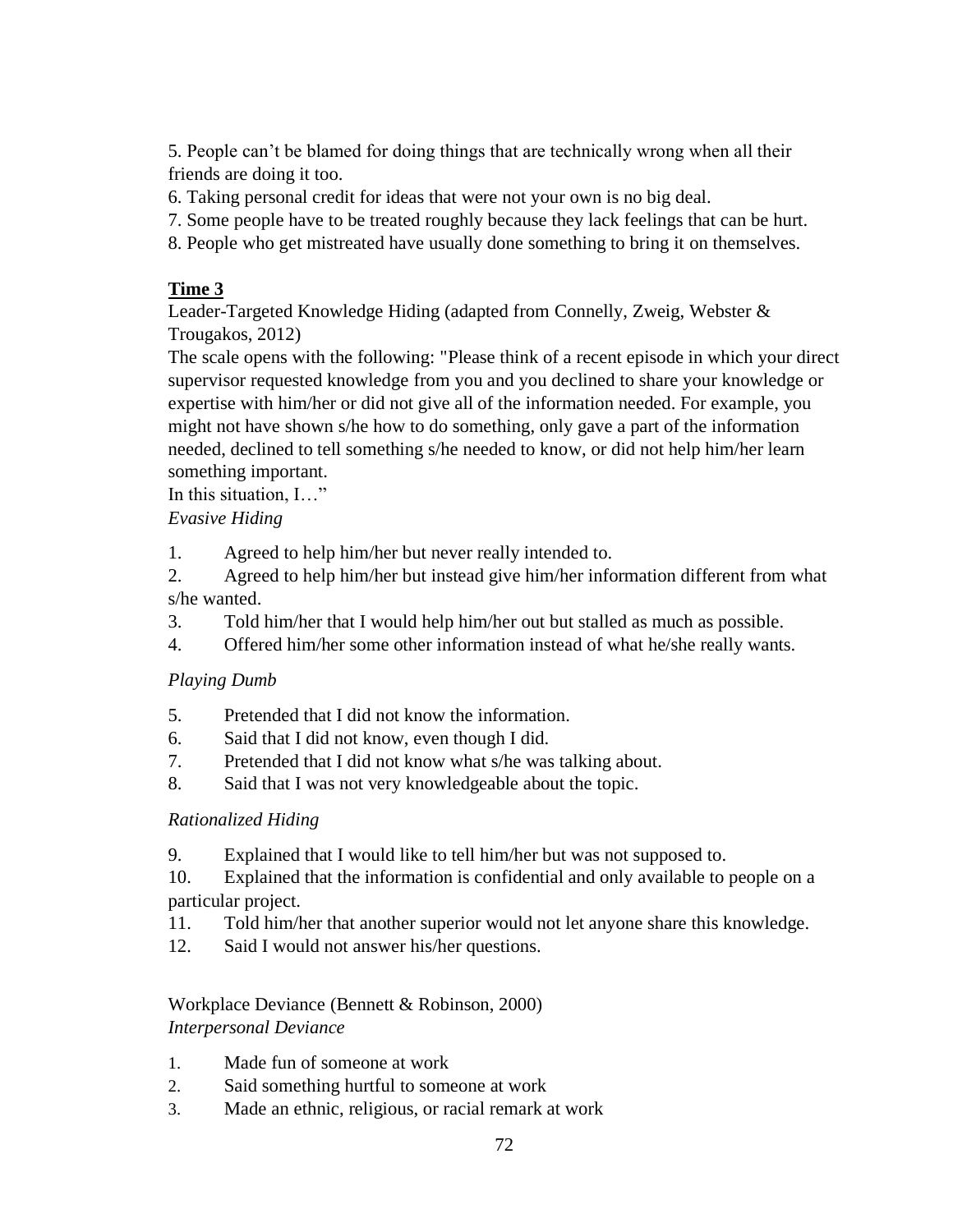- 4. Cursed at someone at work
- 5. Played a mean prank on someone at work
- 6. Acted rudely toward someone at work
- 7. Publicly embarrassed someone at work

### *Organizational Deviance*

- 1. Taken property from work without permission
- 2. Spent too much time fantasizing or daydreaming instead of working

3. Falsified a receipt to get reimbursed for more money than you spent on business expenses

- 4. Taken an additional or longer break than is acceptable at your workplace
- 5. Come in late to work without permission
- 6. Littered your work environment
- 7. Neglected to follow your boss's instructions
- 8. Intentionally worked slower than you could have worked
- 9. Discussed confidential company information with an unauthorized person
- 10. Used an illegal drug or consumed alcohol on the job
- 11. Put little effort into your work
- 12. Dragged out work in order to get overtime